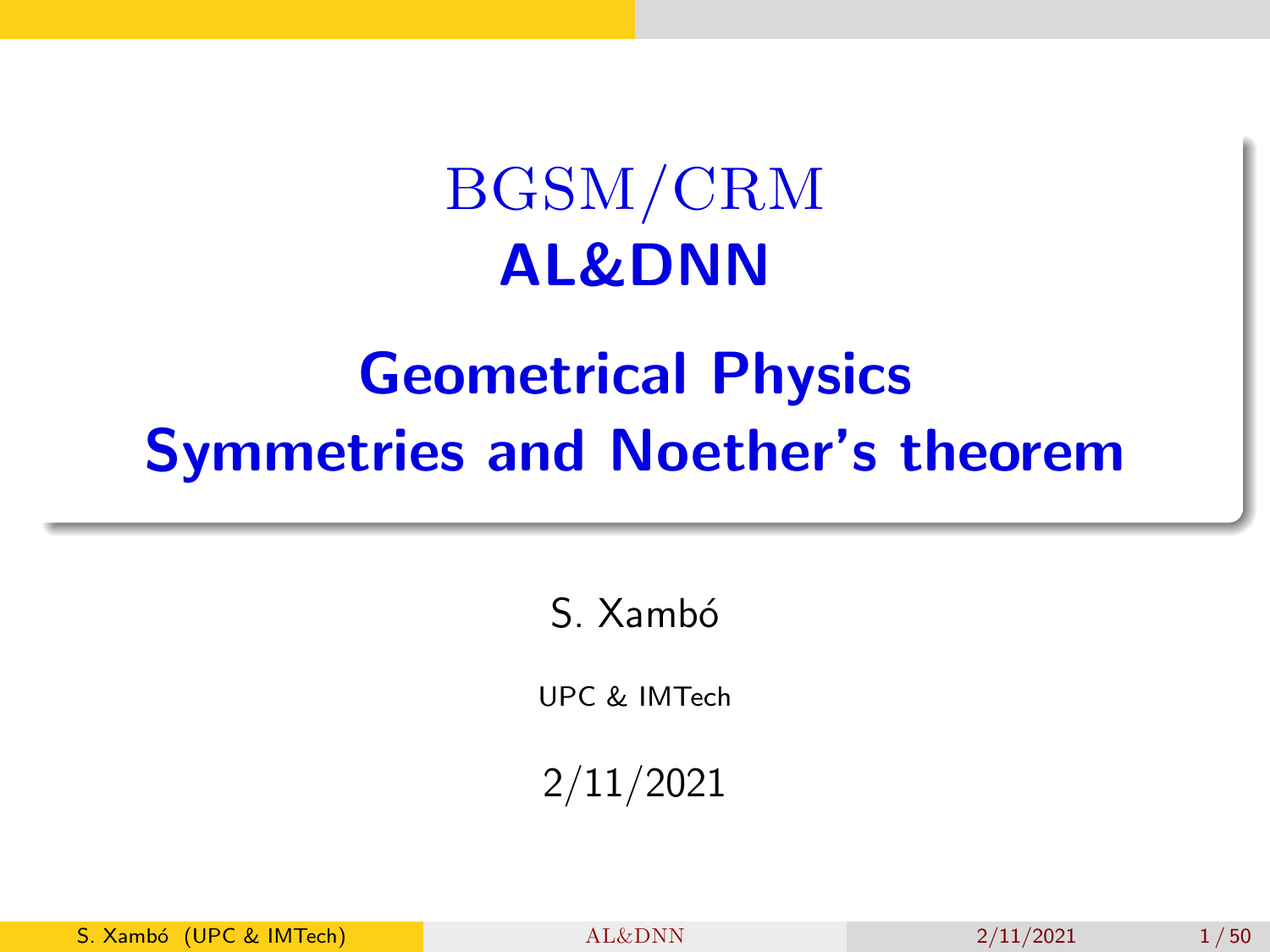Abstract. Lagrangian and Hamiltonian mechanics. Symmetries in physical systems and conserved quantities. Noether's theorem.

References:

- [\[1\]](#page-46-0) (bronstein-bruna-cohen-velickovic-2021)
- [\[2\]](#page-46-1) (cohen-2021)
- [\[3\]](#page-46-2) (lavor-xambo-zaplana-2018)
- [\[4\]](#page-46-3) (frankel-2011)
- [\[5\]](#page-47-0) (folland-2008)

For Noether's theorem:

[\[6\]](#page-47-1) (kosmann-2011) [\[7\]](#page-47-2) (neuenschwander-2011) See also [\[8,](#page-48-0) page 786].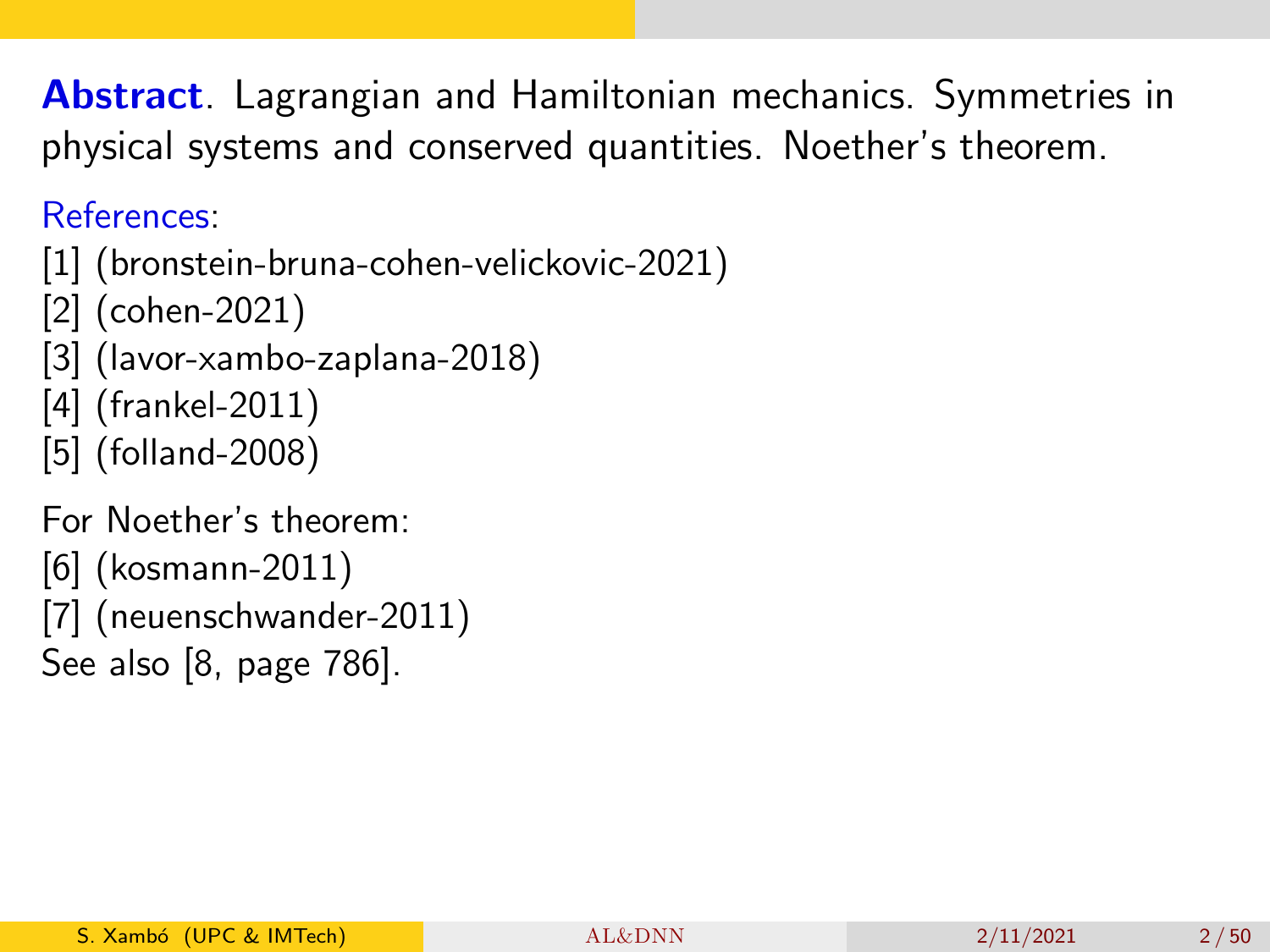## Geometrical physics

Lagrangian analytical approach Hamiltonian formalism Symmetries in the physical systems Noether's theorem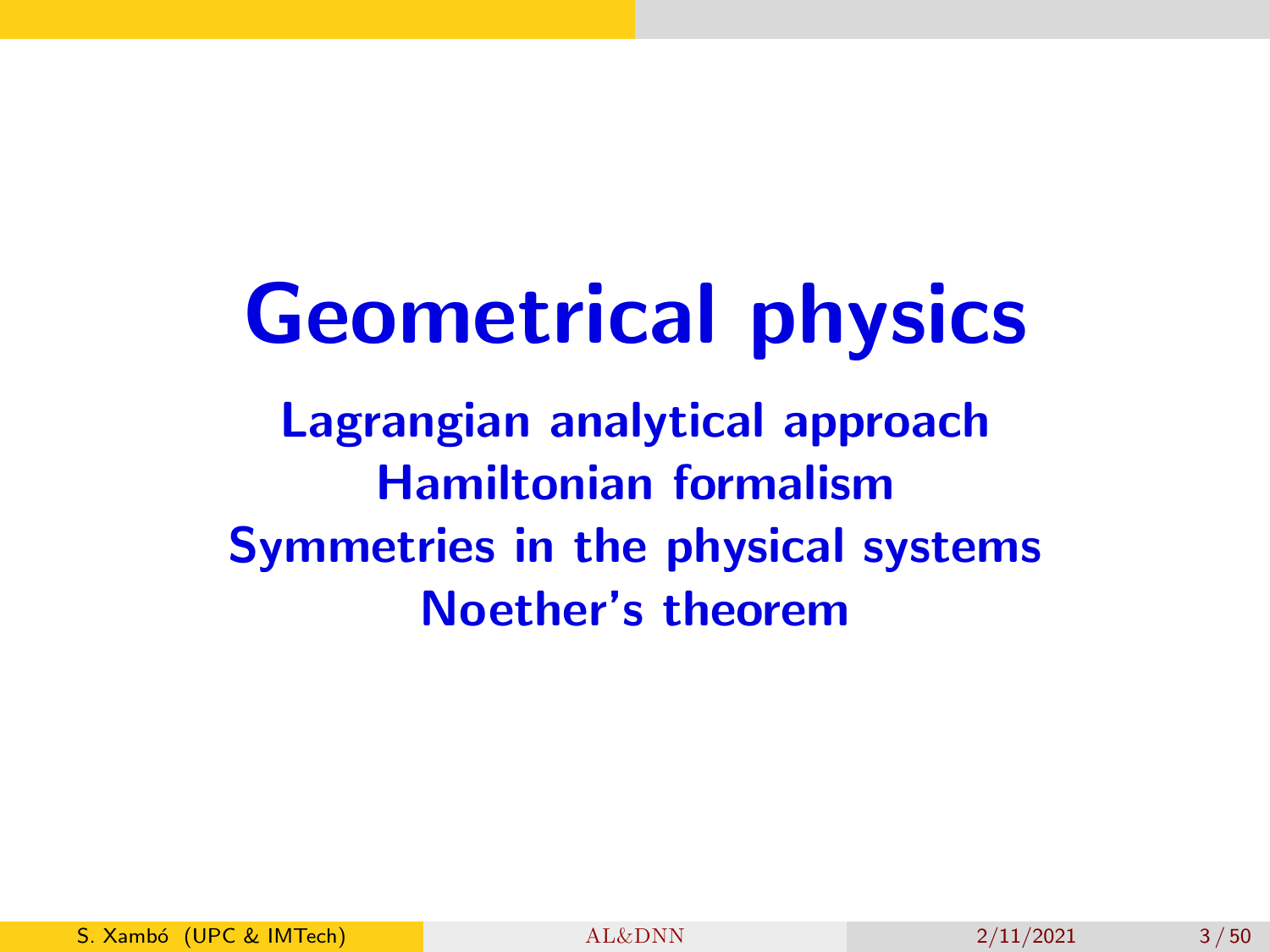## Lagrangian analytical approach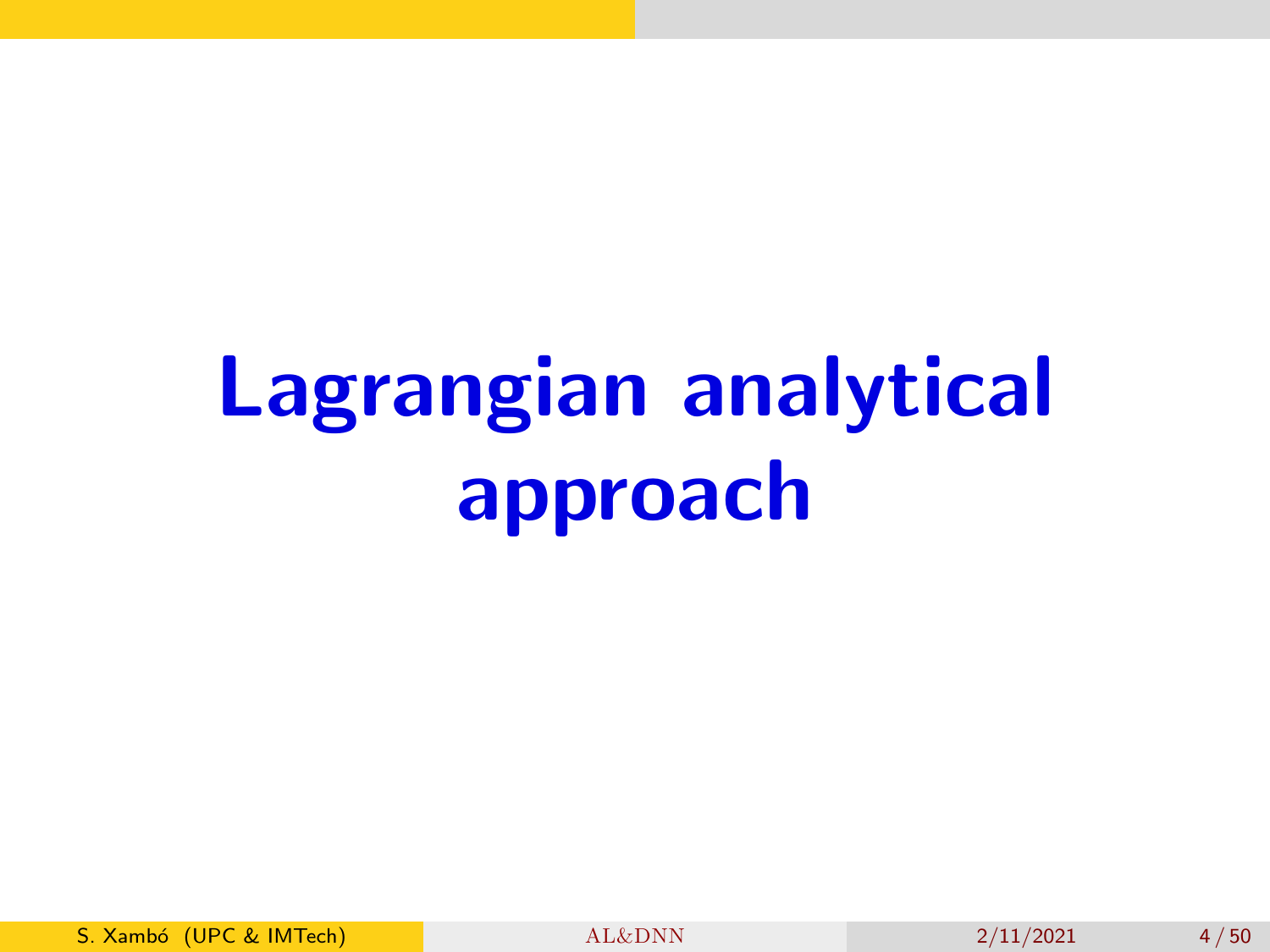<span id="page-4-0"></span>Joseph Louis Lagrange  $(1736-1813)$ : *Mécanique analytique* (1788).

Wrote the evolution equations of a mechanical system in terms of arbitrary generalized coordinates  $q_i$  (parameters specifying the configuration of the system):

$$
\frac{d}{dt}\frac{\partial T}{\partial \dot{q}_j}=\frac{\partial (T-V)}{\partial q_j}\ (j=1,\ldots,n).
$$

**Has had a major influence in the development of** *differential* geometry (manifolds).

The Lagrangian method has played a key role not only in Mechanics, but also in the field theory (both classical and quantum fields).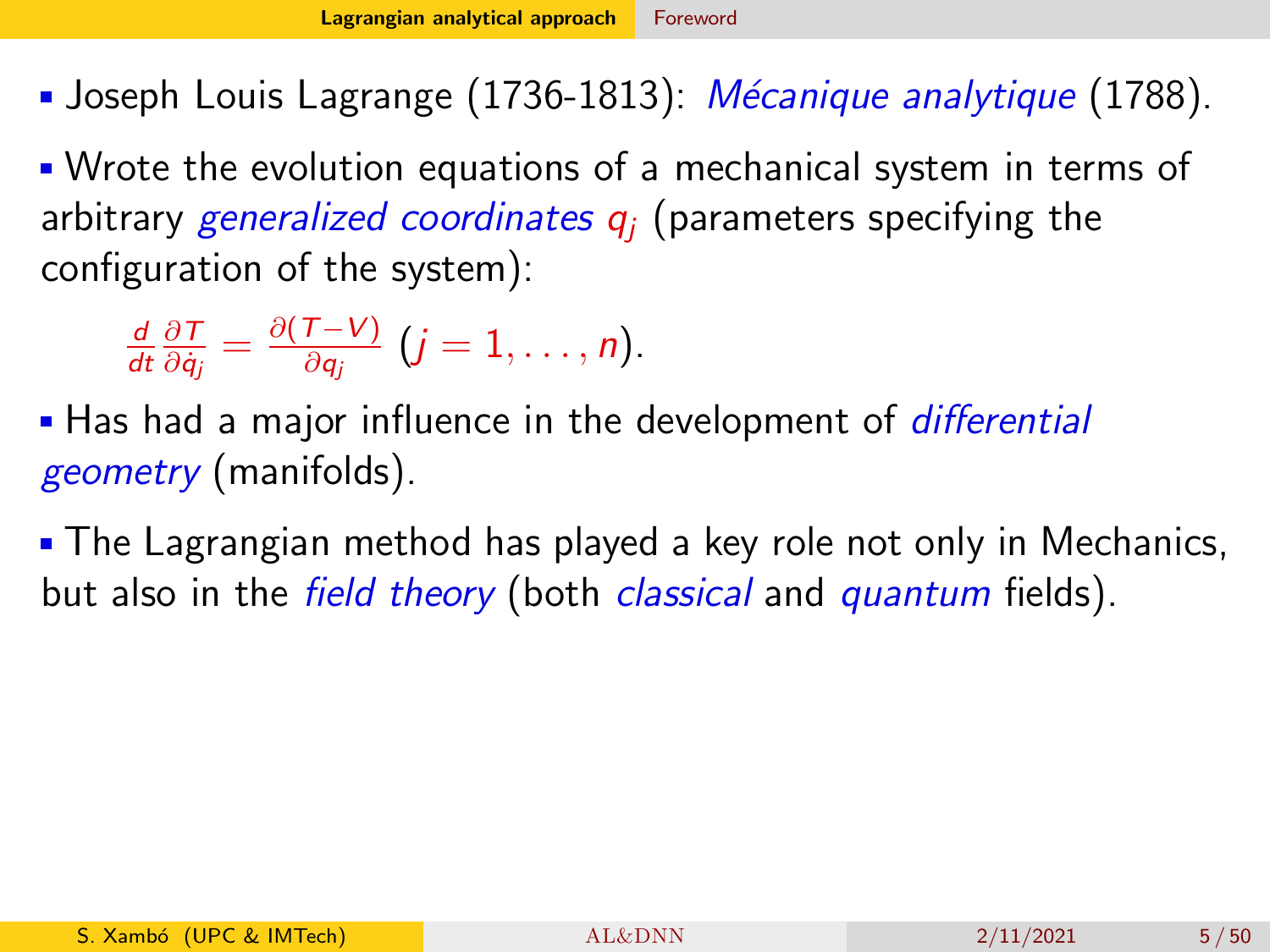[Lagrangian analytical approach](#page-4-0) [Foreword](#page-4-0)



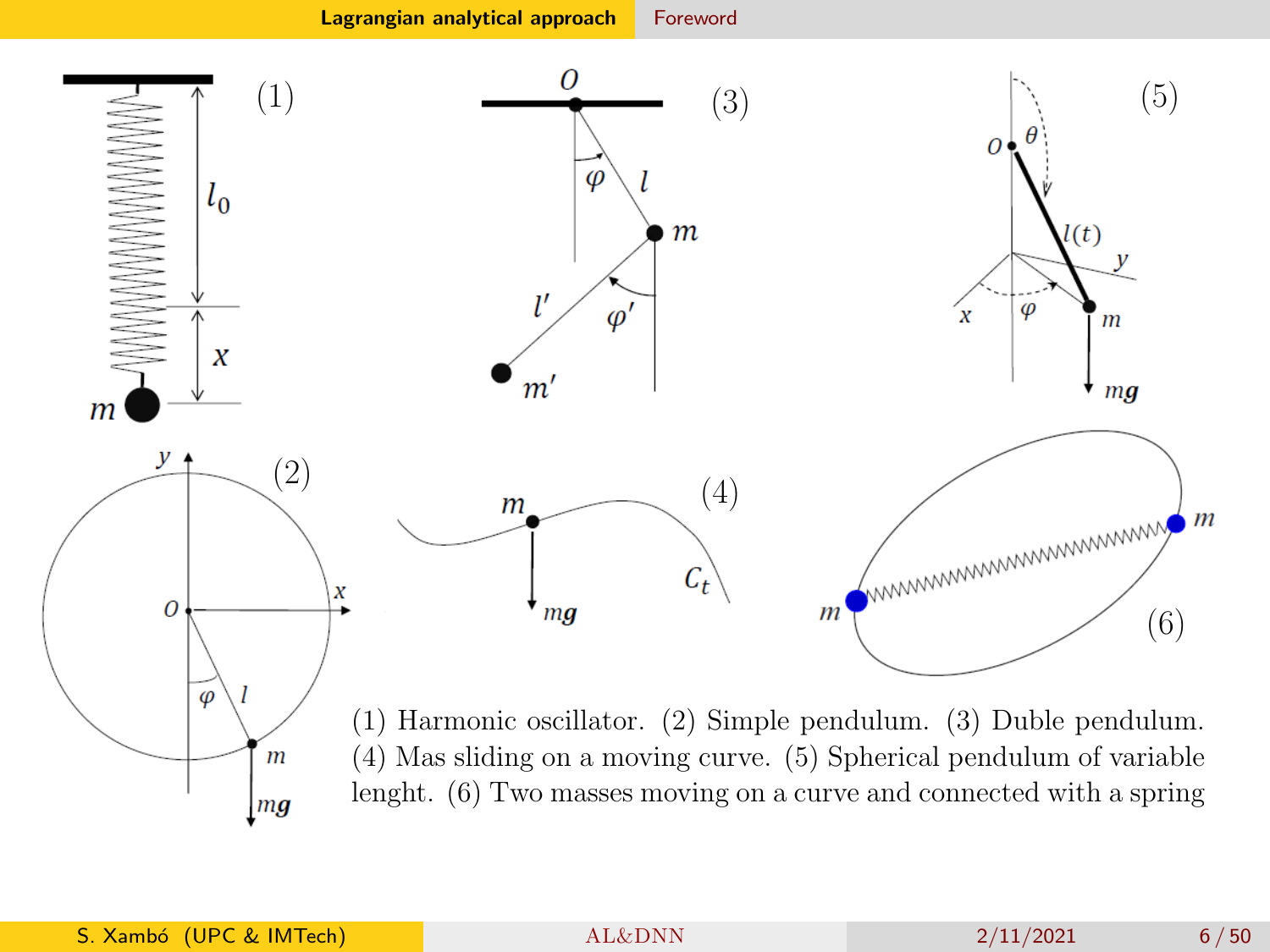- <span id="page-6-0"></span> $m_1, \ldots, m_N \in \mathbf{R}_{++}$  point masses
- $\mathbf{r}_1, \ldots, \mathbf{r}_N$ : positions of the point masses
- $v_j = \frac{dr_j}{dt} = \dot{r}_j$ : velocity of m<sub>j</sub>
- $\boldsymbol{p}_j = m_j \boldsymbol{v}_j$ : (linear) *moment of*  $m_j$
- $\bm{F}_j$  force acting on  $m_j$  :  $\bm{F}_j = m_j \bm{a}_j = m_j \dot{\bm{\mathsf{v}}}_j = \dot{\bm{\mathsf{p}}}_j$
- $f_{\alpha}(r_1,\ldots,r_n,t)=0, \ \alpha=1,\ldots,m$ : constraints
- $\mathfrak{X}_t$  configuration space at time t:

 $\mathcal{X}_t = \{ (r_1, \ldots, r_N) \in E_3^N : f_\alpha(r_1, \ldots, r_n, t) = 0, \alpha \in [m] \}$ 

Note: Simply  $\mathfrak X$  if the constraints do not depend on t.

Note: Depending on the scale, a point masses can be a *galaxies*, stars in a galaxy, planets around a star (like the solar system), molecules (in solid bodies, deformable or rigid, in liquids, or in gases). And they can be simple idealized examples as in the illustrations.

S. Xambó (UPC & IMTech) [AL&DNN](#page-0-0) 2/11/2021 7/50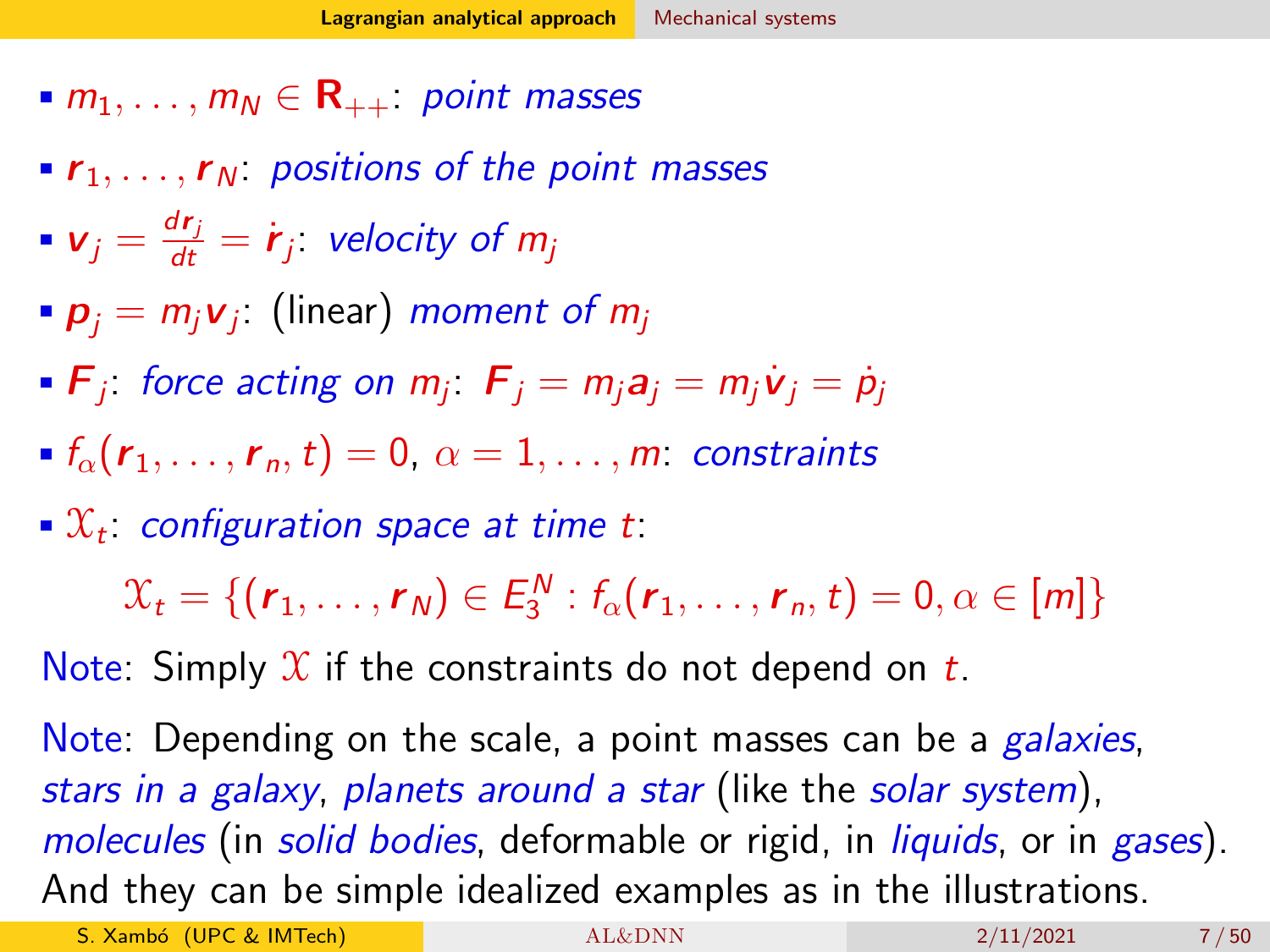<span id="page-7-0"></span>
$$
\boldsymbol{F}_k = \sum_{j \neq k} G \frac{m_j m_k}{|\boldsymbol{r}_j - \boldsymbol{r}_k|^3} (\boldsymbol{r}_j - \boldsymbol{r}_k),
$$

 $G=6.67 \times 10^{-11}$  N m<sup>2</sup> Kg<sup>-2</sup>.

There are no constraints.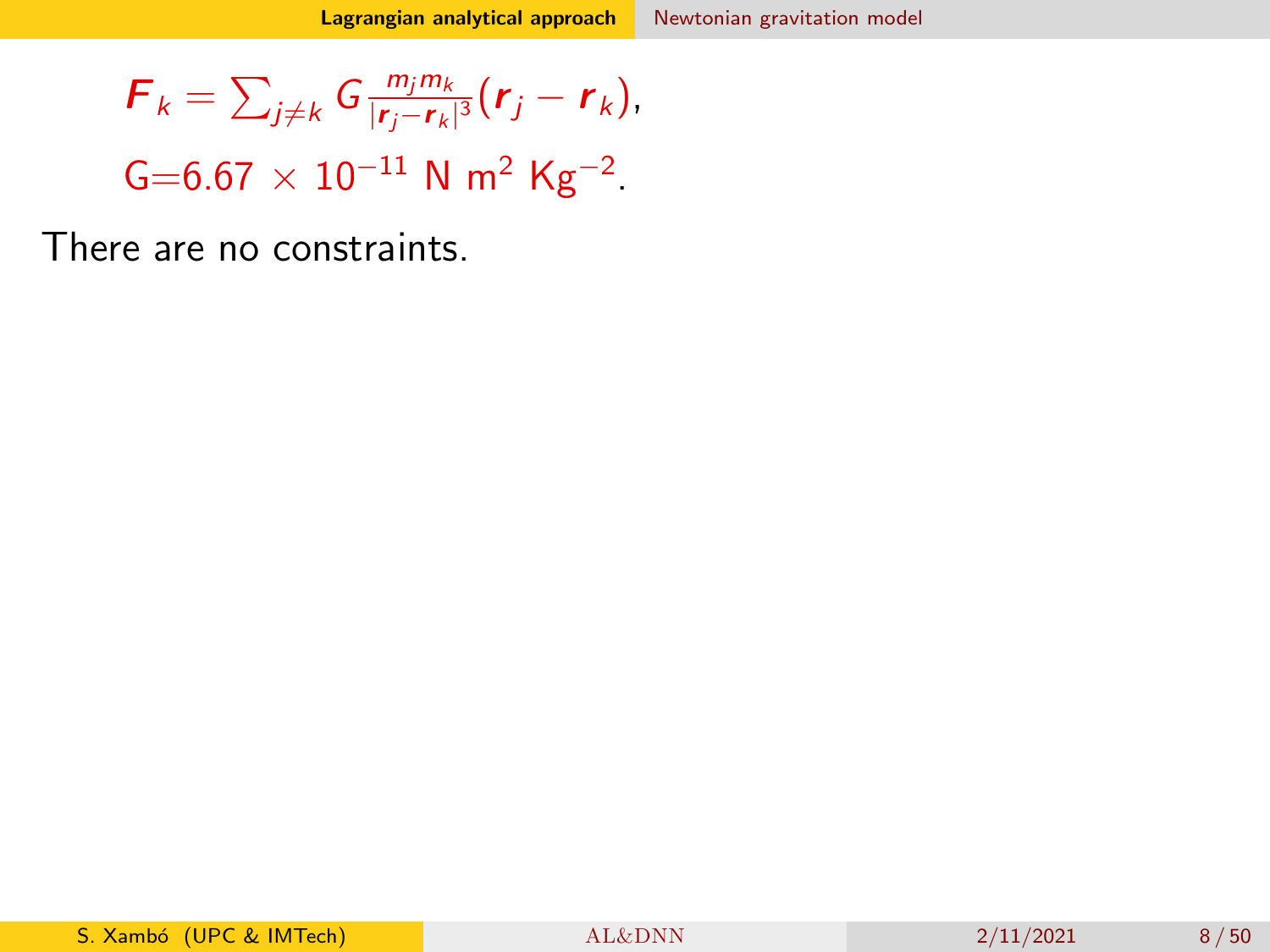<span id="page-8-0"></span>The constraints are said to be *holonomic* if the positions  $r_i$  can be expressed (locally in  $\mathcal{X}_t$ ) as functions  $\mathbf{r}_i = \mathbf{r}_i(\mathbf{q},t)$ , where  $\pmb{q} = \left( q_1, \ldots, q_n \right) \in \pmb{U}, \; \pmb{U} \subseteq \mathbf{R}^n$  open, such that

 $(q, t) \mapsto (r_1(q, t), \ldots, r_n(q, t), t)$ 

is a diffeormorfism of  $U$  with an open set  $U' \subseteq {\mathfrak X}_t.$ 

In other words,  $\mathfrak{X}_t$  is a manifold of dimension n.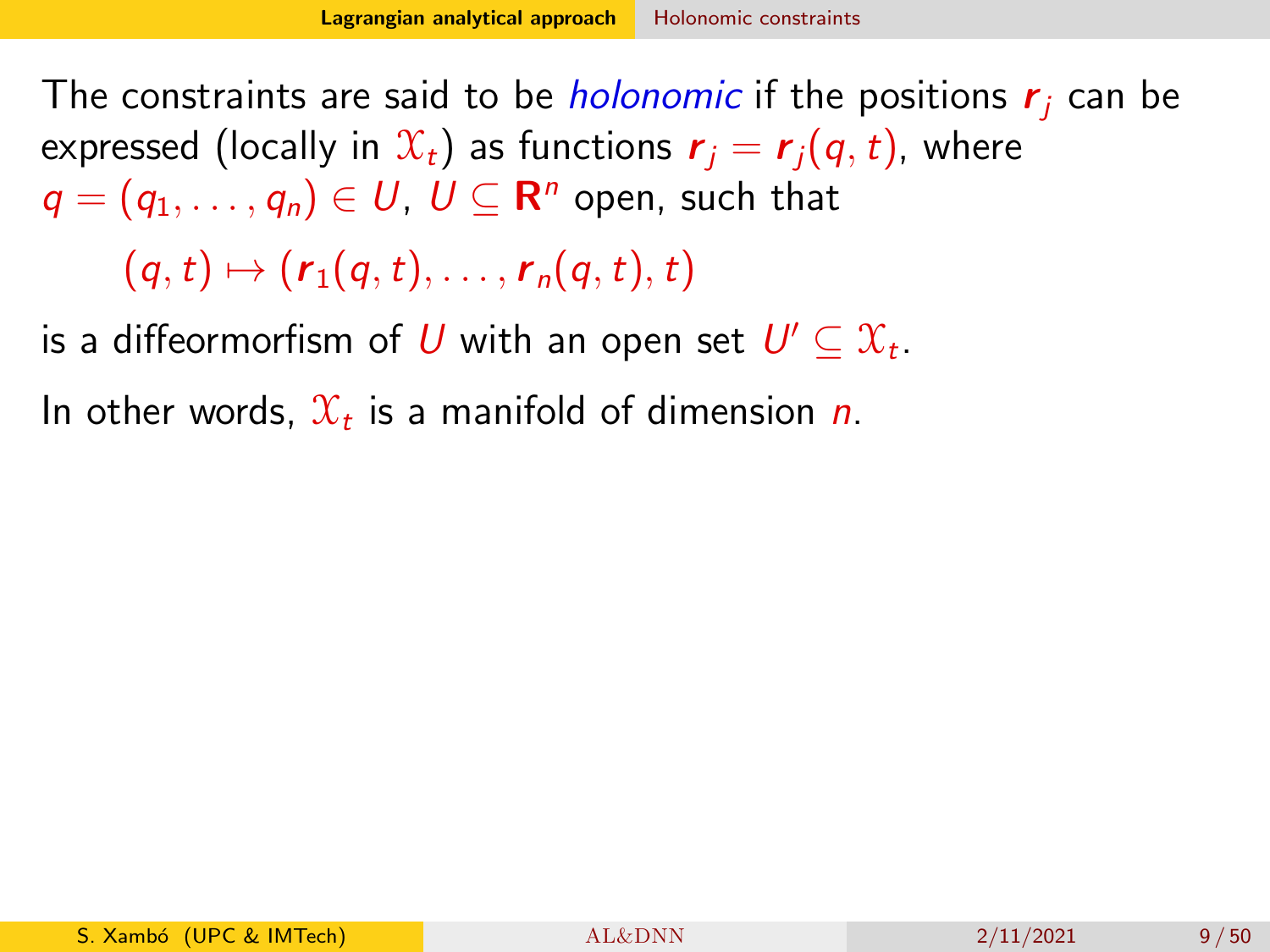

(1) and (2) Simple and double Atwood machines. (3) Stattics of a ladder:  $\bullet$ <sub>m<sub>2</sub></sub> tension of the rope connecting its foot to the wall. (4) Mass aliding on a straight rod that is rotating about a perpendicular line. (5) Mass connected to two fixed points by springs of the same elastic constant. (6) Mass sliding on a circumference that is turning about a vertical diameter.

 $m<sub>1</sub>$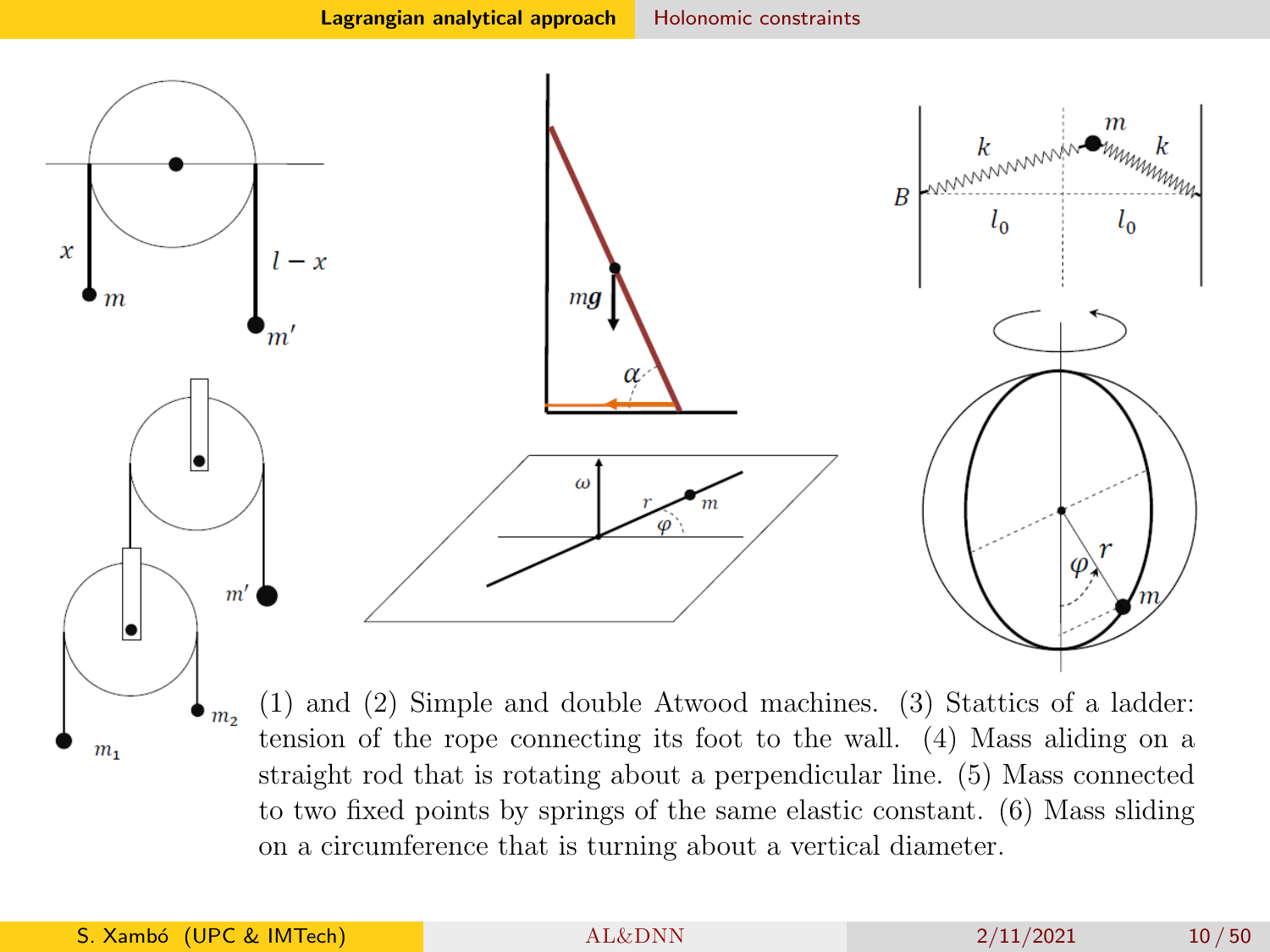#### <span id="page-10-0"></span> $S \subseteq E_3^N \times E_3^N \times \mathbf{R}$ .

Its points  $(r_1, \ldots, r_N, v_1, \ldots, v_N, t)$  are such that

 $(r_1, \ldots, r_N,t) \in \mathcal{X}_t$  and  $(\mathbf{v}_1, \ldots, \mathbf{v}_N)$  are the possible velocities allowed by the contraints.

- $\sum_j \boldsymbol{\partial}_j f \cdot \textbf{v}_j + \partial_t f_\alpha = 0$   $(\boldsymbol{\partial}_j = \frac{\partial}{\partial \textbf{\textit{r}}})$  $\frac{\partial}{\partial \textbf{r}_j}$ ,  $\partial_t = \frac{\partial}{\partial \textit{i}}$  $\frac{\partial}{\partial t}$ .
- ${\bm v}_j = \dot{\bm r}_j = \sum_k (\partial_k {\bm r}_j) \dot{\bm q}_k + \partial_t {\bm r}_j \; (\partial_k = \frac{\partial}{\partial {\bm q}_j})$ ∂q<sup>k</sup> ) [∗]
- $(q, \dot{q}, t) = (q_1, \ldots, q_n, \dot{q}_1, \ldots, \dot{q}_N, t)$ : local coordinates of S.
- Lemma.  $(1)$   $\dot{\partial}_k \dot{\bm{r}}_j = \partial_k \bm{r}_j$   $(\dot{\partial}_k = \frac{\partial}{\partial \dot{\theta}})$  $\frac{\partial}{\partial \dot{q}_k}$ ). (2)  $\frac{d}{dt}\partial_k \mathbf{r}_j = \partial_k \dot{\mathbf{r}}_j$ .

(1) is a direct consequence of [∗]. (2) follows from the chain rule and Schwarz's theorem on second derivatives.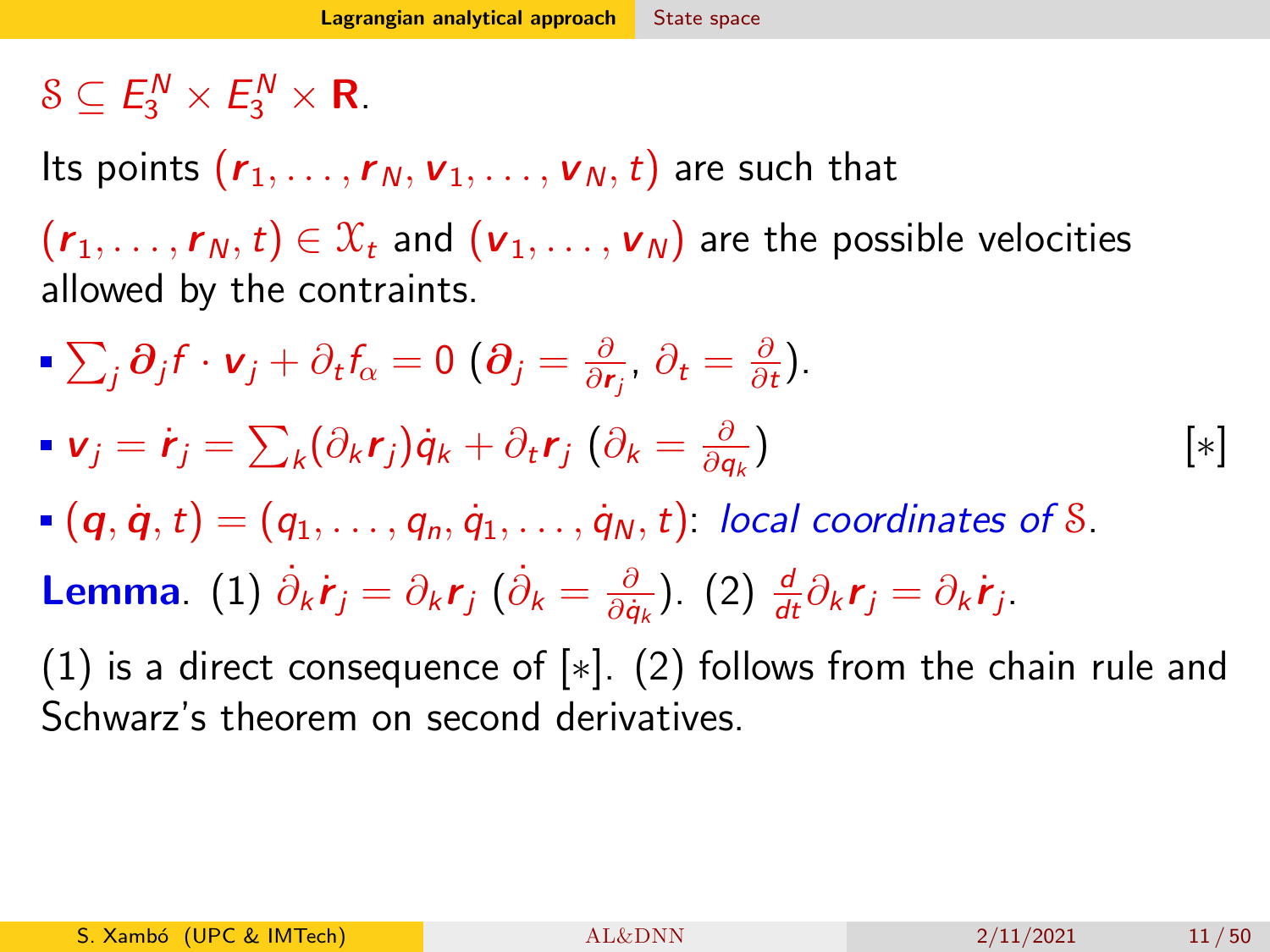<span id="page-11-0"></span>
$$
T = \sum_{j=1}^N \frac{1}{2} m_j \mathbf{v}_j^2 = \sum_{j=1}^N \frac{1}{2} m_j \left( \sum_k (\partial_k \mathbf{r}_j) \dot{q}_k + \partial_t \mathbf{r}_j \right)^2
$$
  
=  $T_0 + T_1 + T_2$ ,

$$
T_0 = \sum_{j=1}^N \frac{1}{2} m_j (\partial_t \mathbf{r}_j)^2
$$
  
\n
$$
T_1 = \sum_{j=1}^N m_j \left( \sum_k (\partial_k \mathbf{r}_j) \dot{q}_k \right) \cdot \partial_t \mathbf{r}_j
$$
  
\n
$$
T_2 = \sum_{j=1}^N \frac{1}{2} m_j \left( \sum_k (\partial_k \mathbf{r}_j) \dot{q}_k \right)^2
$$

Note.  $T = T_2$  if the constraints are not dependent on t (scleronomous constraints)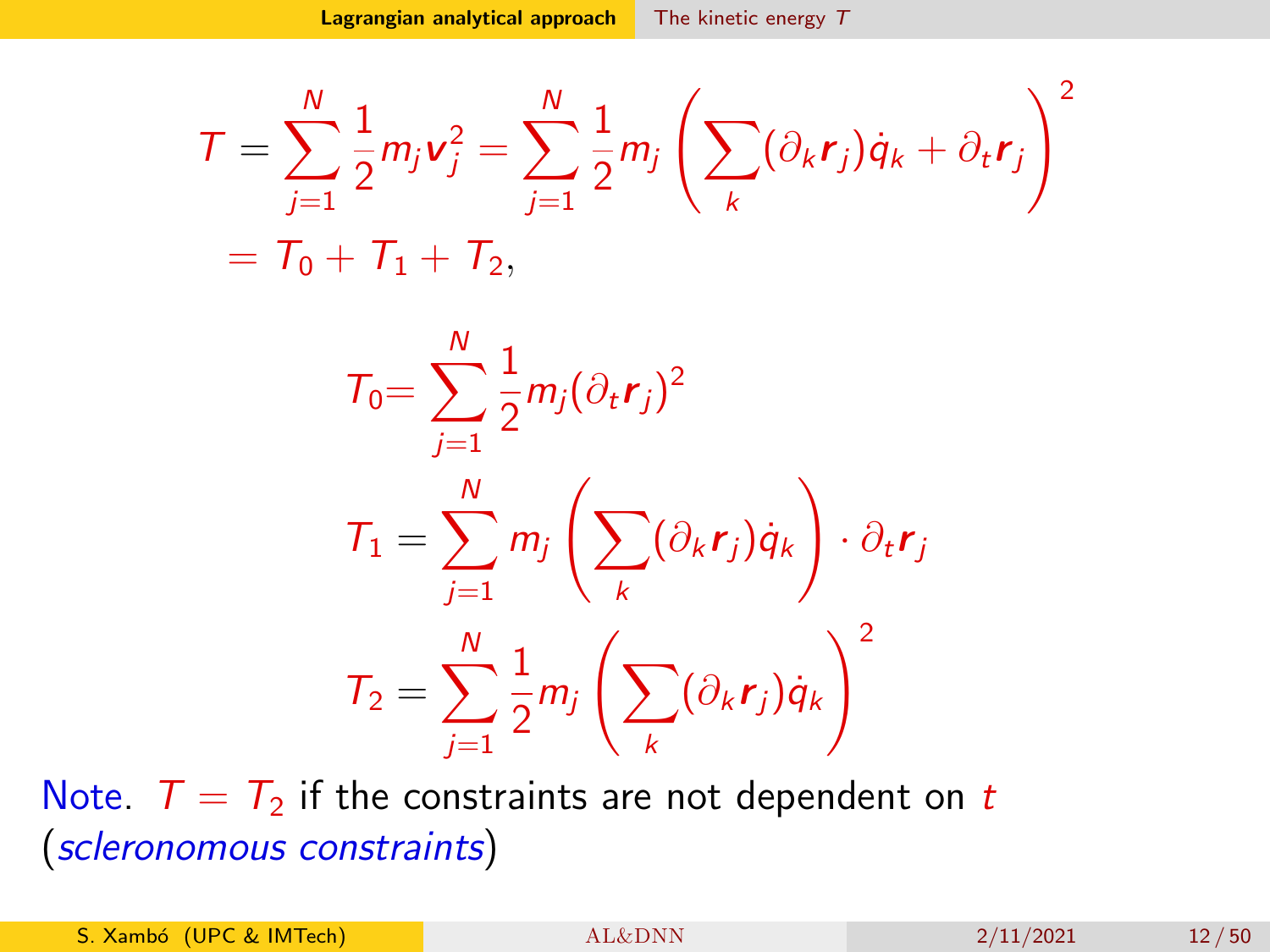<span id="page-12-0"></span> $Q_k = \sum_{j=1}^N \bm{F}_j \cdot \partial_k \bm{r}_j \ (k=1,\ldots,n), \ Q_t = \sum_{j=1}^N \bm{F}_j \cdot \partial_t \bm{r}_j$ (generalized forces).

**Example** (Generalized forces on a point mass  $m$  moving in  $\mathbb{R}^2$  with respect to polar coordinates  $r, \varphi$ ). We have  $x = r \cos \varphi$ ,  $y = r \sin \varphi$ , hence  $\mathbf{r} = r(\cos \varphi, \sin \varphi)$ . and

$$
Q_r = \boldsymbol{F} \cdot \partial_r \boldsymbol{r} = \boldsymbol{F} \cdot (\cos \varphi, \sin \varphi) = \boldsymbol{F} \cdot \hat{\boldsymbol{r}} = F_r,
$$

 $Q_{\varphi} = \boldsymbol{F} \cdot \partial_{\varphi} \boldsymbol{r} = \boldsymbol{F} \cdot (-r \sin \varphi, r \cos \varphi) = r \boldsymbol{F} \cdot \hat{\boldsymbol{\varphi}} = r \boldsymbol{F}_{\varphi},$ 

where  $\hat{r} = r/r$  and  $\hat{\varphi} = \hat{r}^{\perp}$ ,<br>and bence  $F$  and  $F$  are and hence  $F_r$  and  $F_\varphi$  are the components of  $\boldsymbol{F}$  with respect to the orthonormal basis  $\hat{r}, \hat{\varphi}$ .

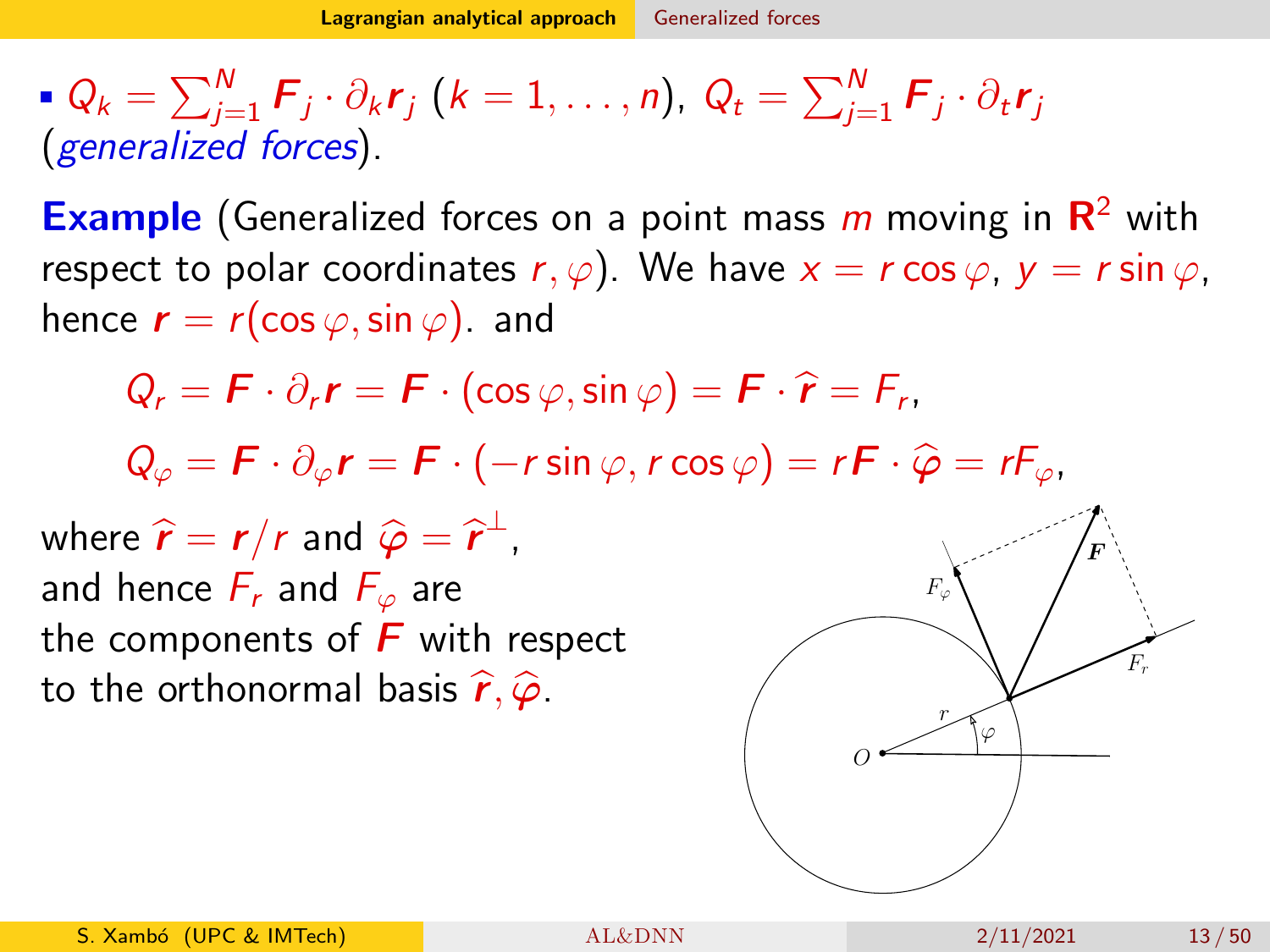<span id="page-13-0"></span>**Theorem.** The evolution of a holonomic mechanical system is governed by the equations

$$
d_t\dot{\partial}_k T - \partial_k T = Q_k \ (k = 1, \ldots, n, d_t = \frac{d}{dt}).
$$

Proof. If in the infinitesimal time interval dt the position vectors change by  $d\bm{r}_j$ , the work done by the forces is

$$
W = \sum_{j} \mathbf{F}_{j} \cdot d\mathbf{r}_{j} = \sum_{j} \mathbf{F}_{j} \cdot (\sum_{k} (\partial_{k} \mathbf{r}_{j}) d q_{k} + (\partial_{t} \mathbf{r}_{j}) dt)
$$
  
=  $\sum_{k} (\sum_{j} \mathbf{F}_{j} \cdot \partial_{k} \mathbf{r}_{j}) d q_{k} + (\sum_{j} \mathbf{F}_{j} \cdot \partial_{t} \mathbf{r}_{j}) dt$   
=  $\sum_{k} Q_{k} d q_{k} + Q_{t} dt$ .

On the other hand we have  $\boldsymbol{F}_j = m_j \ddot{\boldsymbol{r}}_j$ , and we can write: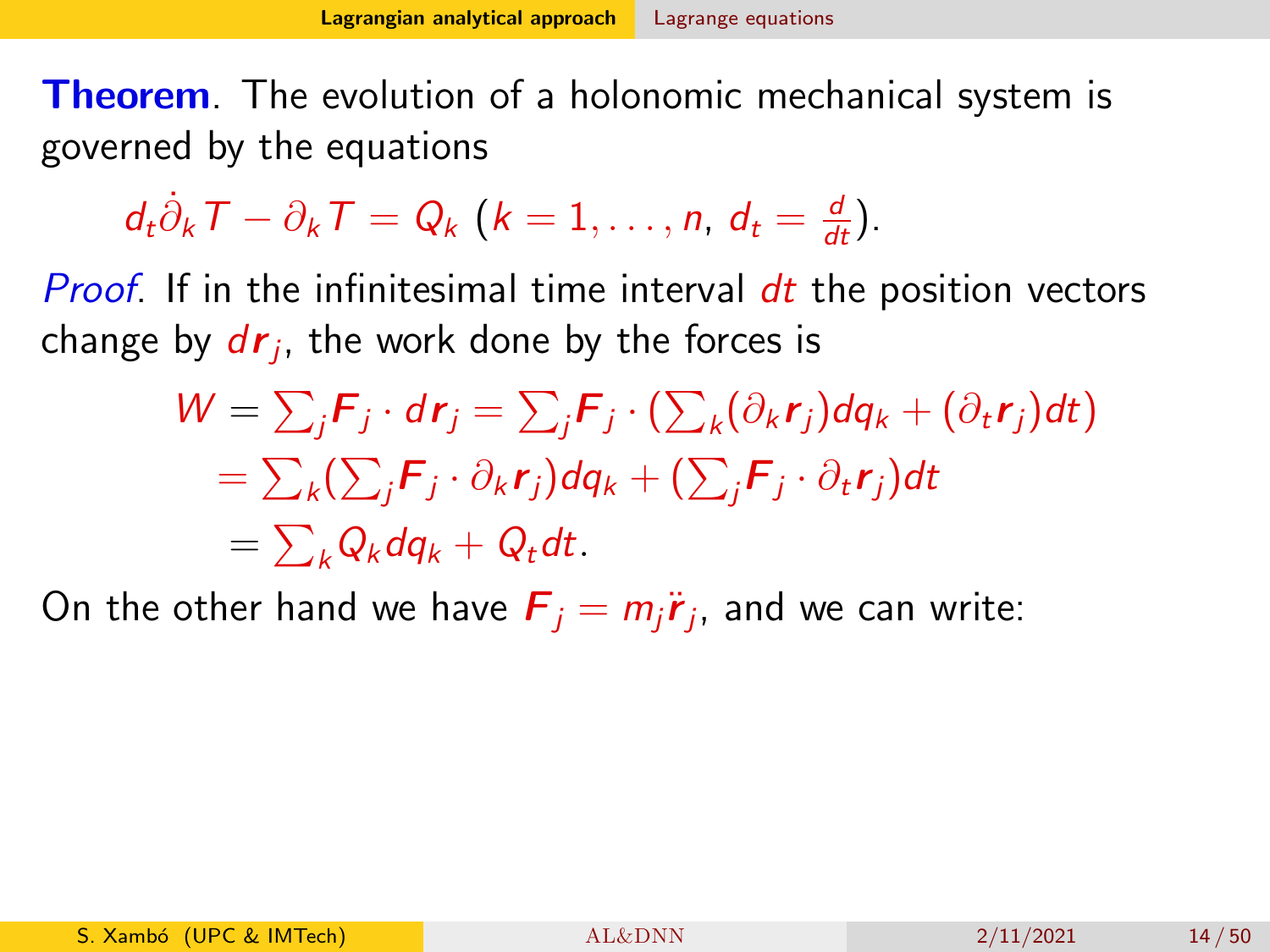$$
W = \sum_{j} m_{j} \ddot{\mathbf{r}}_{j} \cdot d\mathbf{r}_{j}
$$
  
\n
$$
= \sum_{j} m_{j} \ddot{\mathbf{r}}_{j} \cdot (\sum_{k} (\partial_{k} \mathbf{r}_{j}) d q_{k} + (\partial_{t} \mathbf{r}_{j}) dt)
$$
  
\n
$$
= \sum_{j,k} m_{j} (d_{t} (\dot{\mathbf{r}}_{k} \cdot \partial_{k} \mathbf{r}_{j}) - \dot{\mathbf{r}}_{j} \cdot d_{t} \partial_{k} \mathbf{r}_{j}) d q_{k} + Q_{t} dt
$$
  
\n
$$
= \sum_{j,k} m_{j} (d_{t} (\dot{\mathbf{r}}_{k} \cdot \dot{\partial}_{k} \dot{\mathbf{r}}_{j}) - \dot{\mathbf{r}}_{j} \cdot d_{t} \partial_{k} \mathbf{r}_{j}) d q_{k} + Q_{t} dt
$$
  
\n
$$
= \sum_{j,k} (d_{t} \dot{\partial}_{k} (\frac{1}{2} m_{j} \dot{\mathbf{r}}_{j}^{2}) - \partial_{k} (\frac{1}{2} m_{j} \dot{\mathbf{r}}_{j}^{2})) d q_{k} + Q_{t} dt
$$
  
\n
$$
= \sum_{k} (d_{t} \dot{\partial}_{k} \mathbf{T} - \partial_{k} \mathbf{T}) d q_{k} + Q_{t} dt
$$

Now the claim follows on equating the coefficients of  $dq_k$  in both expressions.

Remark. If there are no constraints and we use the cartesian coordinates of the  $\bm{r}_j$ , the Lagrange equations are equivalent to Newton's equations.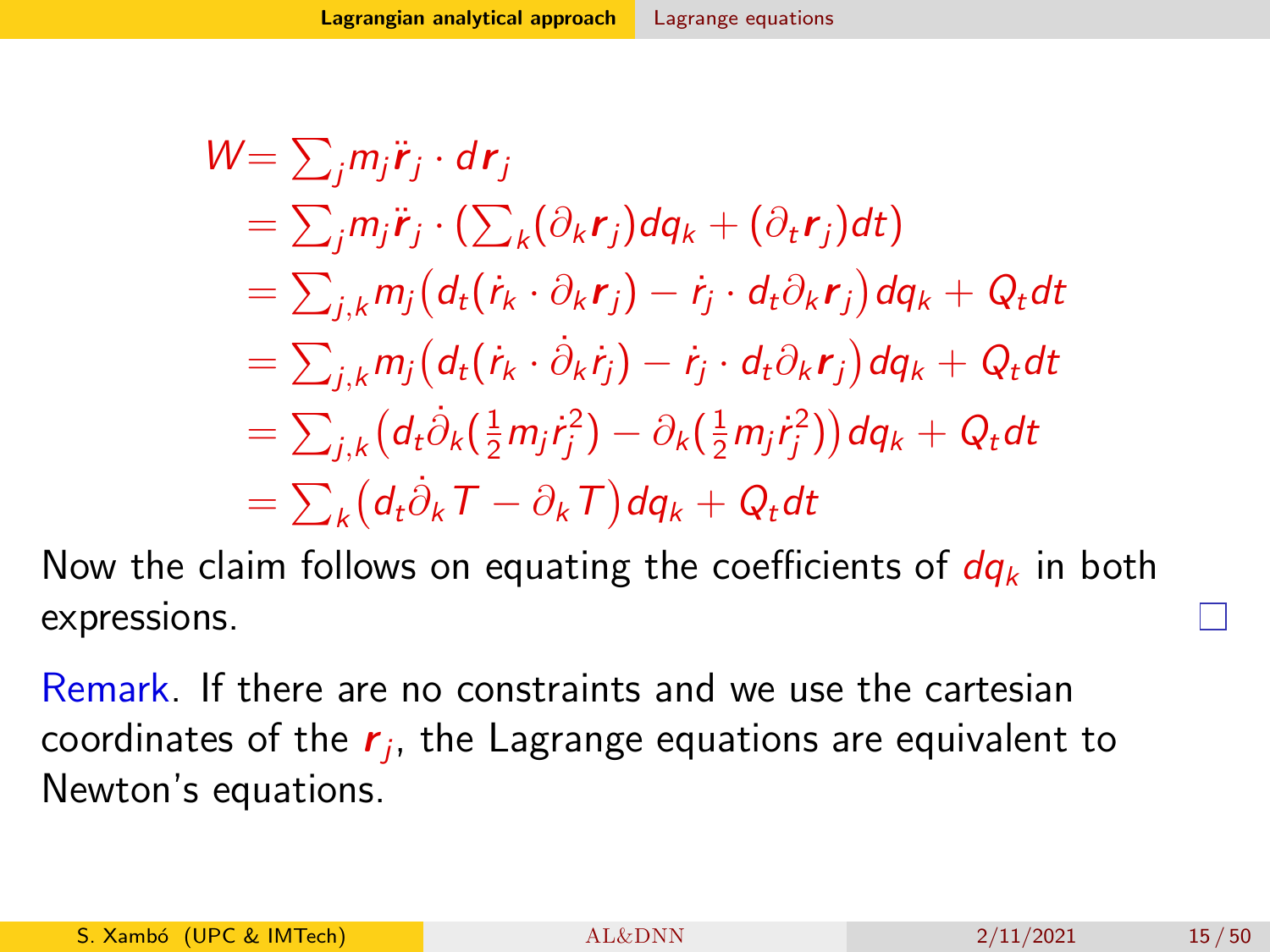#### <span id="page-15-0"></span>Evolution of a particle in a plane using polar coordinates

In cartesian coordinates x, y, the kinetic enerby is  $T = \frac{1}{2}m(\dot{x}^2 + \dot{y}^2)$ . In polar coordinates  $r, \varphi$ , we have  $x = r \cos \varphi$ ,  $y = r \sin \varphi$ , and a straightforward computation shows that  $\mathcal{T} = \frac{1}{2}m(\dot{r}^2 + (r\dot{\varphi})^2)$ .

We also know that the generalized forces with respect to polar coordinates are  $Q_r = F_r$  and  $Q_\varphi = F_\phi$  (the components of F with respect to the orthonormal basis  $\hat{r}, \hat{\varphi}$ ).

|    | $\partial_r T \mid d_t \partial_r T \mid \partial_r T$ | Łα.                                                          |
|----|--------------------------------------------------------|--------------------------------------------------------------|
| mř | $m\ddot{r}$                                            | $mr\dot{\varphi}^2 \mid m\ddot{r} - mr\dot{\varphi}^2 = F_r$ |

| $d_t \partial_\varphi T$                                                        | $\partial_{\phi} T$ |                                                           |
|---------------------------------------------------------------------------------|---------------------|-----------------------------------------------------------|
| $mr^2\dot{\varphi}$ 2mri $\dot{\varphi}$ + mr <sup>2</sup> $\ddot{\varphi}$   0 |                     | $mr^2\ddot{\varphi}+2mr\dot{r}\dot{\varphi}=rF_{\varphi}$ |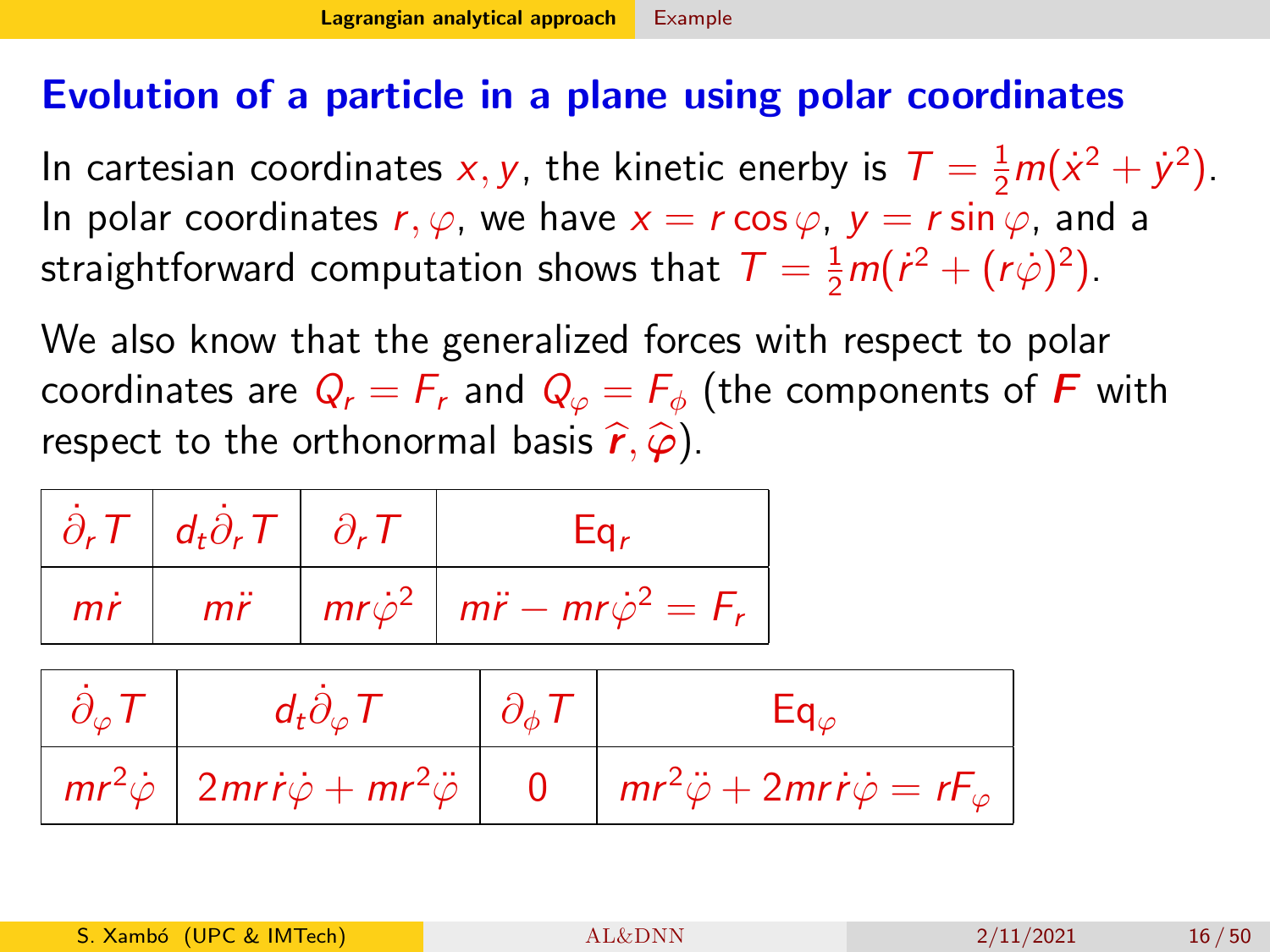<span id="page-16-0"></span>The constraints  $f_{\alpha}(r_1, \ldots, r_N, t)$   $(\alpha = 1, \ldots, m)$  are said to be *ideal* if for any state there exist  $\lambda_{\alpha} \in \mathbf{R}$  such that

 $\bm{R}_j = \sum_\alpha \lambda_\alpha \bm{\partial}_j f_\alpha$ 

where  $\boldsymbol{R}_j$  is the resultant of the *constraining forces* on  $m_j$ . The  $\lambda_\alpha$ may depend on  $(r_1, \ldots, r_N, t)$ , but they should not depend on j.

**Remark**. The usefulness of the concept of ideal constraints comes, on the one hand, from the fact that it *holds in many circumstances* (at least in the first approximation) and, on the other, that the contribution of the constraining forces in the calculation of generalized forces is 0 for ideal constraints.

**Example**. The constraint of a simple pendulum is  $f(r) - l^2 = 0$ . The constrining force is proportonal to r, say  $R = \mu r$ . On the other hand  $\partial_{\bm r} f = 2\bm r$ , and hence  $\bm R = \frac{1}{2}$  $\frac{1}{2}\mu\partial_{\bm{r}}f$ .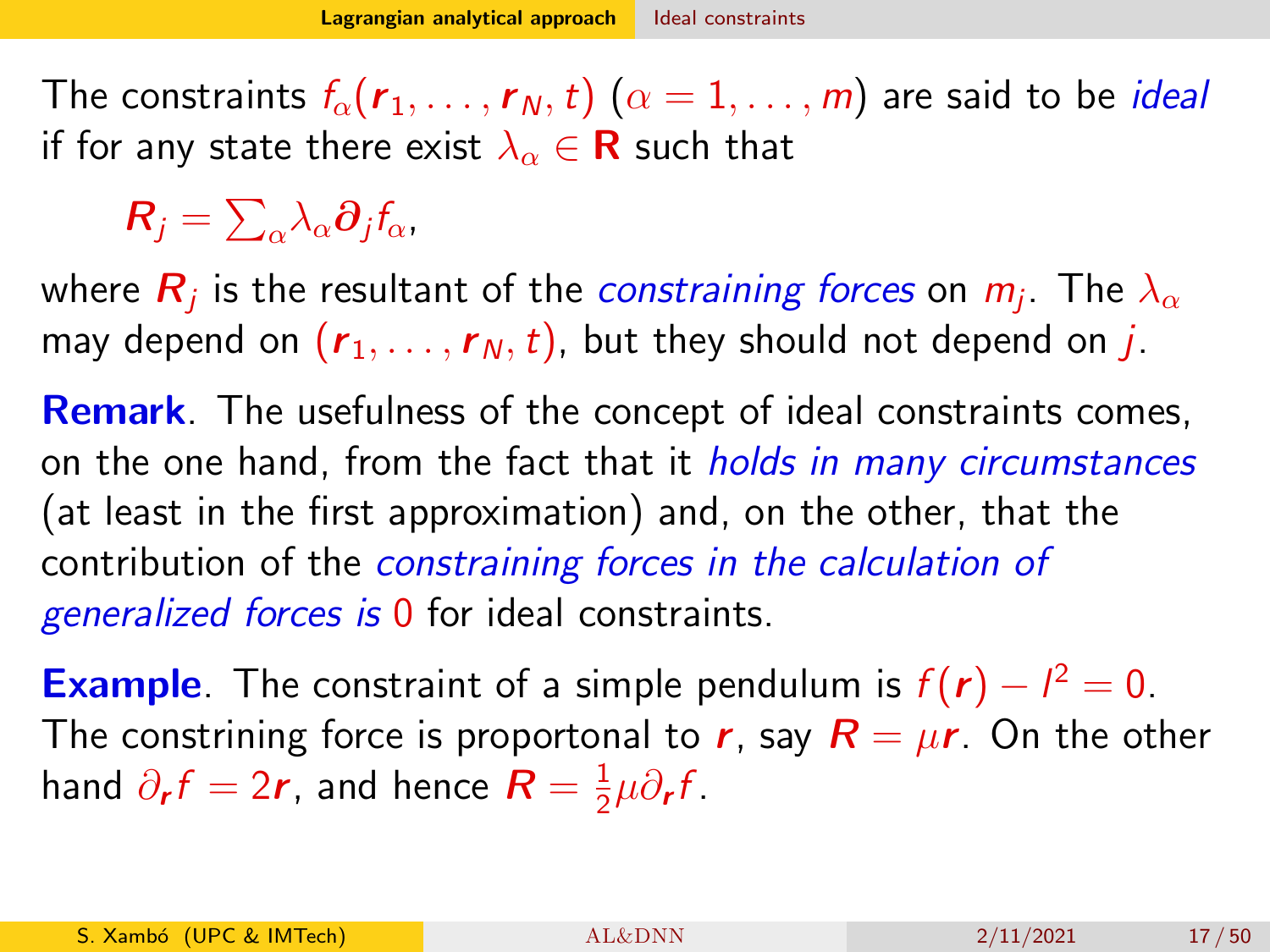<span id="page-17-0"></span>**Double pendulum**. If and  $r$  and  $r'$  are the position vectors of the two masses m and  $m'$  with respect to supension point O of the first pendulum, the constraining forces  $\bm{R}$  (on  $m)$  and  $\bm{R}'$  (on  $m'$ ) have the form (using Newton's third law)

 $R = \mu r + \mu'(r - r')$ ,  $R' = \mu'(r' - r)$ ,  $\mu, \mu' \in R$ 

The constraints are

$$
f = r^2 - l^2, \ f' = (r' - r)^2 - l'^2 = 0
$$

and the conclusion is clear from the following table:

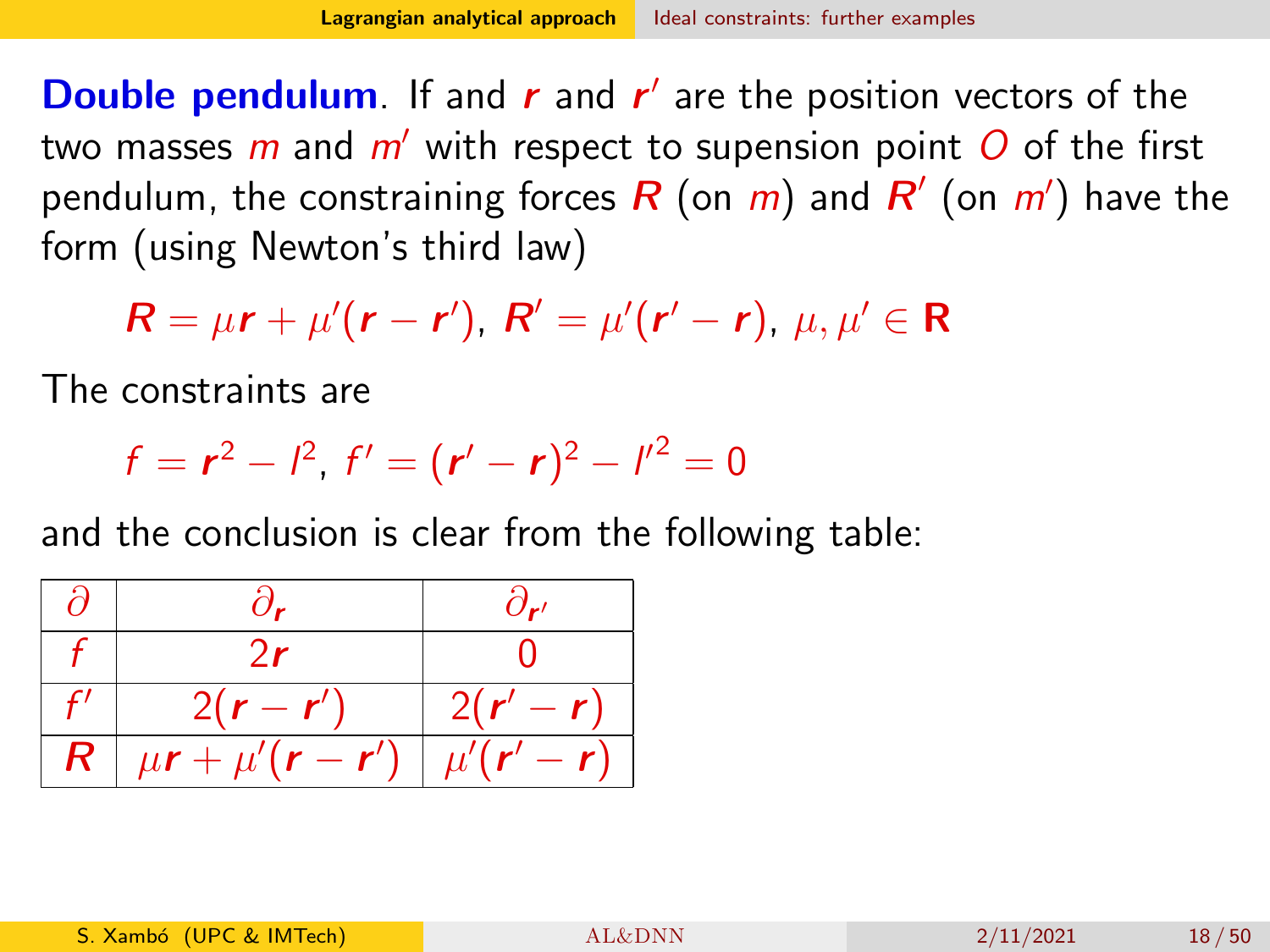Particle moving with no friction on the variable surface. Let  $f(r,t) = 0$  be the moving surface. If the particle moves with no friction, the constraining force  $R$  must be orthogonal to  $\mathfrak{X}_t = \{\pmb{r} \in \pmb{E}_3 : f(\pmb{r},t) = 0\}$  and hence  $\pmb{R} = \lambda \partial_{\pmb{r}} f$ , which means that the constraint is ideal.

**Rigid bodies**. A rigid body can be thought as a set of point masses  $m_1, \ldots, m_N$  with constraints

 $f_{ij}=(\bm{r}_i-\bm{r}_j)^2-d_{ij}^2=0$ , where  $d_{ij}$  are constants.

The constraining force that  $m_i$  exerts on  $m_i$  has the form  $R_{ii} = \mu_{ii}(\mathbf{r}_i - \mathbf{r}_i)$ , and  $\mu_{ii} = \mu_{ii}$  by Newton's third law. Let  $\lambda_{ii} = -\mu_{ii}/4$ . Then we have

$$
\sum_{ij} \lambda_{ij} (\partial_k f_{ij}) = 2 \sum_j \lambda_{kj} (\mathbf{r}_k - \mathbf{r}_j) + 2 \sum_i \lambda_{ik} (\mathbf{r}_k - \mathbf{r}_i)
$$
  
= 
$$
\sum_i \mu_{ik} (\mathbf{r}_i - \mathbf{r}_k) = \sum_i \mathbf{R}_{ik} = \mathbf{R}_k.
$$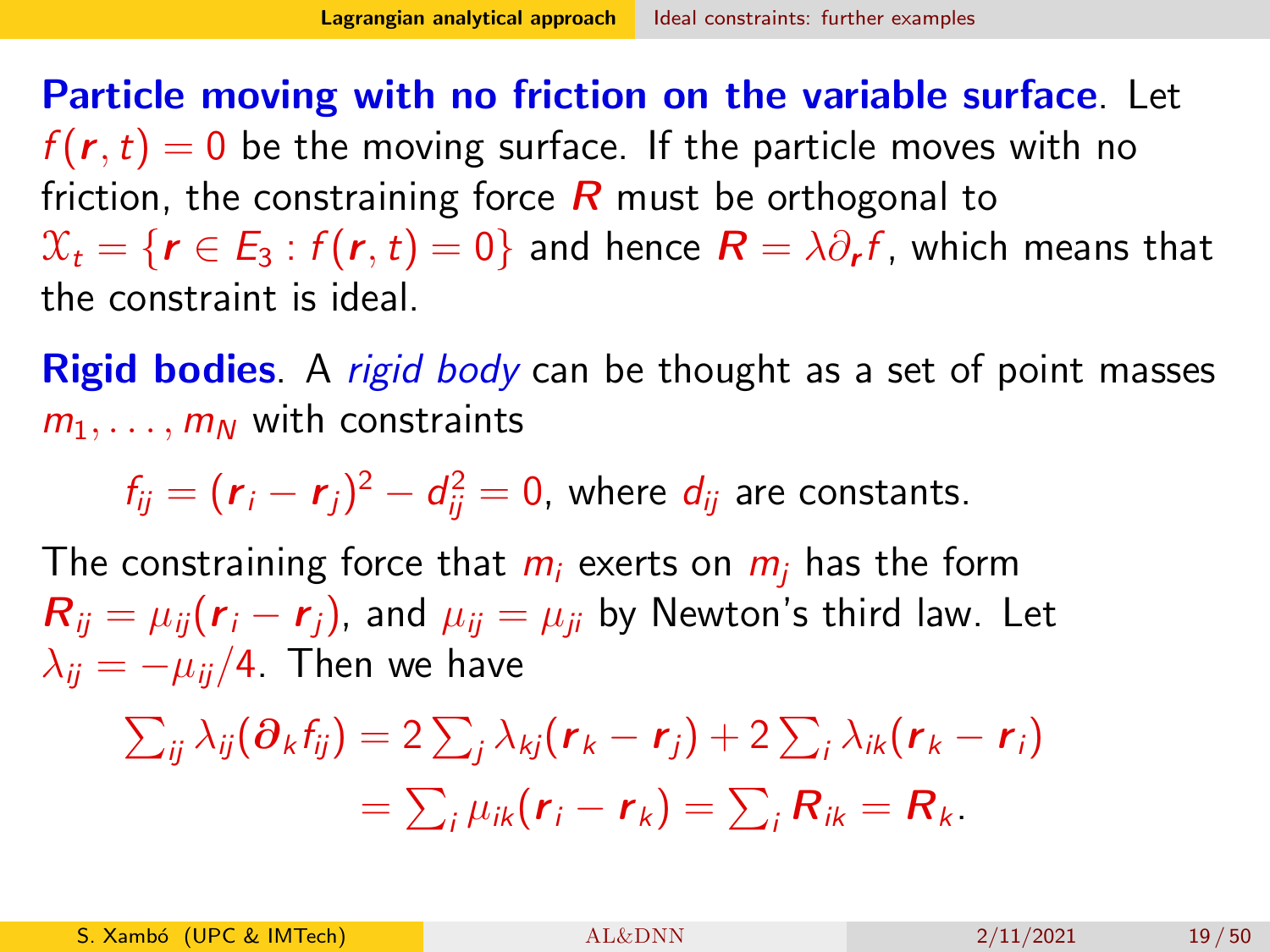<span id="page-19-0"></span>**Theorem.** In a holonomic system, the cotribution of the constraining forces to the generalized forces is 0.

*Proof*. If the constraints are ideal, then  $R_i = \sum_\alpha \lambda_\alpha \partial_i f_\alpha$   $(\lambda_\alpha \in \mathbf{R})$ , and their contribution of to the generalized force  $Q_k$  is

 $\sum_i \bm{R}_i \cdot \partial_k \bm{r}_i = \sum_{i,\alpha} \lambda_\alpha \bm{\partial}_i f_\alpha \cdot \partial_k \bm{r}_i = \sum_\alpha \lambda_\alpha \partial_k f_\alpha = \bm{0},$ 

because  $f_{\alpha}$  is, for a fixed t, identically 0 as a function of the  $q_1, \ldots, q_n$ .

**Corollary.** The Lagrange equations of a holonomic system with ideal constraints have the form

 $d_t\dot{\partial}_k \mathcal{T} - \partial_k \mathcal{T} = \mathcal{Q}'_k$ , where  $\mathcal{Q}'_k = \sum_i (\mathcal{F}_i - \mathcal{R}_i) \cdot \partial_k \mathcal{r}_i$ .

The forces  $\boldsymbol{F}_i' = \boldsymbol{F}_i - \boldsymbol{R}_i$  are the *net forces* acting on the system. They are the sum of the *interaction forces* between the particles (like the gravitational forces) and the *applied* or external forces (like gravity if the particles are placed in a gravitational field).

S. Xambó (UPC & IMTech) 4L&DNN 2/11/2021 20/50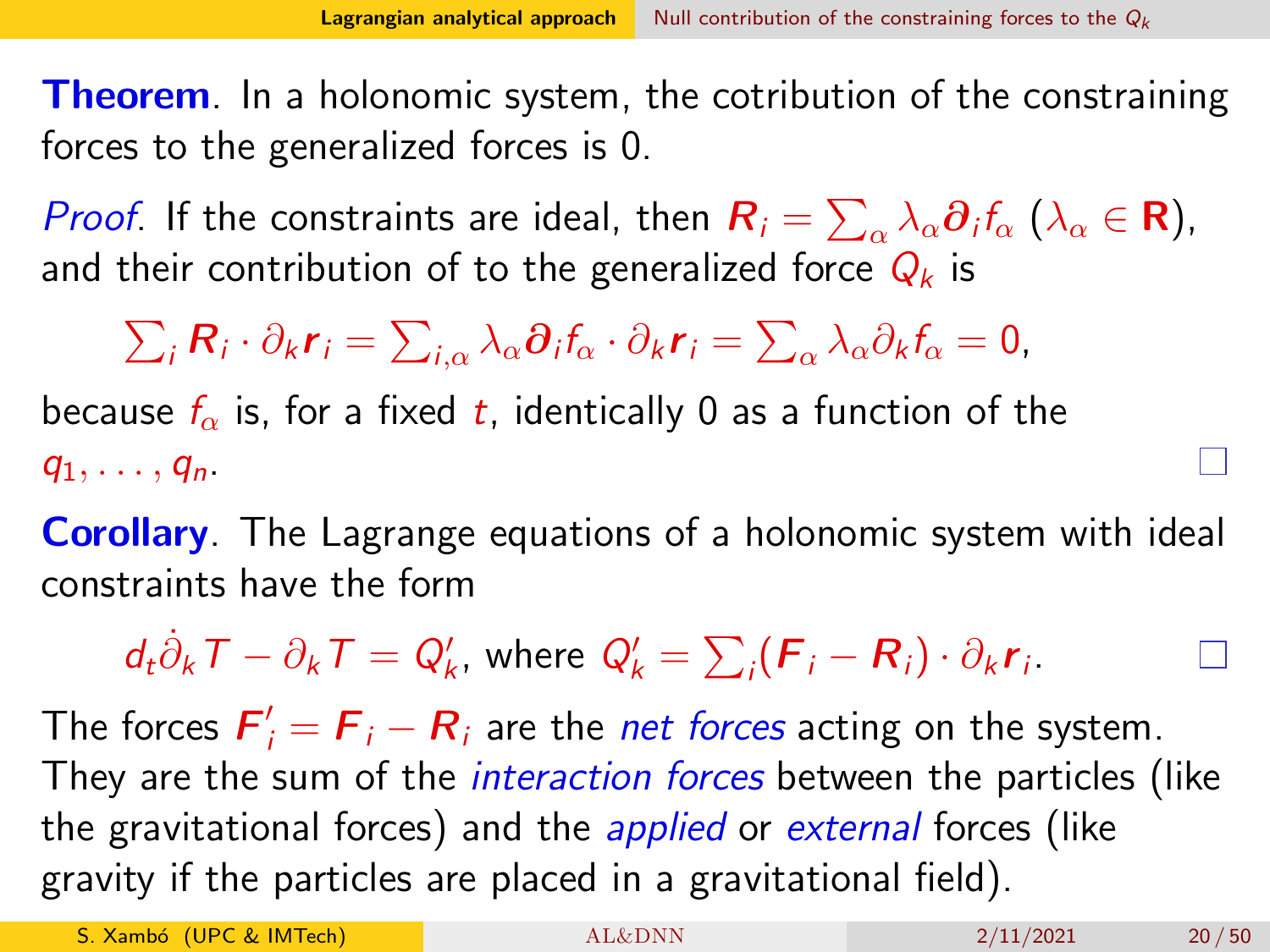Henceforth, by *mechanical system* we will understand a *holonomic* mechanichal system, the forces will  $F_i$  will be the net forces, and  $Q_k = \sum_j \boldsymbol{F}_j \cdot \partial_k \boldsymbol{r}_i$  the generalized forces. By the corollary above, these systems are governed by the equations

 $d_t \dot{\partial}_k T - \partial_k T = Q_k.$ 

Remark (The d'Alambert principle). If the constraints are time-dependent, the constraining forces can do work. In fact, if  $\bm{R}_i = \sum_\alpha \lambda_\alpha \bm{\partial}_i f_\alpha$ , then the *power* produced by the  $\bm{R}_i$  is, as a consequence of the chain rule,

 $\sum_i \mathbf{R}_i \cdot \dot{\mathbf{r}}_i = -\sum_\alpha \lambda_\alpha \partial_t \mathbf{f}_\alpha.$ 

In particular, if the constraints do not depend on  $t$ , then the constraining forces do no work. This is known as the *d'Alembert* principle (of virtual work).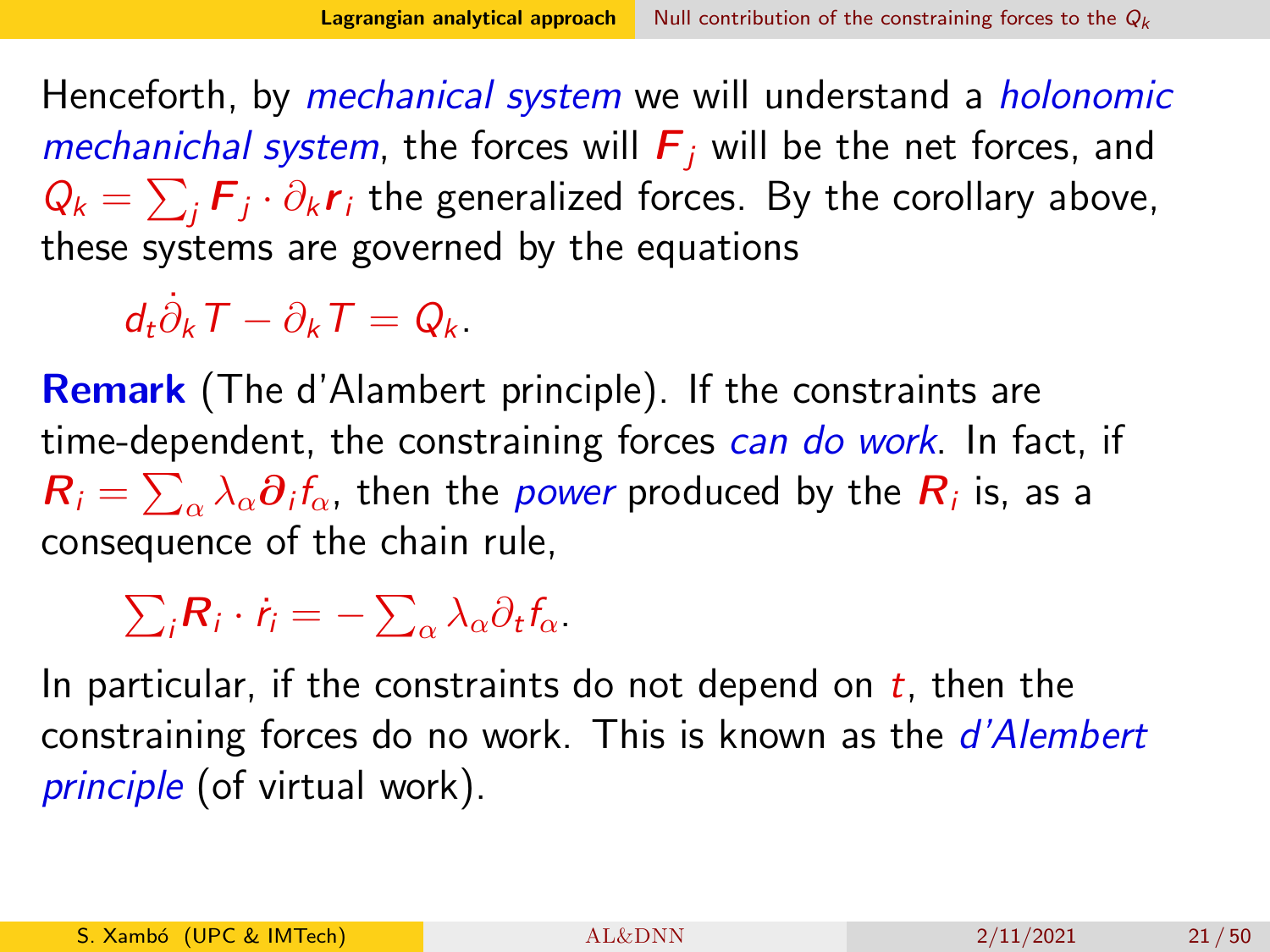<span id="page-21-0"></span>The forces  $\boldsymbol{F}_i$  are said to be *conservative* if there exists a function  $V = V(r_1, \ldots, r_N, t)$  (called the *potential*) such that  $\mathbf{F} = -\partial_i V$ .

In this case the mechanical system is said to be *conservative*.

**Example**. The function  $V = G \sum_{i \neq j} m_i m_j / | \bm{r}_i - \bm{r}_j |$  is a potential for the newtonian gravitational forces

$$
\boldsymbol{F}_i = \boldsymbol{G} \sum_{j \neq i} (\boldsymbol{r}_i - \boldsymbol{r}_j)/|\boldsymbol{r}_i - \boldsymbol{r}_j|^3.
$$

Indeed, from  $\partial(1/r) = -r^{-3}r$ ,

$$
\partial_i(1/|\mathbf{r}_i-\mathbf{r}_j|) = -(\mathbf{r}_i-\mathbf{r}_j)/|\mathbf{r}_i-\mathbf{r}_j|^3,
$$

and this implies the claim.

**Lemma**. If we express V as a functions of the generalized coordinates  $q_1,\ldots,q_N$ , then  $Q_k=\sum_i -\bm{\partial}_i V\cdot \partial_k \bm{r}_i=-\partial_k V$ .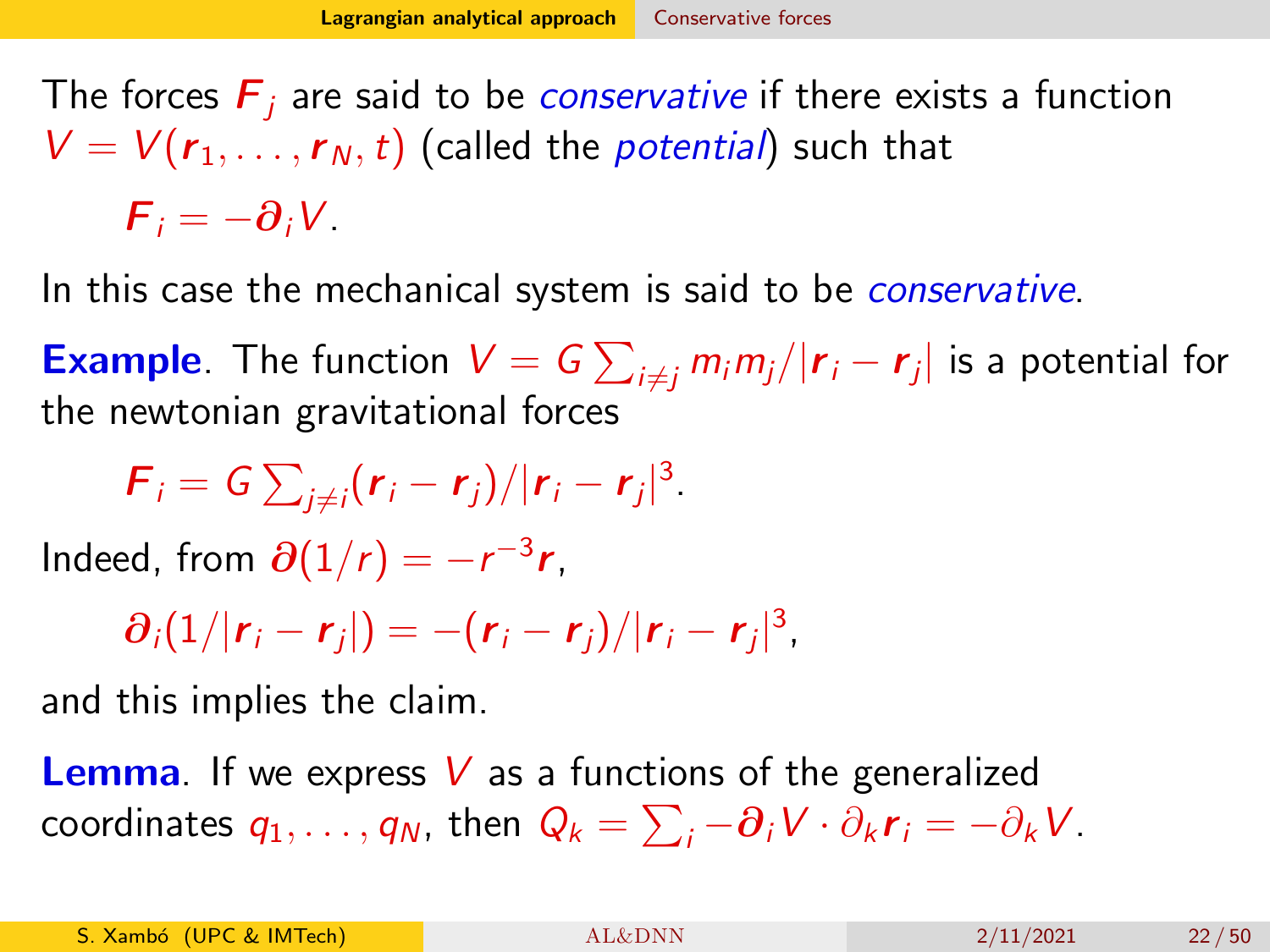<span id="page-22-0"></span>For a conservative system, the function  $L = T - V : S \rightarrow \mathbf{R}$  is called the *lagrangian* of the system.

**Theorem** (Euler-Lagrange). A conservative mechanical system is governed by the equations (Euler-Lagrange equations)

$$
d_t \dot{\partial}_k L - \partial_k L = 0 \ (k = 1, \ldots, n). \qquad [\ast]
$$

*Proof*. Since V does not depend on the  $\dot{q}_j$ ,  $d_t\dot{\partial}_k L = d_t\dot{\partial}_k T$ . On the other hand,  $-\partial_k L = -\partial_k T + \partial_k V = -\partial_k T - Q_k$ , and hence the equations  $[*]$  are equivalent to  $d_t\dot{\partial}_k \mathcal{T}-\partial_k \mathcal{T} = \mathcal{Q}_k$ .

**Definition**. A holonomic system is said to be *lagrangian* if there exists a function  $L = L(q, \dot{q}, t)$  such that its evolution is governed by the equations

$$
d_t \dot{\partial}_k L - \partial_k L = 0 \ (k = 1, \ldots, n).
$$

Clearly, a conservative mechanical system is lagrangian, with lagrangian function  $L = T - V$ .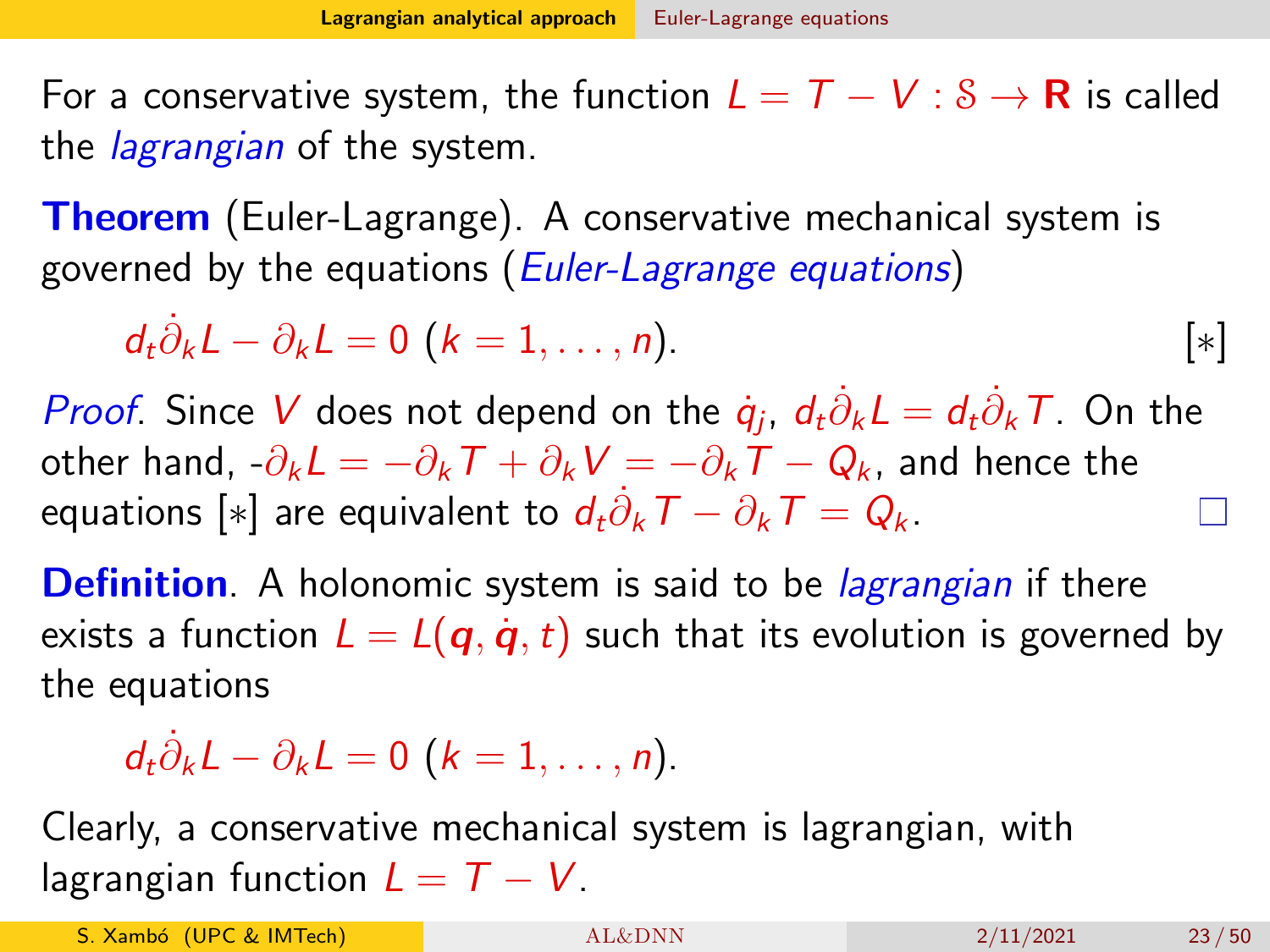# Observables of a Lagrangian system. Energy

Observables, conserved quantities and conjugate momenta Example: Kepler's second law Conditions for the conservation of energy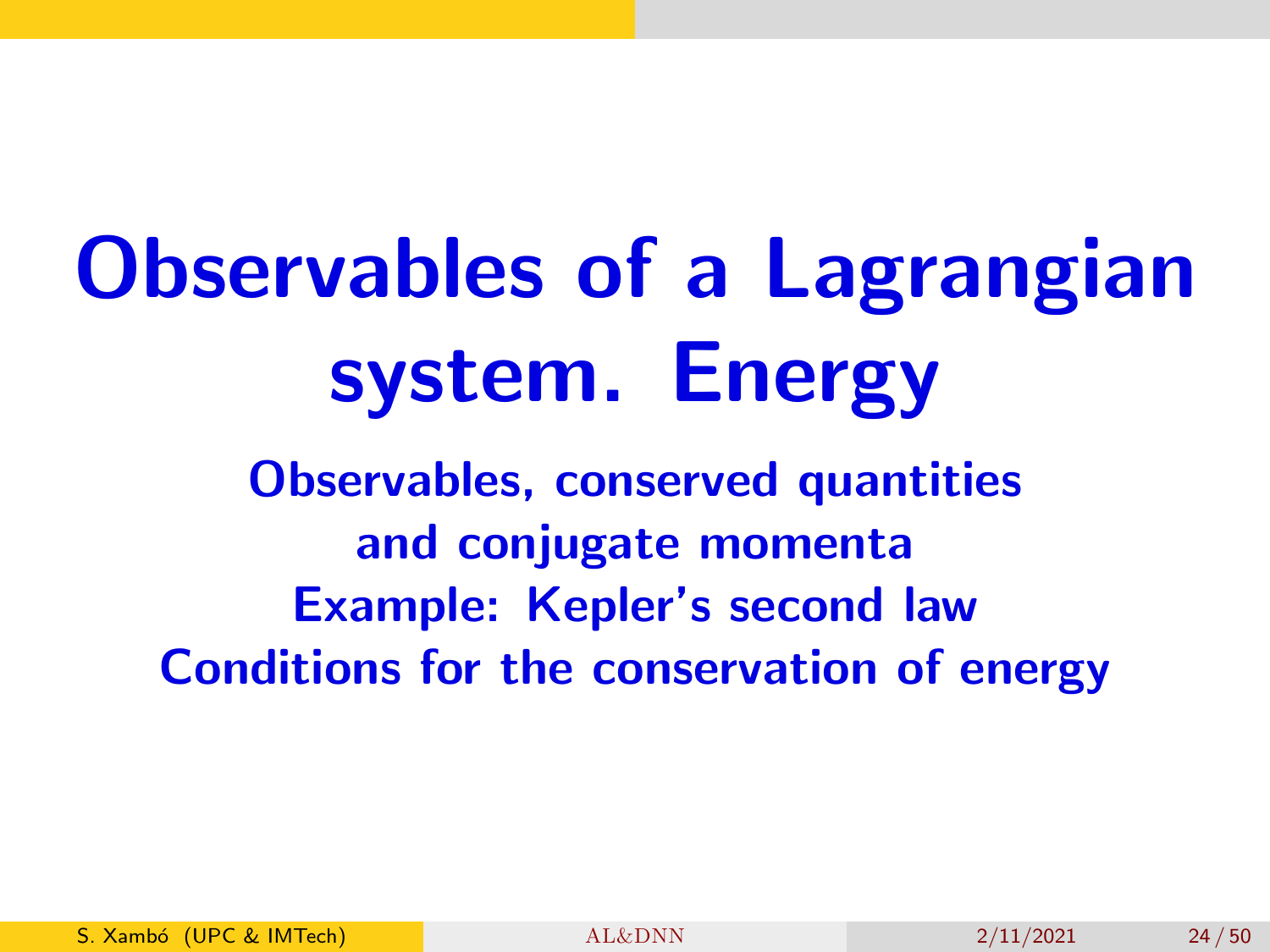<span id="page-24-0"></span>• Observable: A function  $f : \mathcal{S} \to \mathbf{R}$ ,  $f = f(\mathbf{q}, \dot{\mathbf{q}}, t)$ . If f does not depend on  $\dot{q}$ , we say that f is a configuration observable.

A conserved quantity, or first integral, is an observable  $f$  such that  $\dot{f}=0$ . This means that  $f$  remains constant during the temporal evolution of the system.

• *Conjugate momenta*: In a lagrangian system with lagrangian  $L$ , they are the observables  $p_k = \dot{\partial}_k L$ . They are also called *canonical* momenta.

- In rectangular cartesian coordinates,  $\dot{\bm{\partial}}_k L = \partial_{\dot{\bm{r}}_k} L = m_k \dot{\bm{r}}_k = \bm{p}_k.$
- A generalized coordinate  $q_k$  is cyclic if L does not depend on  $q_k$ .
- **Example.** In polar coordinates, the lagrangian of a point mass  $m$ moving in  $\mathbf{R}^2$  under a central potential  $V(r)$  is  $\frac{1}{2}m(\dot{r}^2+r^2\dot{\varphi})-V(r)$ . Thus  $\varphi$  is cyclic.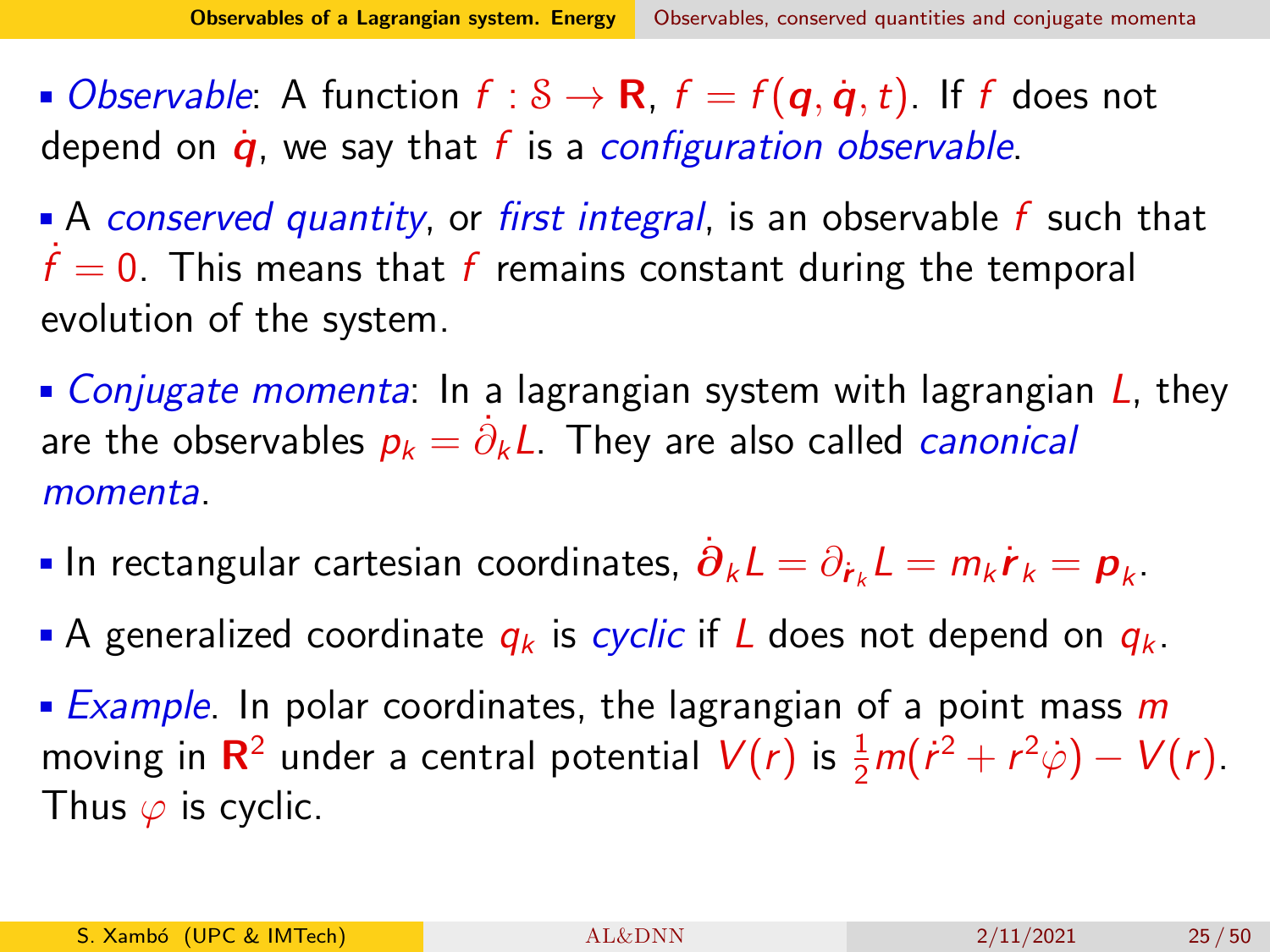<span id="page-25-0"></span>If  $q_k$  is a cyclic cordinate of a lagrangian system, them  $p_k$  is a conserved quantity.

 $\dot{\rho}_k = d_t \dot{\partial}_k L = \partial_k L = 0.$ 

Example. With the same assumptions and notations rώ as in the example in the previous page,  $dA$  $m$  $\varphi$  is a cyclic coordinate of  $L = m(\dot{r}^2 + r^2\dot{\varphi}) - V(r)$ and its conjugate momentum is  $r d\varphi = r \dot{\varphi} dt$  $p_{\varphi} = \partial_{\dot{\varphi}} L = mr^2 \dot{\varphi}$ . So this is a conserved quantity. Since  $r\dot{\varphi}$  is the tranversal velocity,  $mr^2\dot{\varphi} = r(mr\dot{\varphi})$  is the angular momentum h of m with respect to the origin. So  $h$  is a conserved quantity.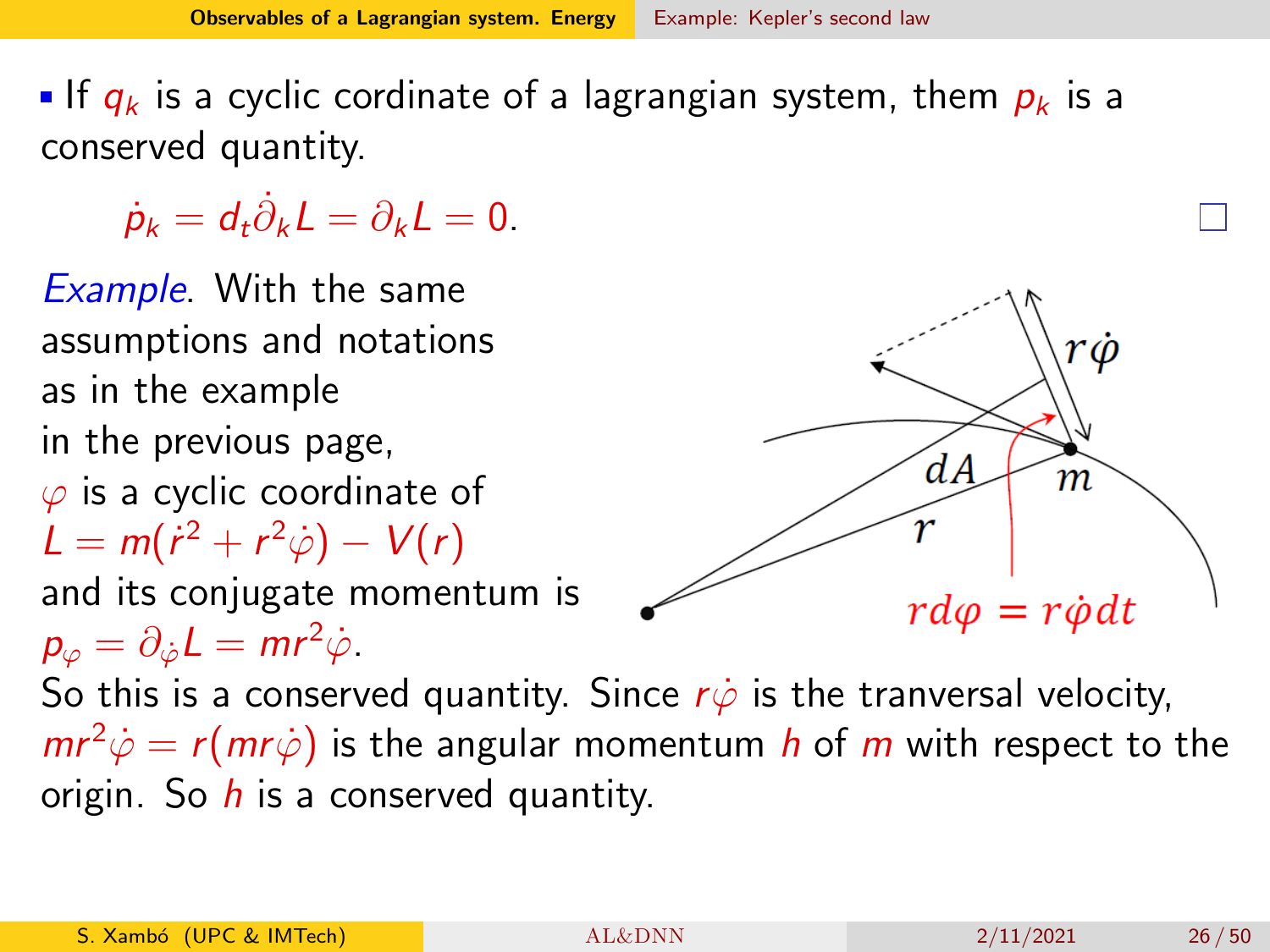<span id="page-26-0"></span>If  $\overline{A}$  is the area swept by  $r$ , we have

 $2dA = r(r d\varphi) = r^2 d\varphi.$ 

Consequently,

 $\dot{A}=\frac{1}{2}$  $\frac{1}{2}r^2\dot{\varphi}=h/2m$ 

is constant.

This is *Kepler's second law* for a mass  $m$  in a central potential: the areolar velocity (namely  $\vec{A}$ ) is constant.

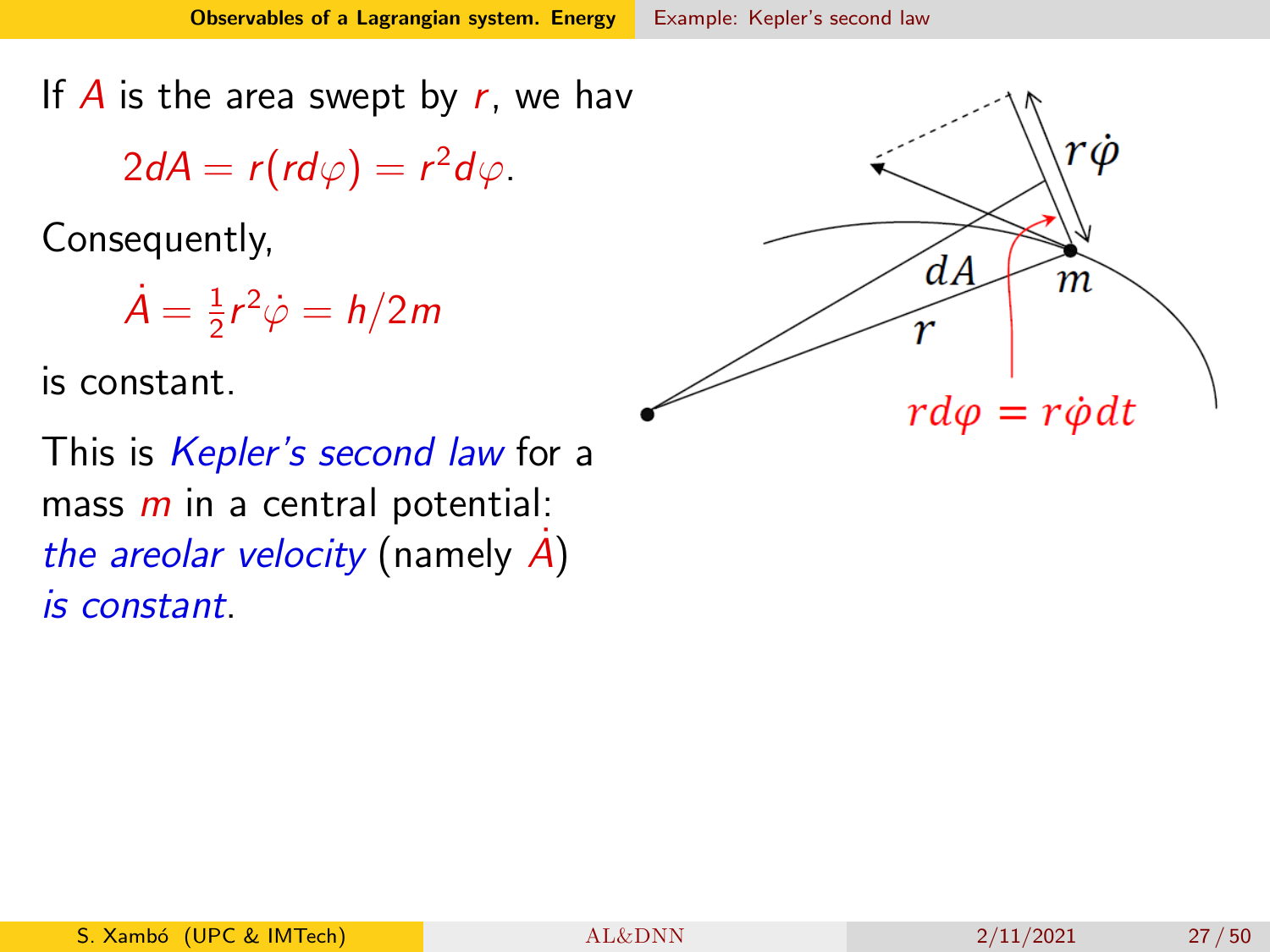- <span id="page-27-0"></span>**Consider a holonomic system and let V be a potential for the** conservative forces.
- $\bm{\mathsf{F}}'_i$  $j'_{j}$ : the non-conservative force on  $m_{j}$ , hence  $\boldsymbol{F}_{j}=\boldsymbol{F}'_{j}-\boldsymbol{\partial}_{j}V.$
- $Q'_1, \ldots, Q'_n$ : generalized forces produced by the  $\boldsymbol{\mathsf{F}}'_j$ j .
- $W' = \sum_{k} Q'_{q} \dot{q}_{k}$ : generalized power of the non-coservative forces.
- We have seen that  $\mathcal{T} = \mathcal{T}_2 + \mathcal{T}_1 + \mathcal{T}_0$ , where  $\mathcal{T}_j$  is *homogeneous* of degre *j* in the  $\dot{q}_k$ .
- $\sum_{k} \dot{q}_k(\dot{\partial}_k T) = 2\,T_2 + \,T_1.$  (Use Euler's lemma: if  $f = f(x_1, \ldots, x_n)$ is homogeneous of degree  $m$ , then  $\sum_k x_k \partial_k f = m f$ ).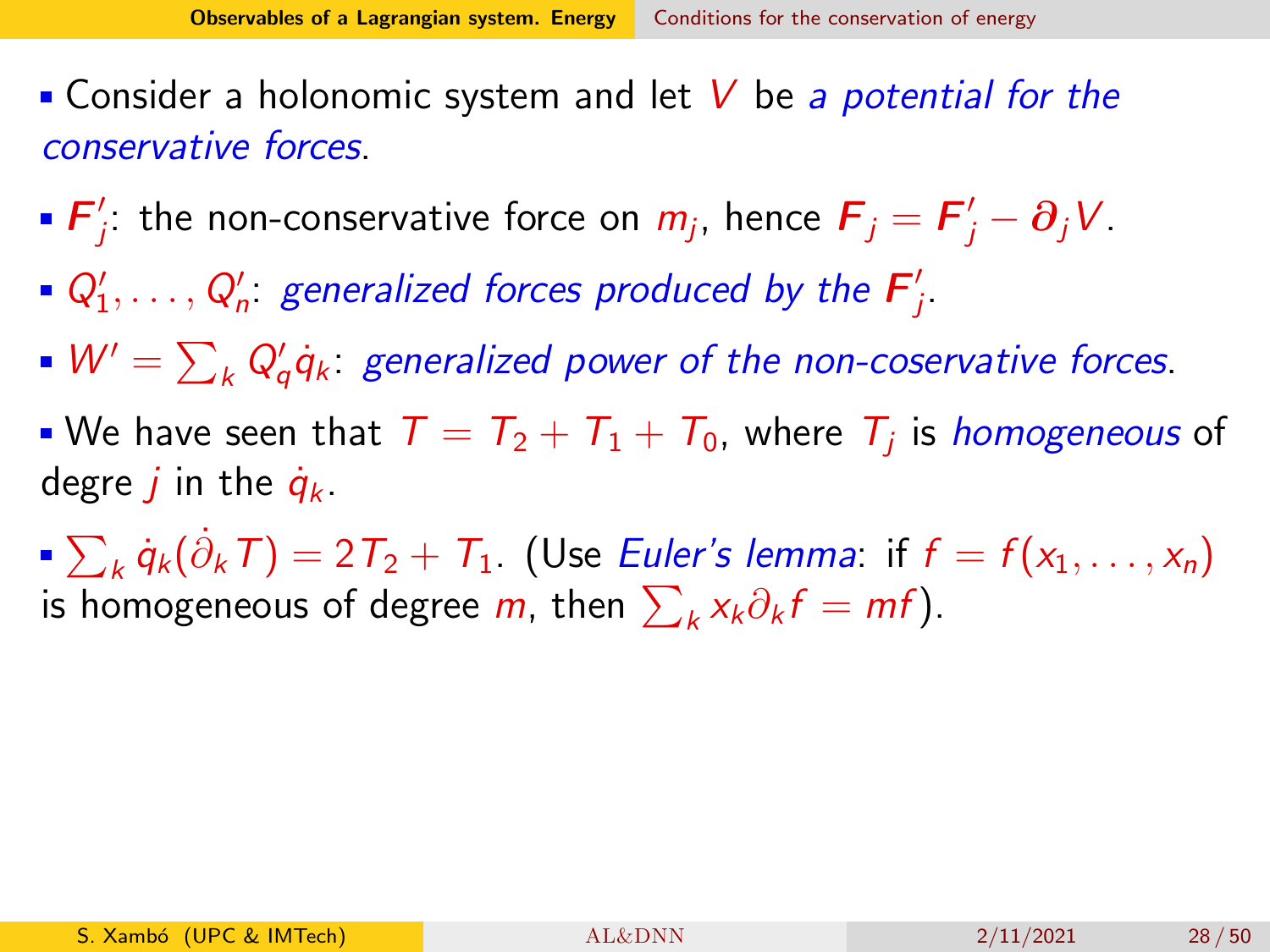• The observable  $E = T + V$  is the *mechanical energy* of the system, and  $L = T - V$  the *lagrangian* 

**Theorem**.  $\dot{E} = W' - \partial_t L + d_t (T_1 + 2T_0)$ .

$$
\dot{\mathcal{T}} = \sum_{k} (\partial_{k} \mathcal{T}) \dot{q}_{k} + (\dot{\partial}_{k} \mathcal{T}) \ddot{q}_{k} + \partial_{t} \mathcal{T}
$$
\n
$$
= \sum_{k} d_{t} ((\dot{\partial}_{k} \mathcal{T}) \dot{q}_{k}) + \sum_{k} (\partial_{k} \mathcal{T} - d_{t} \dot{\partial}_{k} \mathcal{T}) \dot{q}_{k} + \partial_{t} \mathcal{T}
$$
\n
$$
= d_{t} (2 \mathcal{T}_{2} + \mathcal{T}_{1}) + \sum_{k} (\partial_{k} \mathcal{V} - \mathcal{Q}_{k}') \dot{q}_{k} + \partial_{t} \mathcal{T}
$$
\n
$$
= 2 \dot{\mathcal{T}} - d_{t} (\mathcal{T}_{1} + 2 \mathcal{T}_{0}) + d_{t} \mathcal{V} - \partial_{t} \mathcal{V} - \mathcal{W}' + \partial_{t} \mathcal{T}
$$
\n
$$
= \dot{\mathcal{T}} + \dot{\mathcal{E}} + \partial_{t} \mathcal{L} - \mathcal{W}' - d_{t} (\mathcal{T}_{1} + 2 \mathcal{T}_{0}),
$$

and from this the claim follows immediately.

**Corollary**. (1) If the constraints do not depend on  $t$ ,  $\dot{E} = \partial_t V + W'$ . (2) If in addtion V does not depend on t, then  $\dot{E} = W'$ . (3) Finally, the mechanical energy is conserved for holonomic conservative systems whose constraints and potential do not depend on t.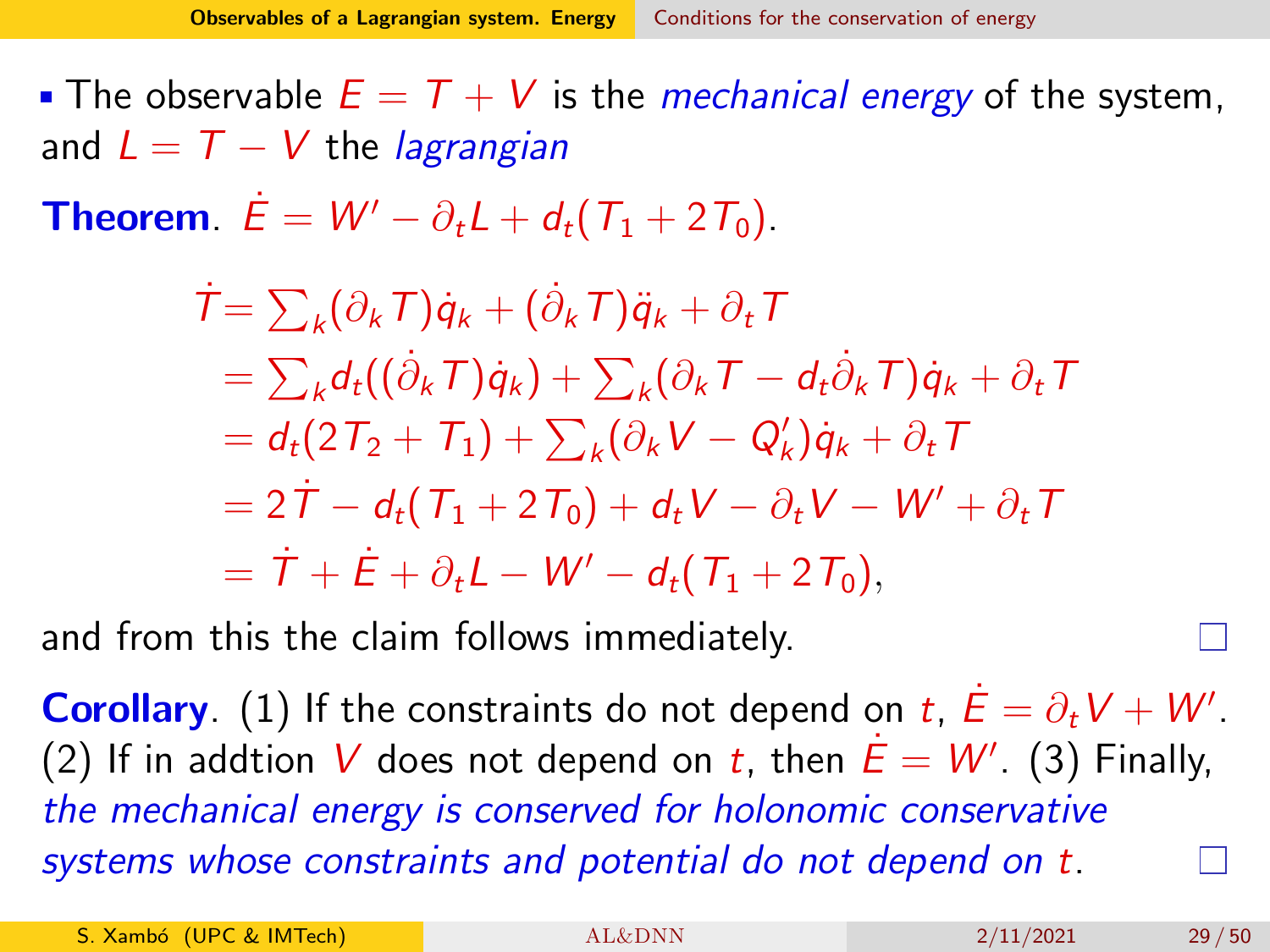Remark. The non-conservative forces for which  $W' < 0$  are called dissipative forces.

If  $W' = 0$ , they are called *gyroscopic*.

The *Coriolis forces*, due to the rotation of the Earth, are gyroscopic: they do no work because they are perpendicular to the velocity of particles.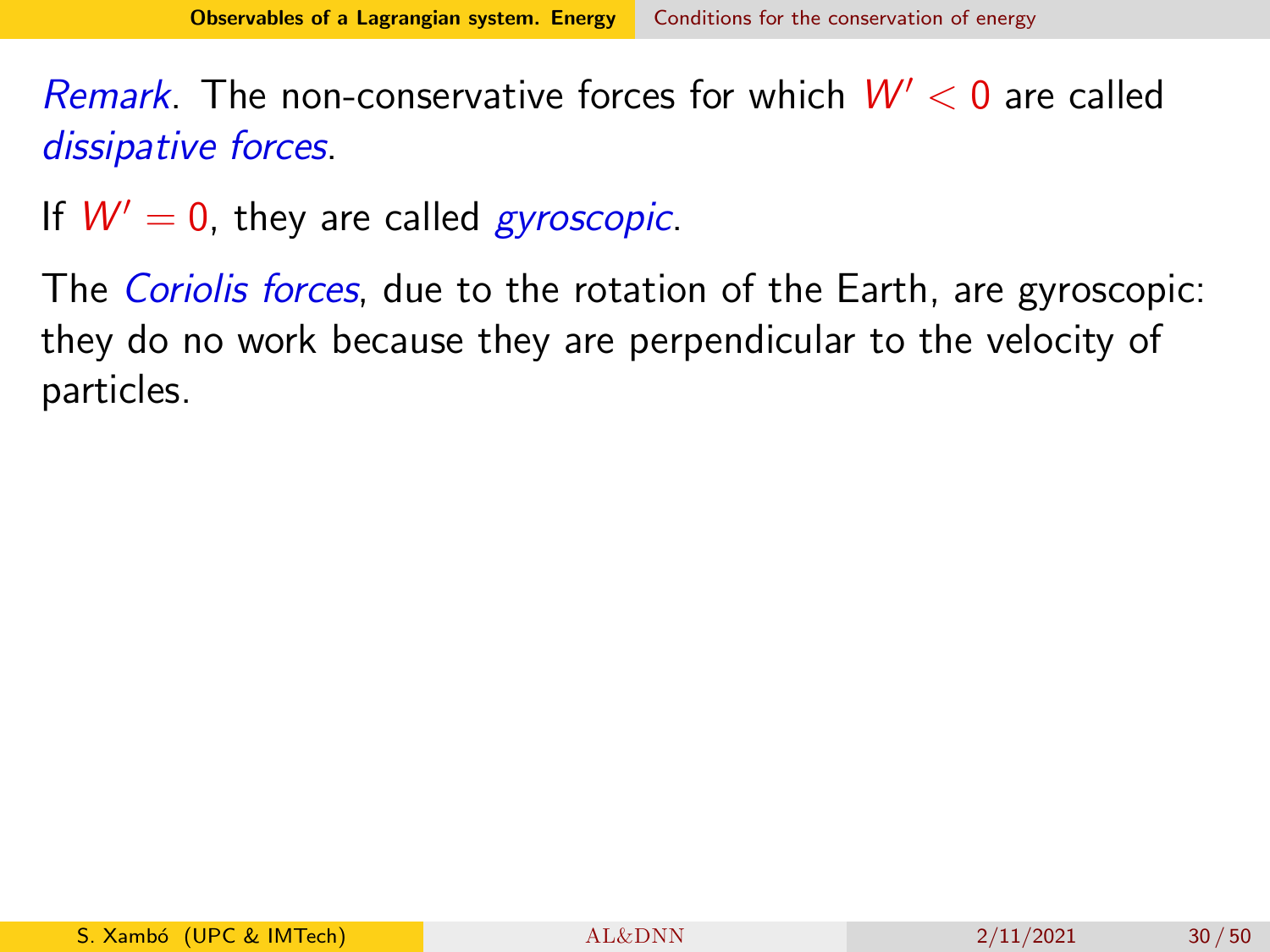## Hamilton's formalism

The Hamiltonian Legendre transformation Hamilton's equations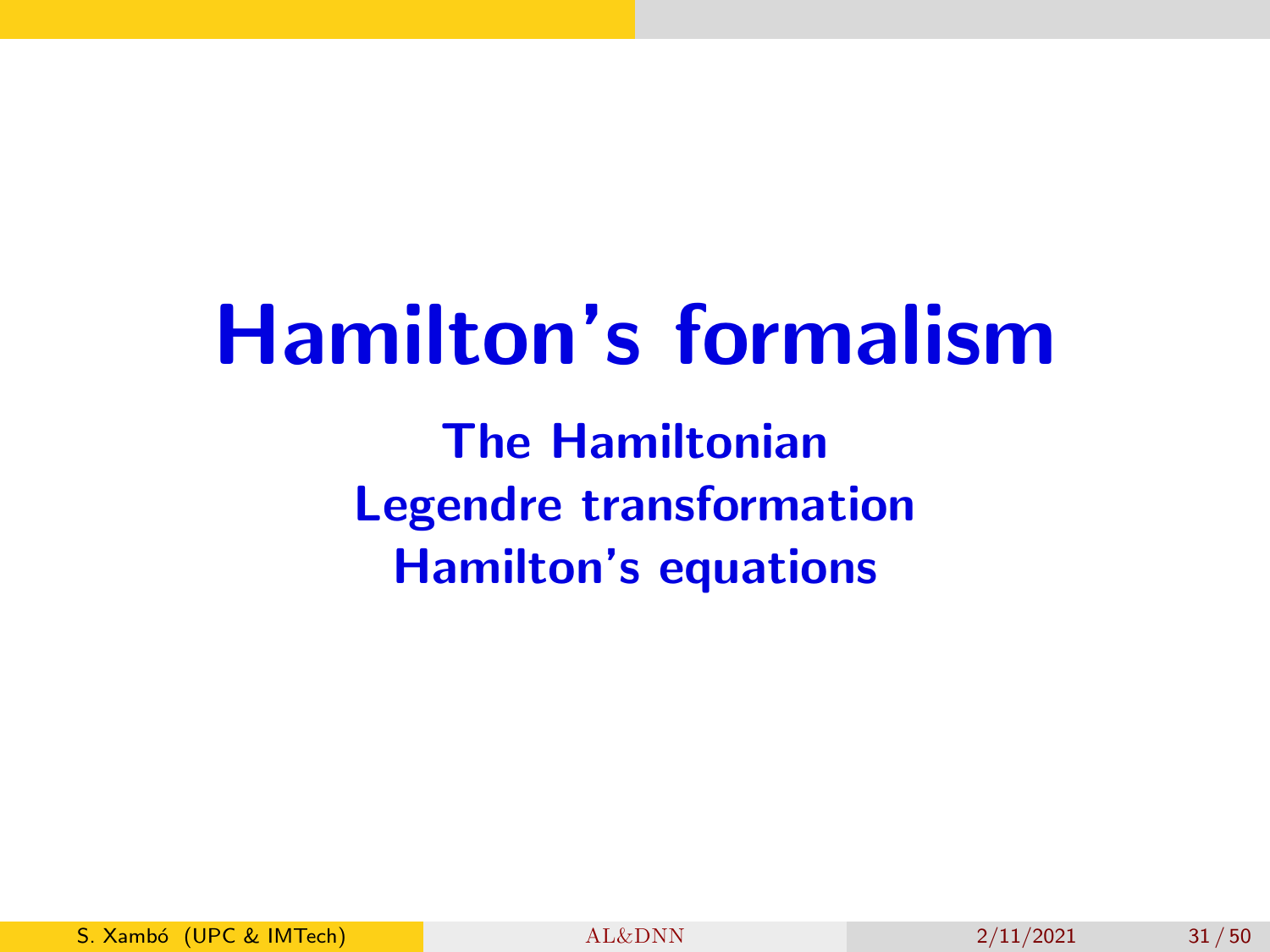<span id="page-31-0"></span>The *Hamiltonian* of a Lagrange system is the observable

$$
H=\sum_{k}p_{q}\dot{q}_{k}-L.
$$

**Lemma**.  $H = T_2 - T_0 + V = E - (T_1 + 2T_0)$ .

Proof. First note that

 $\sum_k p_k \dot{q}_k = \sum_k (\dot{\partial}_k L) \dot{q}_k = 2\, T_2 + \, T_1$  (by Euler's lemma).

Therefore,

$$
H = 2T_2 + T_1 - (T_2 + T_1 + T_0 - V) = T_2 - T_0 + V,
$$

which is the first expression. Now  $T_2 - T_0 = T - (T_1 + 2T_0)$ , hence

 $T_2 - T_0 + V = T + V - (T_1 + 2T_0) = E - (T_1 + 2T_0)$ 

which is the second expression.

**Corollary**. If  $T = T_2$ , which happens if the constraints do not depend on t, then  $H = E$ .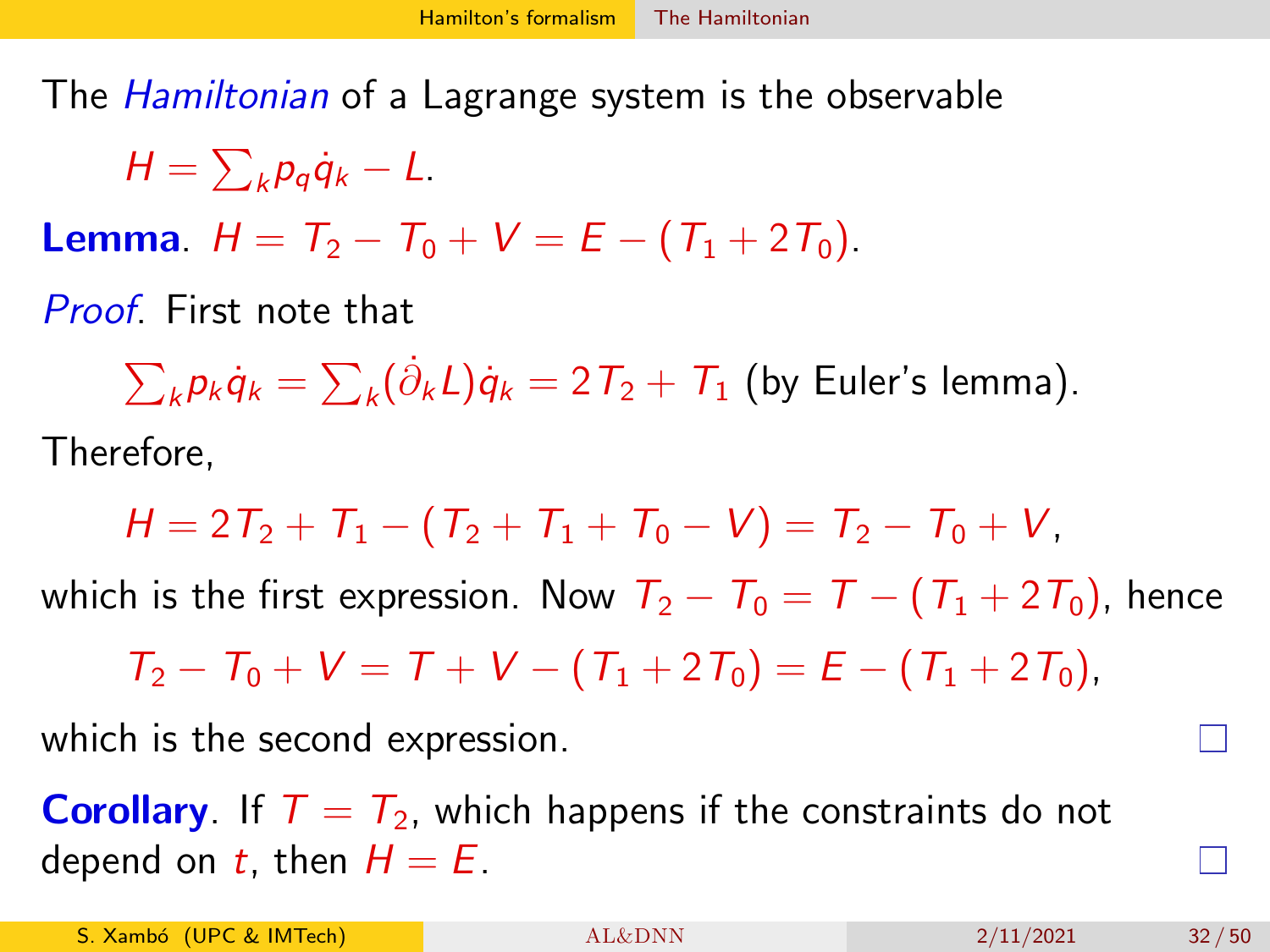<span id="page-32-0"></span>The *Legendre transformation* is the map

 $(q, \dot{q}, t) \mapsto (q, p, t), p = \partial_{\dot{q}}L.$ 

Example. The Lagrangian of a harmonic multioscillator is

 $L=\sum_j$  $\frac{1}{2}$ m $_j$  $\dot{q}_j^2 - \sum_j$ 1  $\frac{1}{2}\kappa_j q_j^2$ .

In this case  $\partial_{\dot{a}} L = (m_1 \dot{q}_1, \ldots, m_n \dot{q}_n)$  and hence the Legendre transformation is

 $(q_1, \ldots, q_n, \dot{q}_1, \ldots, \dot{q}_n, t) \mapsto q_1, \ldots, q_n, m_1 \dot{q}_1, \ldots, m_n \dot{q}_n, t).$ 

If the Legendre transformation is a diffeomorphism (as for example in the harmonic multioscillator), we say that the mechanical system is hamiltonian.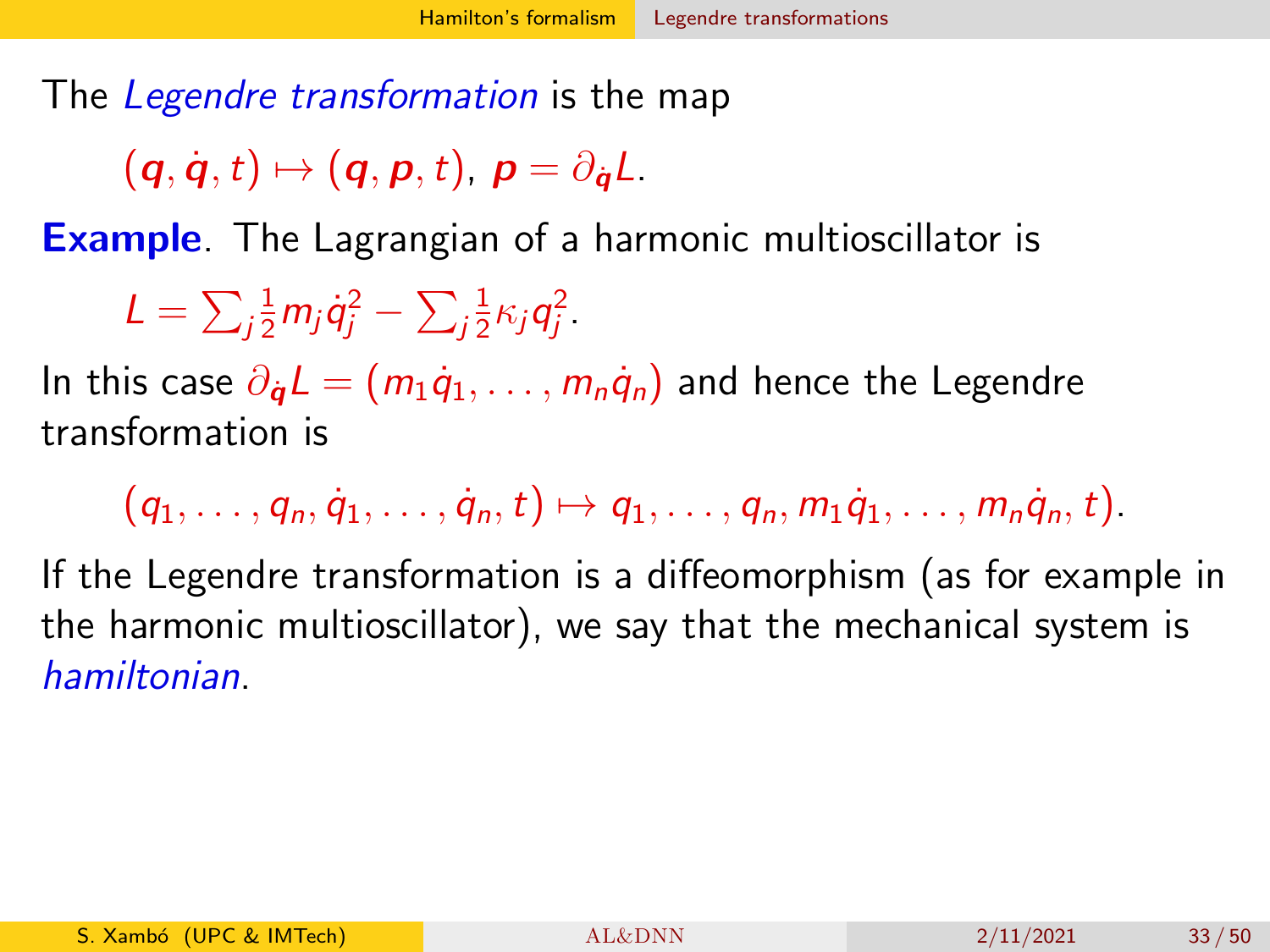<span id="page-33-0"></span>**Theorem.** The evolution of a Hamiltonian system is governed by Hamilton's equations:

 $\dot{\mathbf{q}} = \partial_{\mathbf{n}}H, \ \dot{\mathbf{p}} = -\partial_{\mathbf{q}}H.$ 

Moreover, the following relations hold:  $d_tH = \partial_tH = -\partial_tL$ .

Proof.  $dH = \sum_k (\partial_k H) dq_k + \sum_k (\partial'_k H) dp_k + (\partial_t H) dt$   $(\partial'_k = \partial_{p_k})$ .

Using the definition  $H = \sum_k p_q \dot{q}_k - L$ , we get

dH  $=\sum_k\dot{q}_kdp_k+\sum_k p_kd\dot{q}_k-\sum_k(\partial_kL)dq_k-\sum_k(\dot{\partial}_kL)d\dot{q}_k-(\partial_tL)dt$  $=\sum_k\dot{q}_kdp_k-\sum_k\dot{p}_k dq_k-(\partial_tL)dt.$ 

We have used that the second and forth term cancel, as  $\dot{\partial}_k L = p_k$ , and that, by the E-L equations,  $\partial_k L = d_t \dot{\partial}_k L = d_t p_k = \dot{p}_k$ .

On equating the coefficients of  $dp_k$ , and then of  $dq_k$ , we get  $\dot{q}_k = \partial'_k H = \partial_{p_k} H$  and  $\dot{p}_k = -\partial_k H = -\partial_{q_k} H$ , respectively. And  $\partial_t H = -\partial_t L$  is the the equality of the coefficients of dt.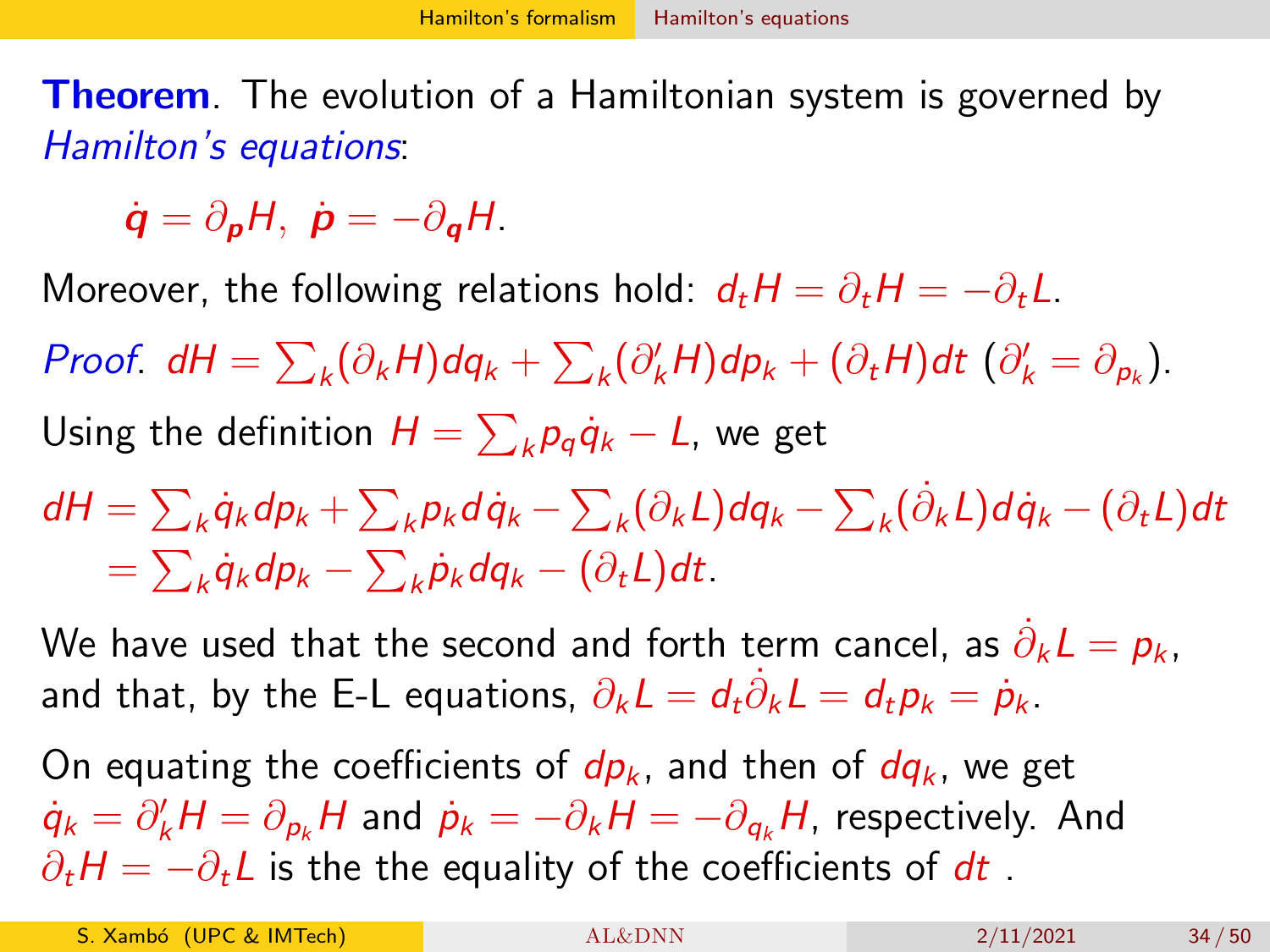Finally,  $d_t H = \sum_k (\partial_k H) \dot{q}_k + \sum_k (\partial'_k H) \dot{p}_k + \partial_t H$ , which is equal to  $\partial_t H$  because the other two terms cancel  $(\partial_k H = -\dot{p}_k$  and  $\partial'_{k}H = \dot{q}_{k}$ .

**Corollary**. If L does not depend on  $t$ , then H is a conserved quantity.

Remark. Hamilton's equations form a system of 2n first-order ordinary differential equations in the variables  $q_1, \ldots, q_n$  and  $p_1, \ldots, p_n$ , while the Lagrange equations form a system of n second-order ordinary differential equations in the  $q_1, \ldots, q_n$ . Thus Hamilton's equations can be thought of as an example of transforming a system of  $n$  second order ordinary differential equations into an equivalent system of  $2n$  first order equations, with  $p_1, \ldots, p_n$  in the role of "auxiliary variables".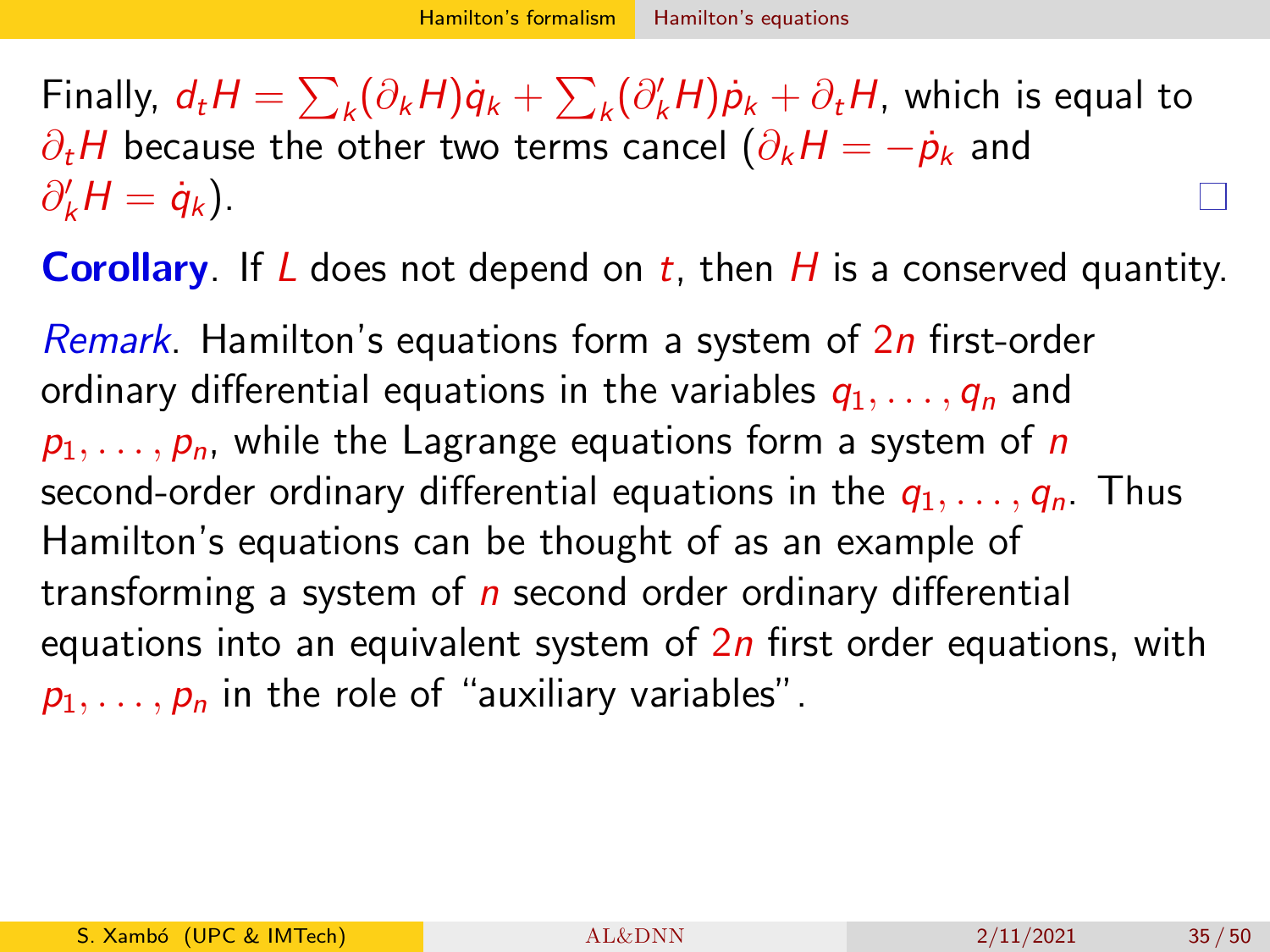Symmetries of the physical systems **Definitions Examples** Noether's theorem

Examples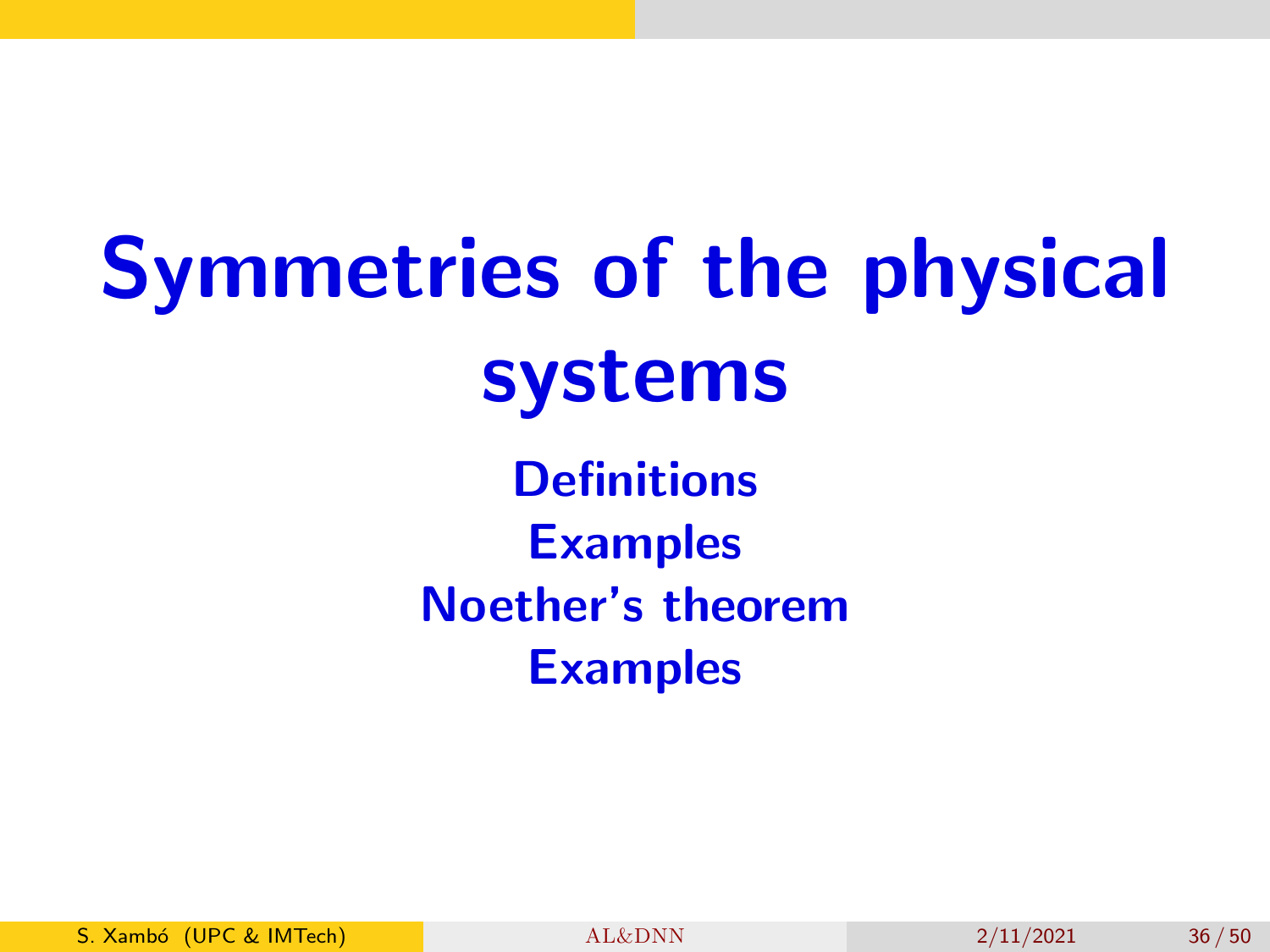<span id="page-36-0"></span>Let X be the *configuration space* (the space of the  $q$ 's) of a lagrangian system  $\Sigma$  with lagrangian  $\mathcal{L}$ .

A symmetry of  $\Sigma$  is a diffeomorphism  $\varphi : \mathfrak{X} \to \mathfrak{X}$  such that

 $L(\varphi \mathbf{q}, \partial \varphi \cdot \dot{\mathbf{q}}, t) = L(\mathbf{q}, \dot{\mathbf{q}}, t),$ 

where  $\partial \varphi$  is the (jacobian) gradient of  $\varphi$ .

A (uniparametric) family of symmetries is a set  $\{\varphi_s\}$  of symmetries  $(s \in (-\alpha, \alpha), \alpha \in \mathbf{R}_{++})$  such that the map

 $(-\alpha, \alpha) \times \mathfrak{X} \to \mathfrak{X}$ ,  $(s, q) \mapsto \varphi_s(q)$ 

is differentiable and  $\varphi_0 = \text{Id}$ .

If in addtion we have

 $\varphi_{\mathsf{s}'}\circ\varphi_{\mathsf{s}}=\varphi_{\mathsf{s}+\mathsf{s}'}$  when  $\mathsf{s},\mathsf{s}',\mathsf{s}+\mathsf{s}'\in(-\alpha,\alpha)$  ,

then we say that family is a *uniparametric group of symmetries*.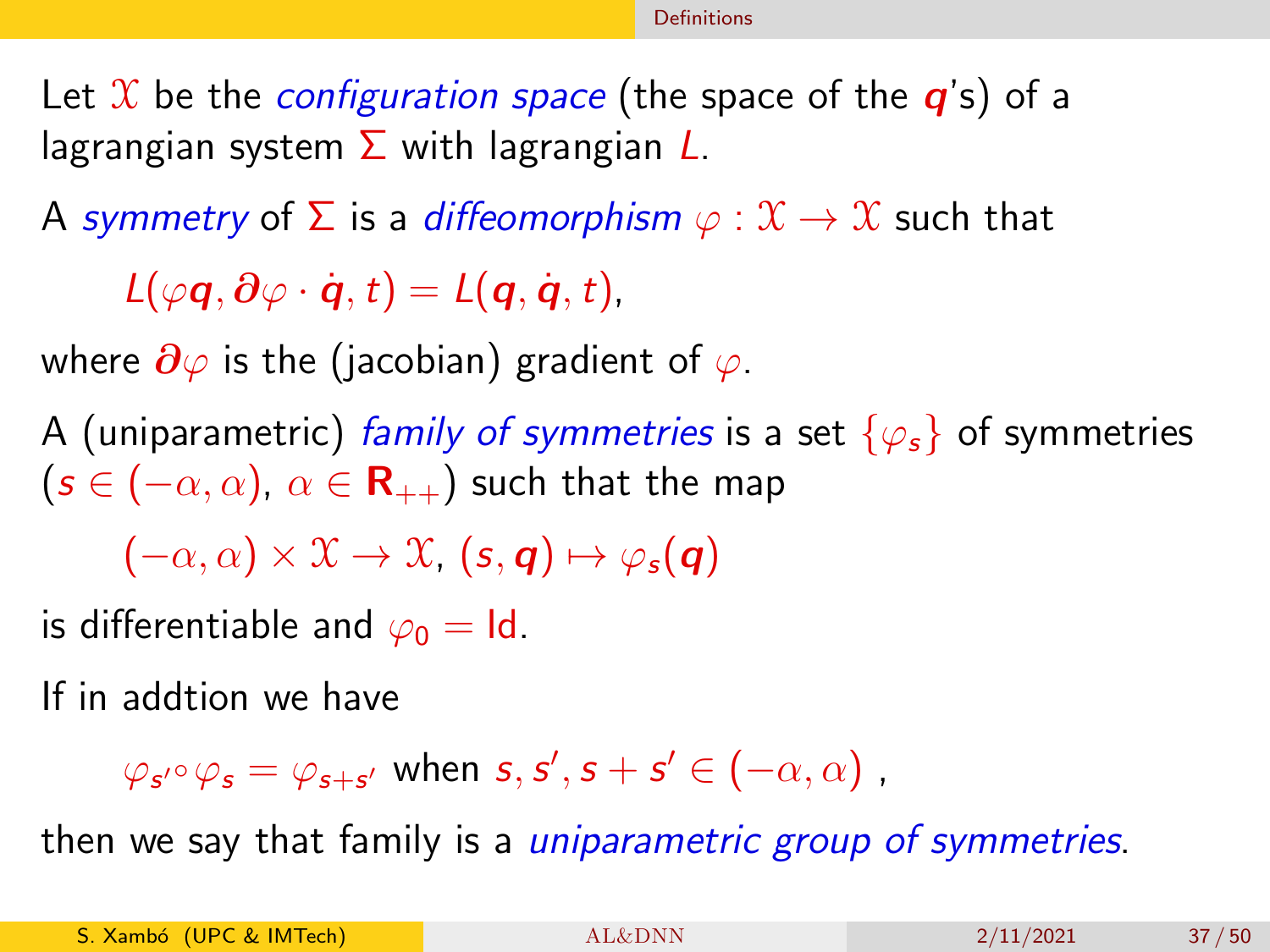**Example.** If the system  $\Sigma$  is composed of free particles (no constraints) subject to interaction forces given by a potential  $V$  that only depends on the distances between the particles (Newton's gravitational potential satisfies this), then any rigid motion is a symmetry of the system.

Let  $\varphi$  be a rigid motion, say  $\varphi(r) = \tilde{\varphi}(r) + \tau$ , where  $\tilde{\varphi}$  is a linear rotation and  $\tau$  a translation vector. Then we have

 $V(\varphi r_1, \ldots, \varphi r_N, t) = V(r_1, \ldots, r_N, t),$ 

because  $\varphi$  preserves distances and V only depends on distances. On the other hand,  $\partial \varphi = \tilde{\varphi}$  and

 $T(\tilde{\varphi}\dot{r}_1,\ldots,\tilde{\varphi}\dot{r}_N,t)=T(\dot{r}_1,\ldots,\dot{r}_N,t),$ 

because  $\tilde{\varphi}$  is a linear isometry and hence  $(\tilde{\varphi}t)^2 = \dot{r}^2$ .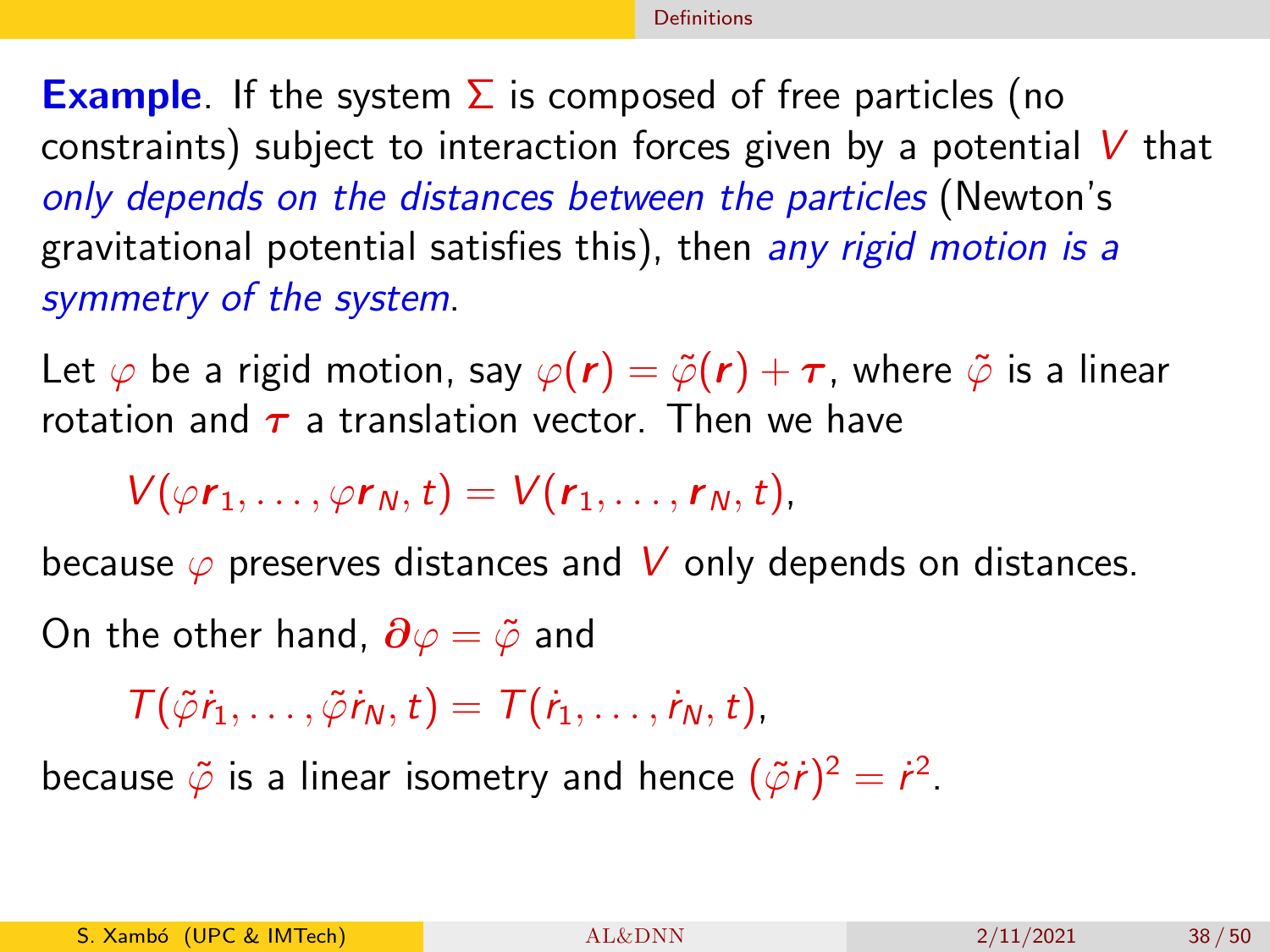#### [Examples](#page-38-0)

<span id="page-38-0"></span>With the same notations as in the preceding example, fix  $a \in E_3$  and consider the family of translations  $\varphi_s(\mathbf{r}) = \mathbf{r} + s\mathbf{a}$  ( $s \in \mathbf{R}$ ). This family is a uniparametric group of symmetries of  $\Sigma$ .

Similarly, if we let  $\varphi_s(\mathbf{r}) = \rho_{sa}(\mathbf{r})$ , where  $\rho_{sa}$  is the rotation about the axis  $\langle a \rangle$  of amplitude  $sa = s|a|$ , then  $\{\varphi_s\}$  is an uniparametric group os symetries of  $\Sigma$ .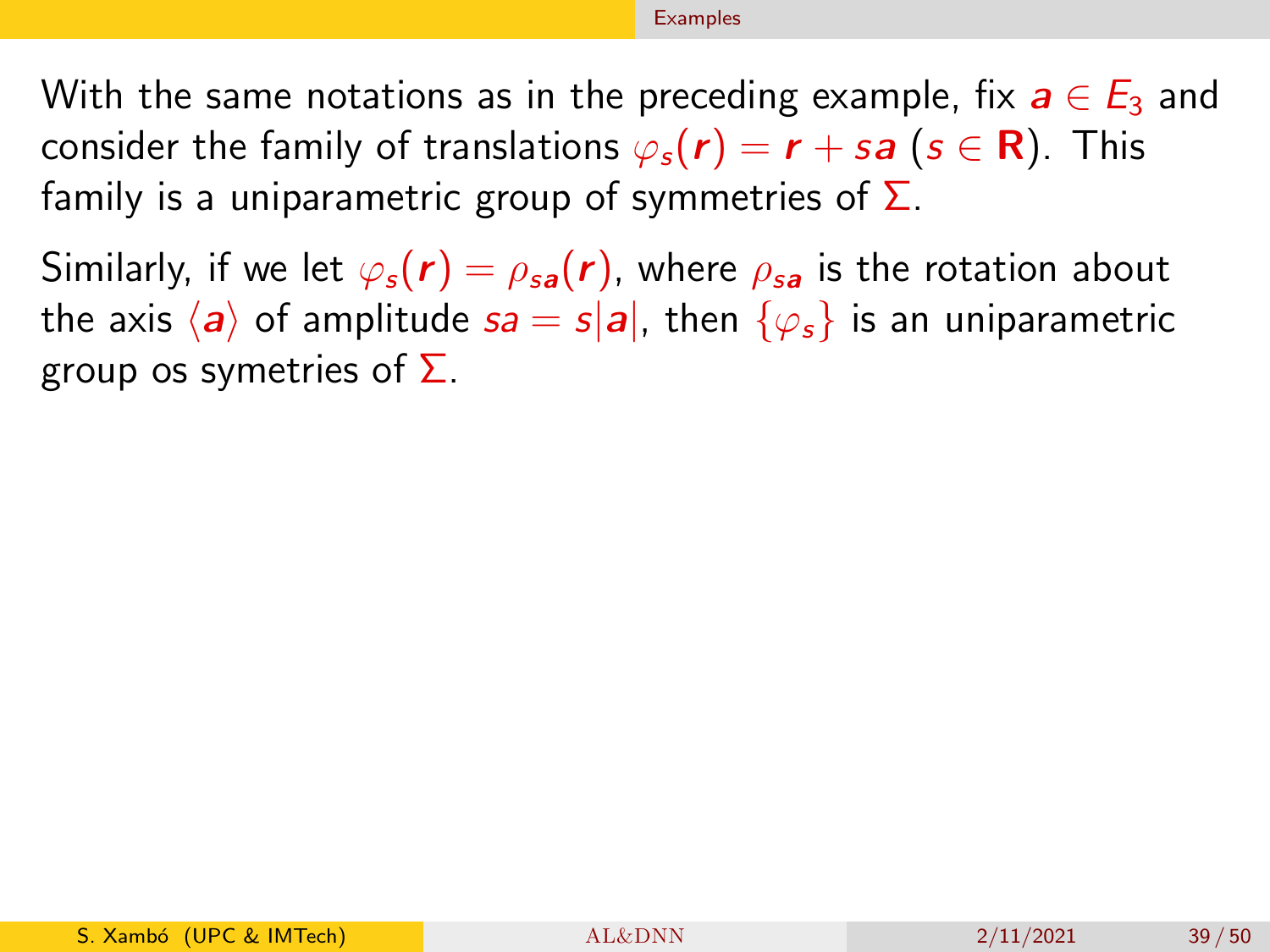<span id="page-39-0"></span>If  $\varphi_{\bm{s}}$  is a family of symmetries, its associated vector field x is defined by the formula

 $x_{\mathbf{q}}=d_{s}|_{s=0}(\varphi_{s}(\mathbf{q})).$ 

In other words,  $x_a$  is the tangent vector to the curve

$$
s\mapsto \varphi_s(\boldsymbol{q})\text{ at }\boldsymbol{q}.
$$



**Examples**. Let  $\boldsymbol{q} = (\boldsymbol{r}_1, \ldots, \boldsymbol{r}_N) \in E_3^N$  and let  $\varphi_s = t_{sa}$  be the uniparametric group of translations defined before. Then it is clear that

 $x_{\alpha} = (a, \ldots, a).$ 

For the uniparametric group of rotations  $\varphi_s = \rho_{sa}$ , we have

 $x_a = (a \times r_1, \ldots, a \times r_N).$ 

#### This requires a justification:

S. Xambó (UPC & IMTech) [AL&DNN](#page-0-0) 2/11/2021 40 / 50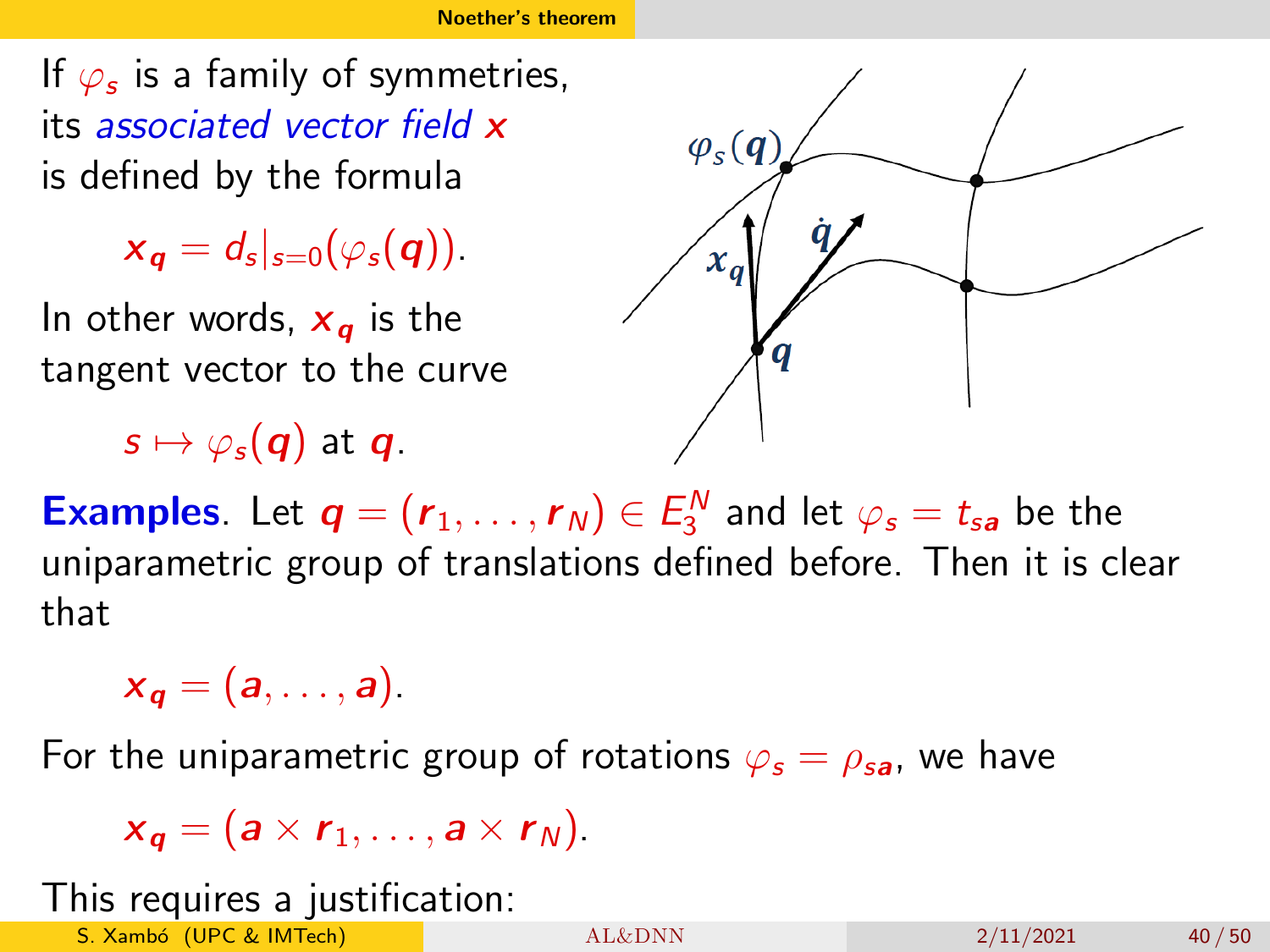0 0 1

We may choose the coordinate system so that  $a = (0, 0, a)$ ,  $a = |a| > 0$ . Then the matrix of  $\rho_{sa}$  is  $\sqrt{ }$  $cos(sa) - sin(sa)$  0 sin(*sa*) cos(*sa*) 0  $\setminus$ 

 $\overline{1}$ 

The result os applying it to  $\mathbf{r} = (x, y, z)$ , followed by the derivative with respect to s at  $s = 0$ , yields the vector  $(-ay, ax, 0)$ , which is equal to  $a \times r$ . From this the claim follows immediately.

 $\mathcal{L}$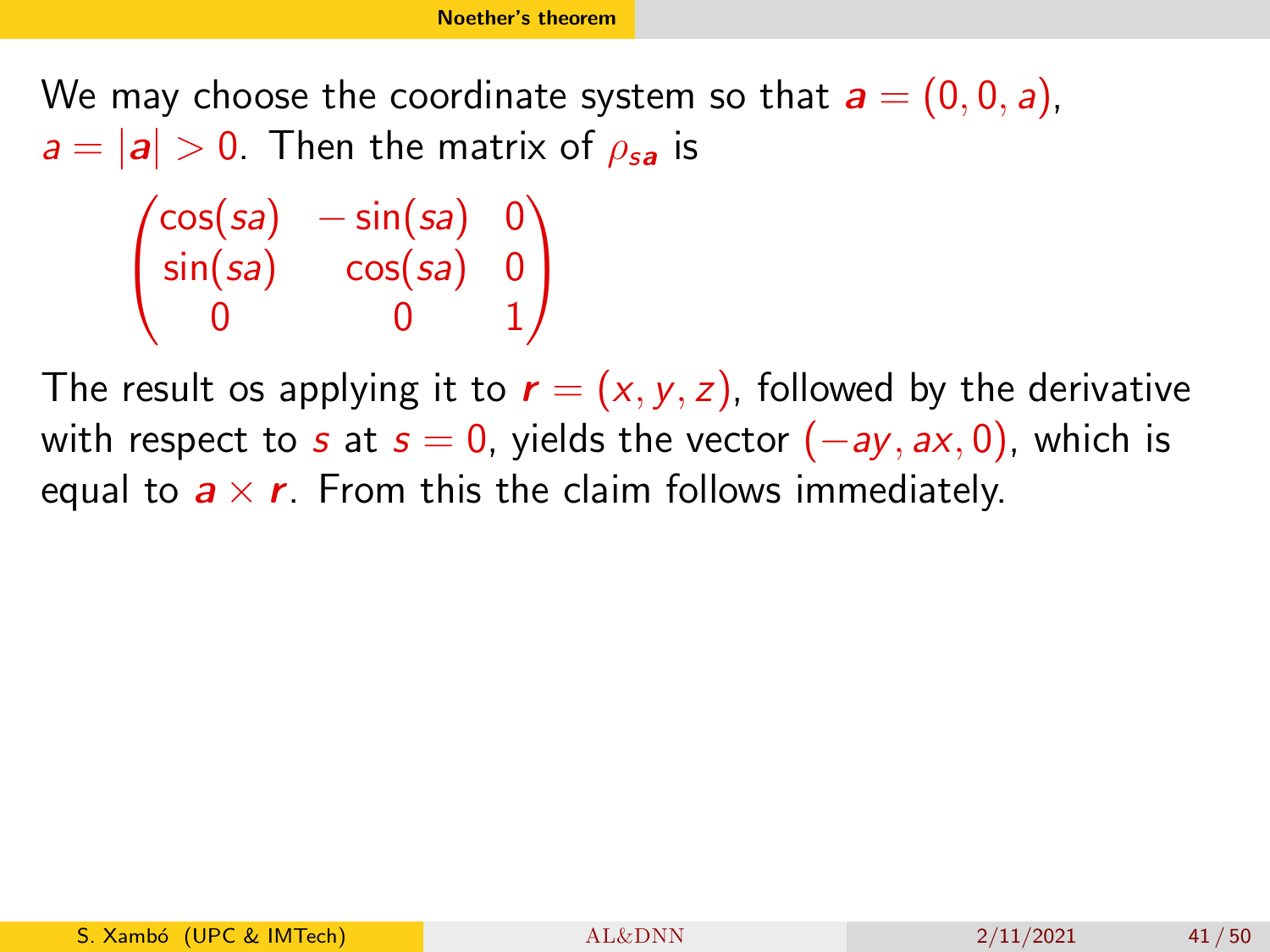<span id="page-41-0"></span>**Theorem**. Let  $\varphi_s$  be a family of symmetries of  $\Sigma$  and x its associated vector field. Let  $\mathbf{p} = \partial L$  be the canonical momenta. Then  $I = p \cdot x$  is a conserved quantity.

*Proof.* By definition of symmetry,  $L(\varphi_s \mathbf{q}, \varphi_s \dot{\mathbf{q}}, t) = L(\mathbf{q}, \dot{\mathbf{q}}, t)$ . Hence

$$
0 = d_{s=0}L(\varphi_s \mathbf{q}, \varphi_s \dot{\mathbf{q}}, t)
$$
  
\n
$$
= d_{s=0}L(\varphi_s \mathbf{q}, d_t \varphi_s \mathbf{q}, t)
$$
  
\n
$$
= d_{s=0}L(\mathbf{q} + s\mathbf{x} + \cdots, \dot{\mathbf{q}} + s\dot{\mathbf{x}} + \cdots, t)
$$
  
\n
$$
= d_{s=0}(L(\mathbf{q}, \dot{\mathbf{q}}, t) + s(\partial_{\mathbf{q}}L \cdot \mathbf{x} + \partial_{\dot{\mathbf{q}}}L \cdot \dot{\mathbf{x}}) + \cdots)
$$
  
\n
$$
= \partial_{\mathbf{q}}L \cdot \mathbf{x} + \partial_{\dot{\mathbf{q}}}L \cdot \dot{\mathbf{x}}
$$
  
\n
$$
= d_t(\partial_{\dot{\mathbf{q}}}L) \cdot \mathbf{x} + \partial_{\dot{\mathbf{q}}}L \cdot \dot{\mathbf{x}} \quad \text{(by E-L)}
$$
  
\n
$$
= d_t(\mathbf{p} \cdot \mathbf{x}).
$$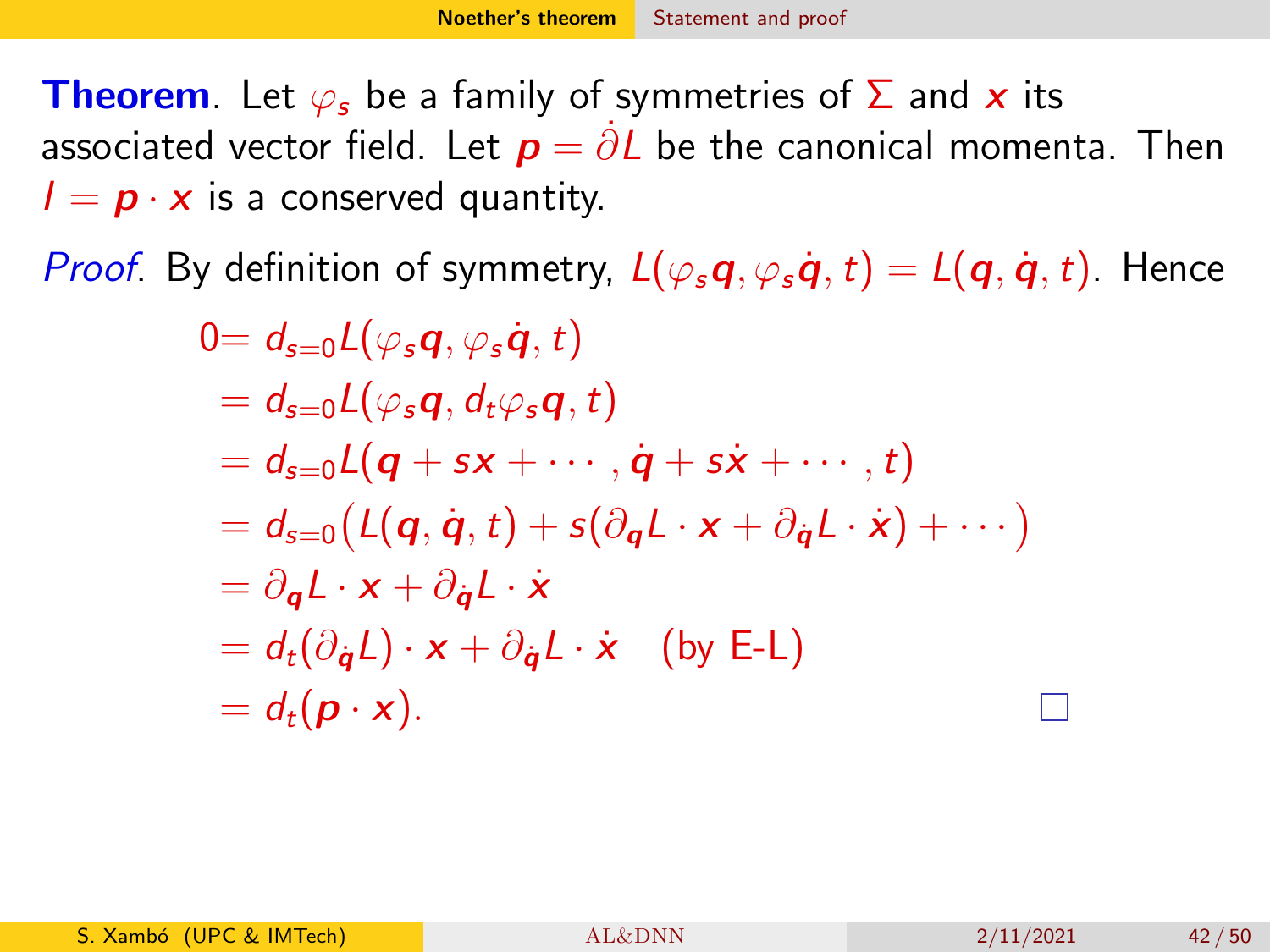<span id="page-42-0"></span>(1) We have seen that the momentum  $\rho_j$  of a cyclic  $q_j$  is a conserved quantity. Now we can prove this again as follows. In the  $q$ -space, let  $\epsilon_i = (0, \ldots, 0, 1, 0, \ldots, 0)$ , with 1 in the *j*-th place. Then  $\varphi_{\bm{s}}(\bm{q})=\bm{q}+\bm{s}\bm{\epsilon}_j$  is clearly a uniparametric group of symmetries, as  $L$ does not depend on  $q_j$ . The associated vector field is  $\epsilon_j$  and Noether's conserved quantity is  $\boldsymbol{p} \cdot \boldsymbol{\epsilon}_j = p_j$ .

(2) Conservation of linear momentum. Let a be a unit vector and assume that the translations  $\varphi_s = t_{sa}$  are symmetries of  $\Sigma$ . We know that the conjugate momentum of  $\boldsymbol{q}_j=\boldsymbol{r}_j$  is  $\boldsymbol{p}_j=m_j\boldsymbol{\nu}_j$  and that the vector field associated to  $\varphi_{\bm{s}}$  is  $\bm{x}=(\bm{a},\dots,\bm{a})$ . Noether's conserved quantity is  $\sum_j\bm{\rho}_j\cdot\bm{a}=(\sum_j\bm{\rho}_j)\cdot\bm{a}$ , which is the projection of the total momentum  $\boldsymbol{P} = \sum_j \boldsymbol{p}_j$  on  $\boldsymbol{a}$ . This implies that if all translations are symmetries of  $\Sigma$ , then P itself is a conserved quantity.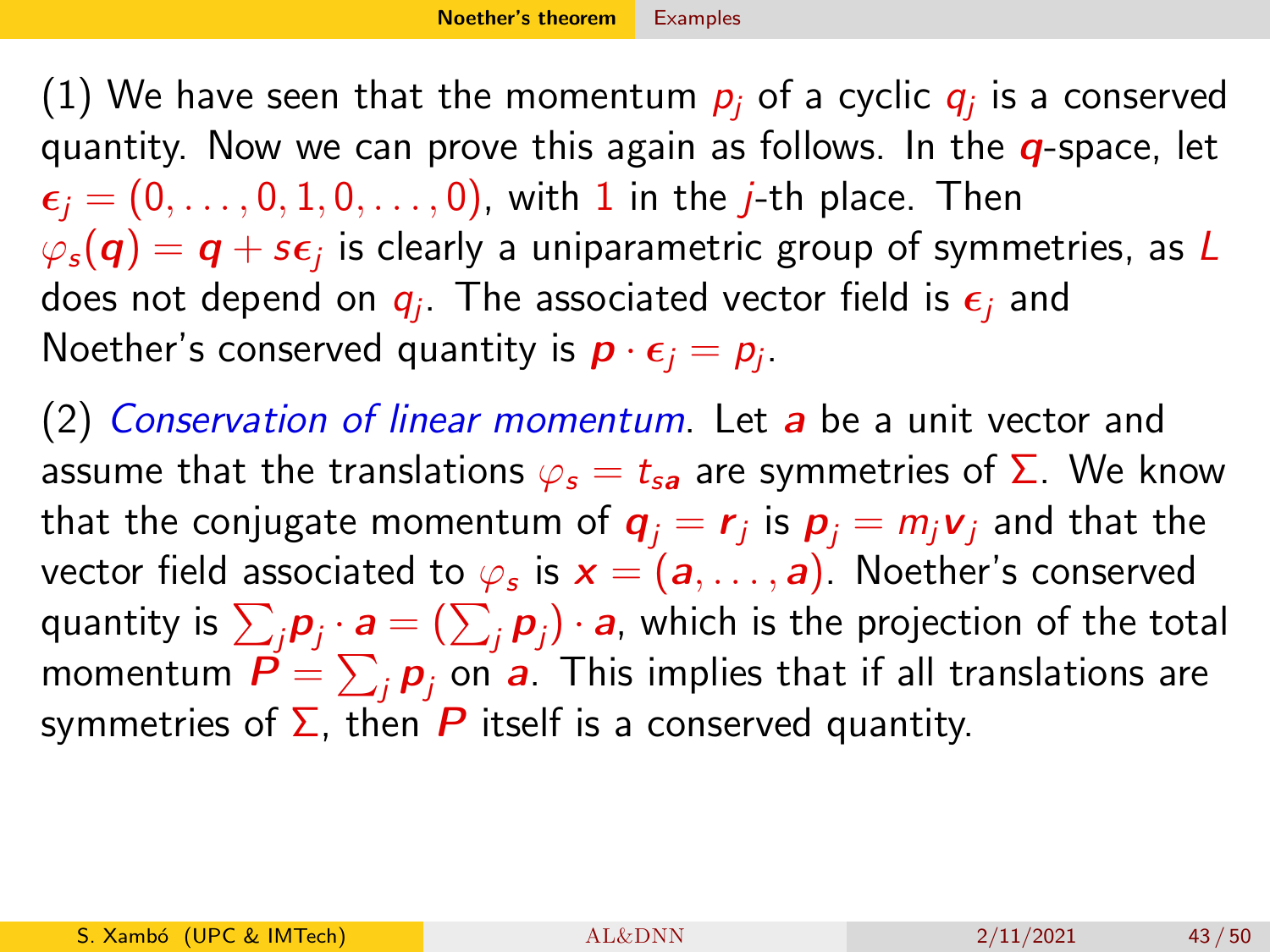*Remark*. The *center of mass*,  $R$ , of the  $m_j$  is defined by  $m\bm{R}=\sum_j m_j \bm{r}_j$ , where  $m=\sum m_j$  (total mass). Its velocity  $\bm{V}$ satisfies  $m\bm{V}=\sum_j m_j\bm{v}_j=\bm{P}$ . So  $\bm{V}$  is constant whenever  $\bm{P}$  is a conserved quantity.

In any case, the acceleration  $R$  of the center of mass satisfies m $\ddot{\bm{R}} = \sum_j \bm{F}_j$  .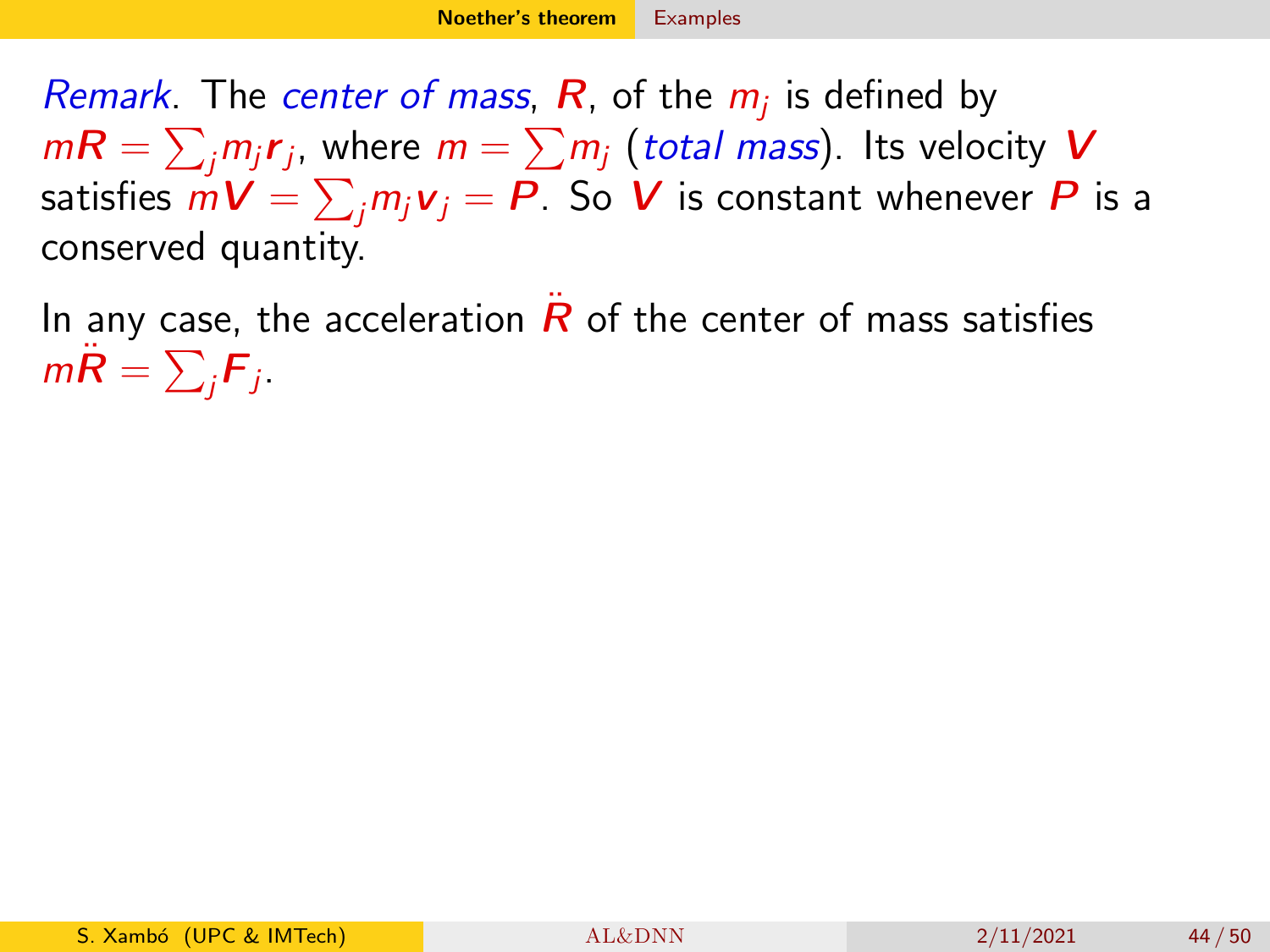(3) Conservation of angular momentum. Let a be a unit vector and assume that the rotations  $\rho_{sa}$  are symmetries of the system  $\Sigma$ . We know that the vector field  $x$  associated to this uniparametric group is given by, at  $\mathbf{q} = (\mathbf{r}_1, \dots, \mathbf{r}_N)$ , by  $\mathbf{x}_\mathbf{q} = (\mathbf{a} \times \mathbf{r}_1, \dots, \mathbf{a} \times \mathbf{r}_N)$ . The corresponding Noether conserved quantity is  $\sum_j \bmsymbol{p}_j \cdot (\bm{a} \times \bm{r}_j) = \bm{a} \cdot (\sum_j \bm{r}_j \times \bm{p}_j),$  which is the projection of the *angular momentum*  $\bm{L} = \sum_j \bm{r}_j \times \bm{p}_j$  *on the direction*  $\langle \bm{a} \rangle$ *.* 

This implies that if all the rotations are symmetries, then  *itself is a* conserved quantity.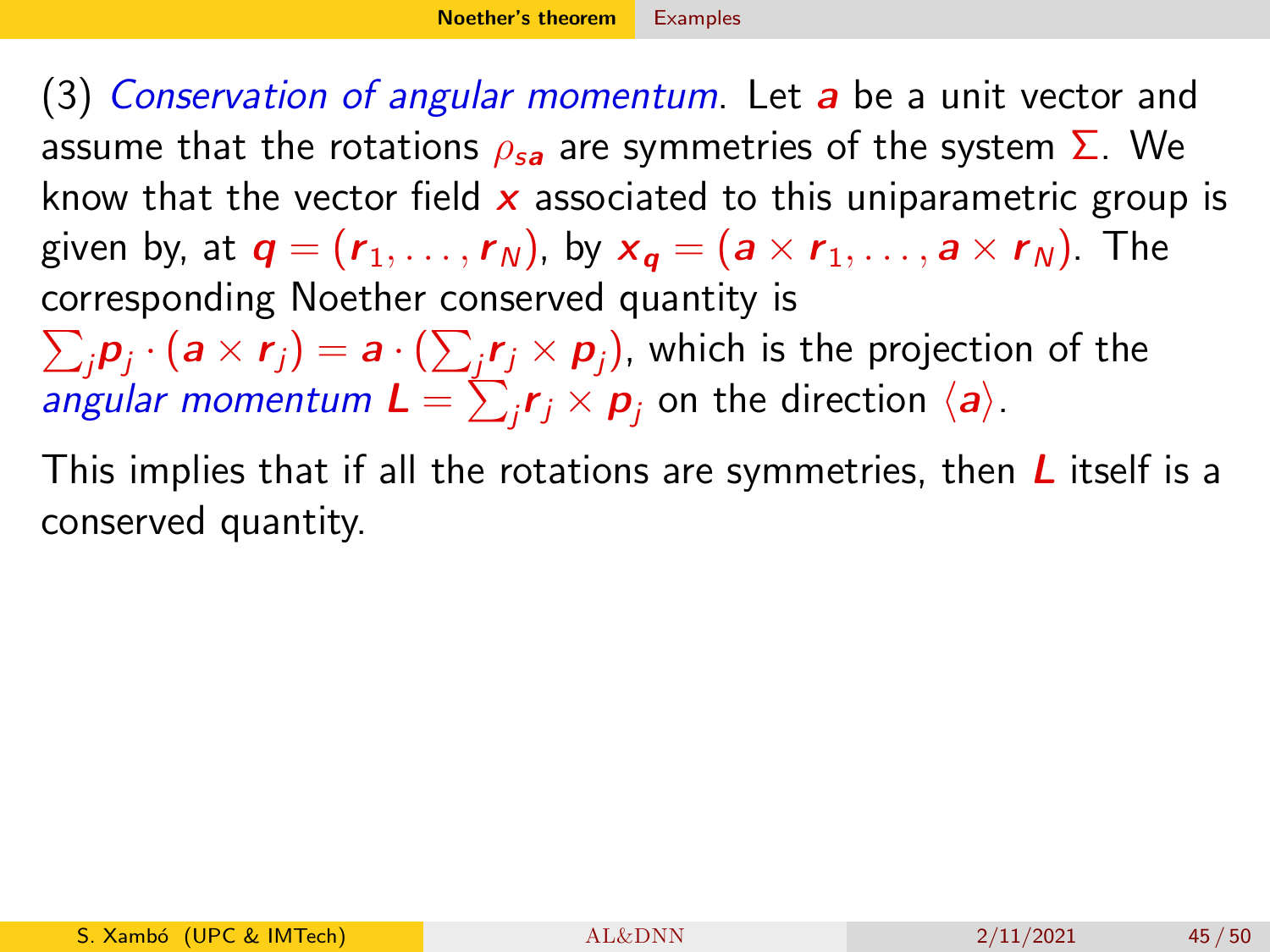<span id="page-45-0"></span>The Lagrange and Hamilton equations, as well as Noether's results, can be phrased intrinsically in the realm of differential geometry. Our presentation with  $q$ 's and  $\dot{q}$ 's is the *local* treatment of the theory.

The following may be suitable texts to pursue coordinate-free approaches and delving into a myriad of related concepts and structures:

[\[9\]](#page-48-1) (arnold-1989) [\[10\]](#page-48-2) (agricola-friedrich-2002) [\[11\]](#page-49-1) (rudolph-schmidt-2013) [\[12\]](#page-49-2) (rudolph-schmidt-2017).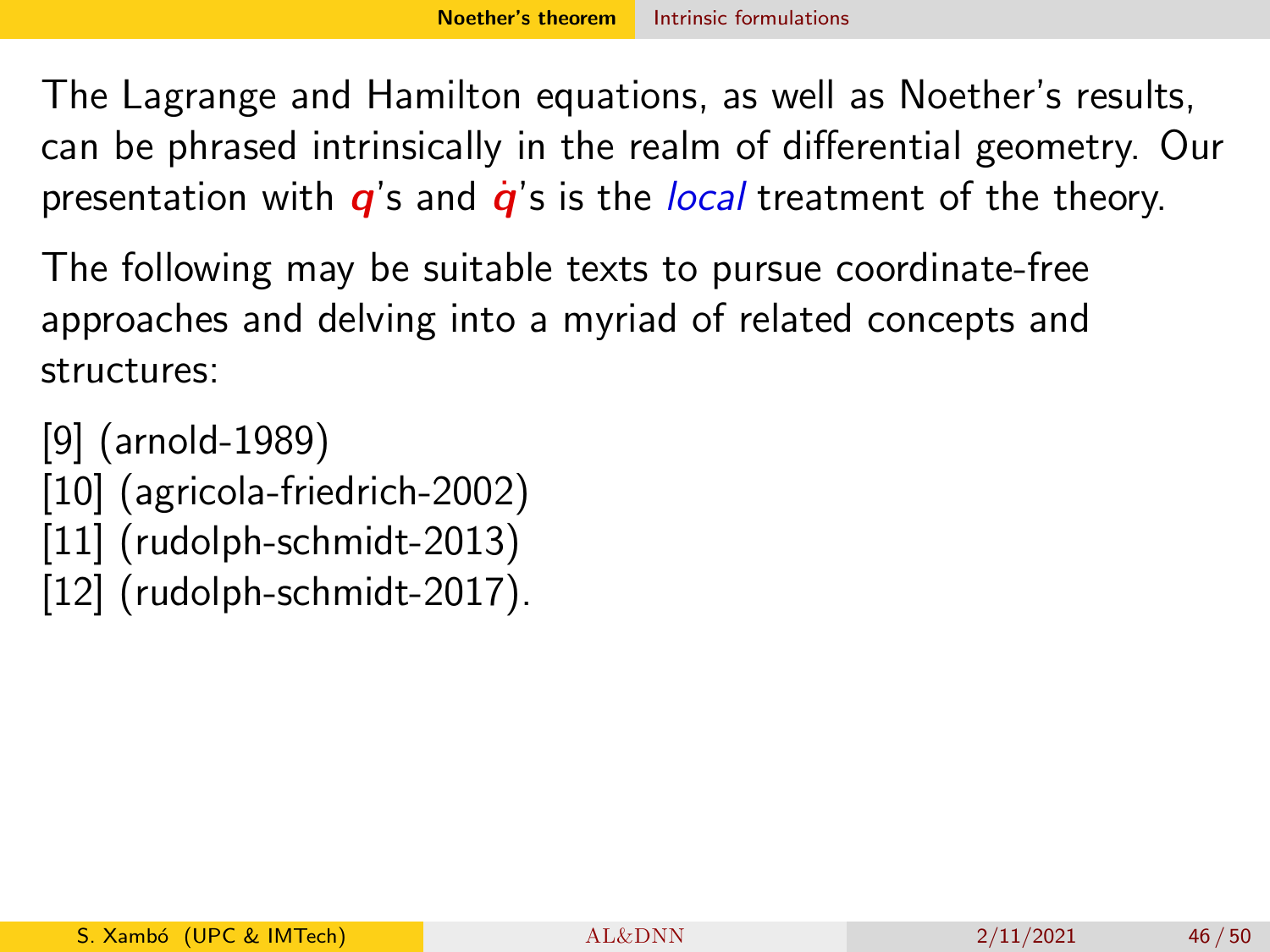### References I

- <span id="page-46-0"></span>[1] M. M. Bronstein, J. Bruna, T. Cohen, and P. Velickovic, "Geometric deep learning: Grids, groups, graphs, geodesics, and gauges," 2021. <arXiv:2104.13478>.
- <span id="page-46-1"></span>[2] T. Cohen, *Equivariant Convolutional Networks*. PhD thesis, University of Amsterdam, 2021.
- <span id="page-46-2"></span>[3] C. Lavor, S. Xambó-Descamps, and I. Zaplana, A Geometric Algebra Invitation to Space-Time Physics, Robotics and Molecular Geometry. SBMA/Springerbrief, Springer, 2018.
- <span id="page-46-3"></span>[4] T. Frankel, The geometry of physics: an introduction. Cambridge University Press, 2011.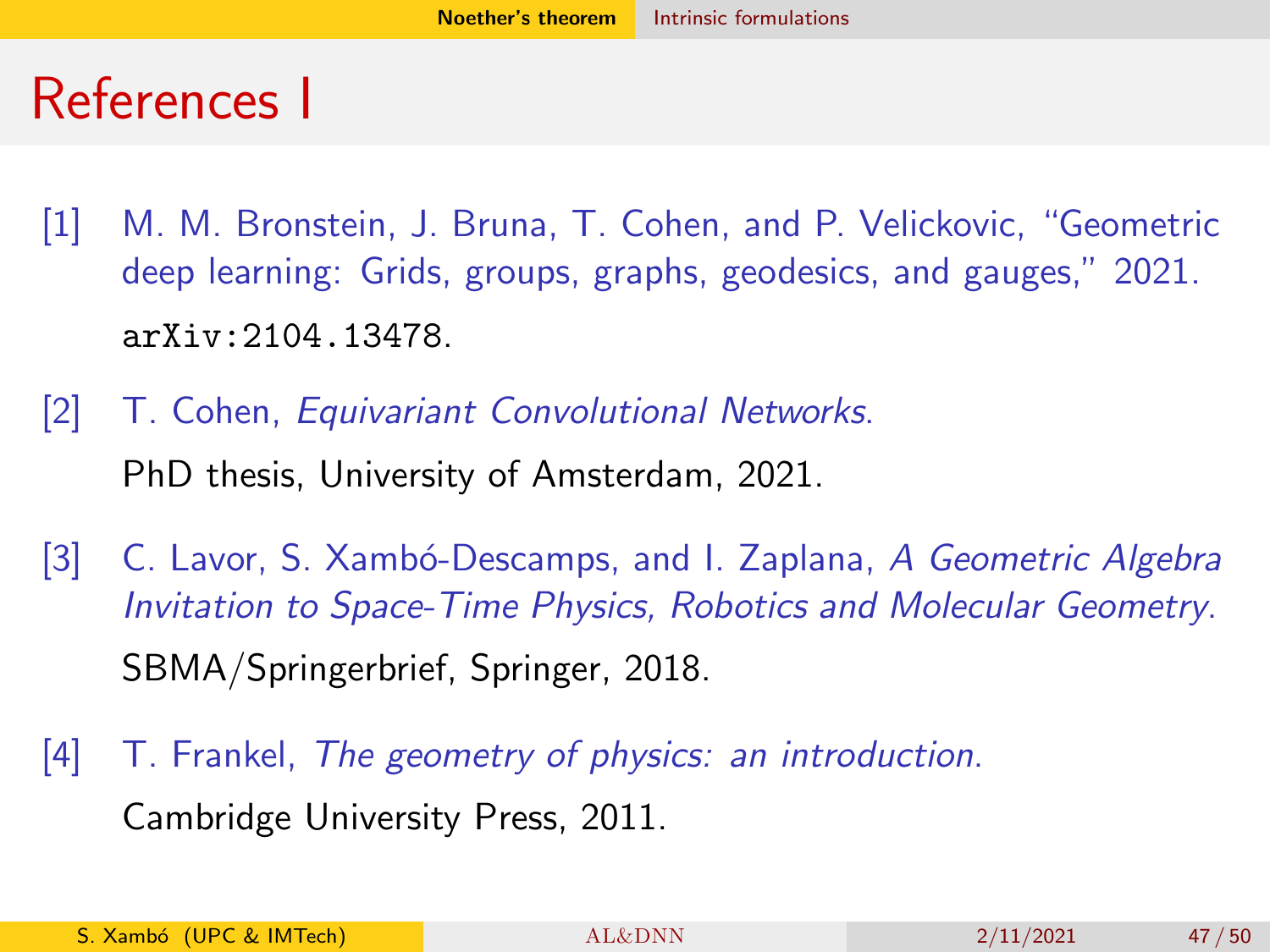### References II

- <span id="page-47-0"></span>[5] G. B. Folland, Quantum Field Theory: A tourist guide for mathematicians, vol. 149 of Mathematical Surveys and Monographs. American Mathematical Soc., 2008.
- <span id="page-47-1"></span>[6] Y. Kosmann-Schwarzbach, The Noether Theorems. Invariance and conservation laws in the XX century.

Sources and Studies in the History of Mathematics and Physical Sciences, Springer, 2011.

Translation of Les Théorèmes de Noether: Invariance et lois de conservation au  $XX<sup>e</sup>$  siècle, revised and augmented, by Bertram E. Schwarzbach.

<span id="page-47-2"></span>[7] D. E. Neuenschwander, Emmy Noether's wonderful theorem. The Johns Hopkins University Press, 2011.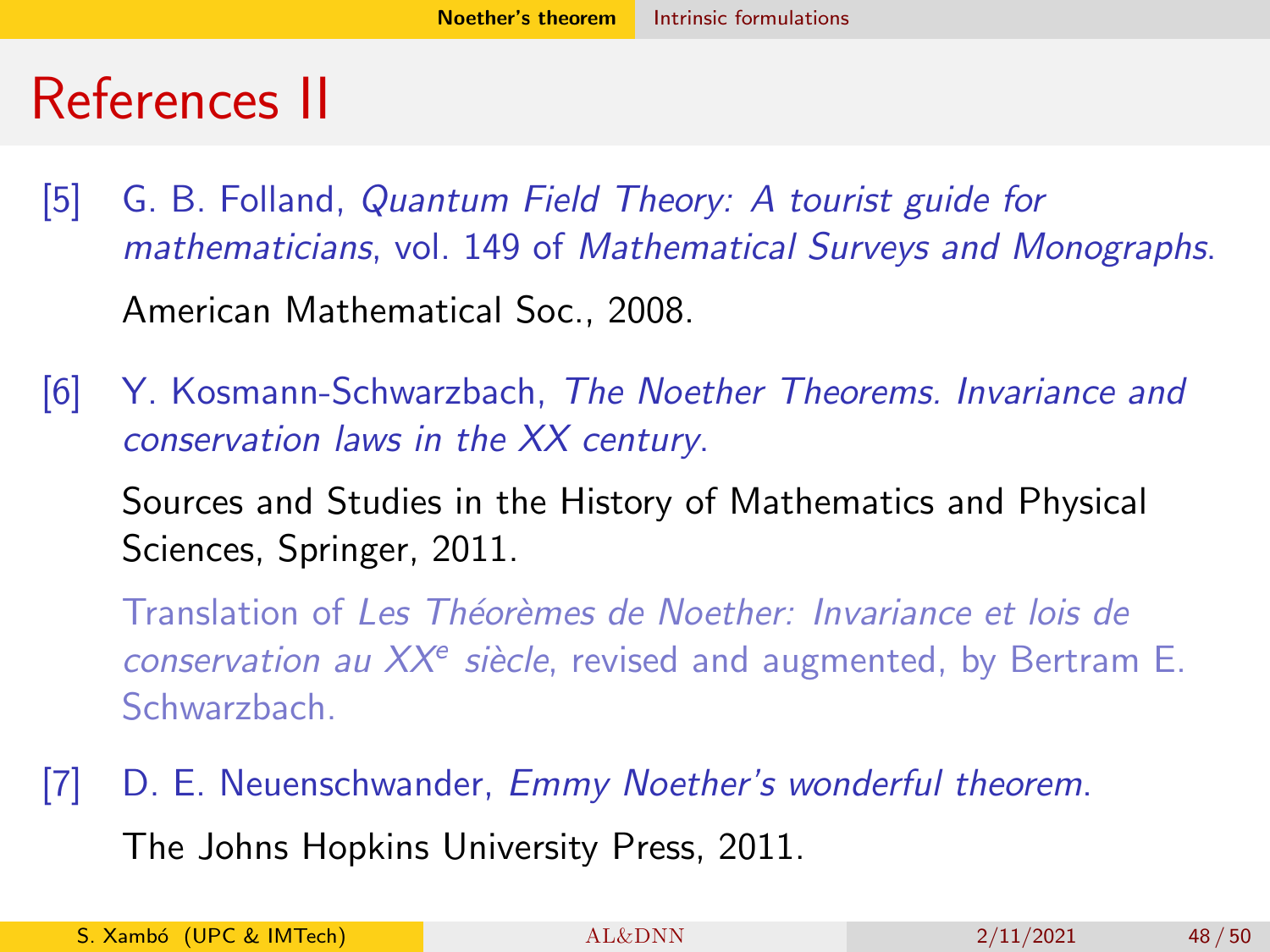## References III

- <span id="page-48-0"></span>[8] J. Sivardière, La symétrie en mathématiques, physique et chimie. Collection Grenoble Sciences, Presses universitaires de Grenoble, 1995.
- <span id="page-48-1"></span>[9] V. I. Arnol'd, Mathematical methods of classical mechanics (2nd edition), vol. 60 of Graduate Texts in Mathematics. Springer, 1989.

The first Russian edition appeared in 1974, the MIR French translation in 1976, and Springer's English translation in 1978. The 2nd edition has xvi+516p.

<span id="page-48-2"></span>[10] I. Agricola and T. Friedrich, "Global Analysis: Differential Forms in Analysis, Geometry, and Physics," 2002.  $xiv+343p.$